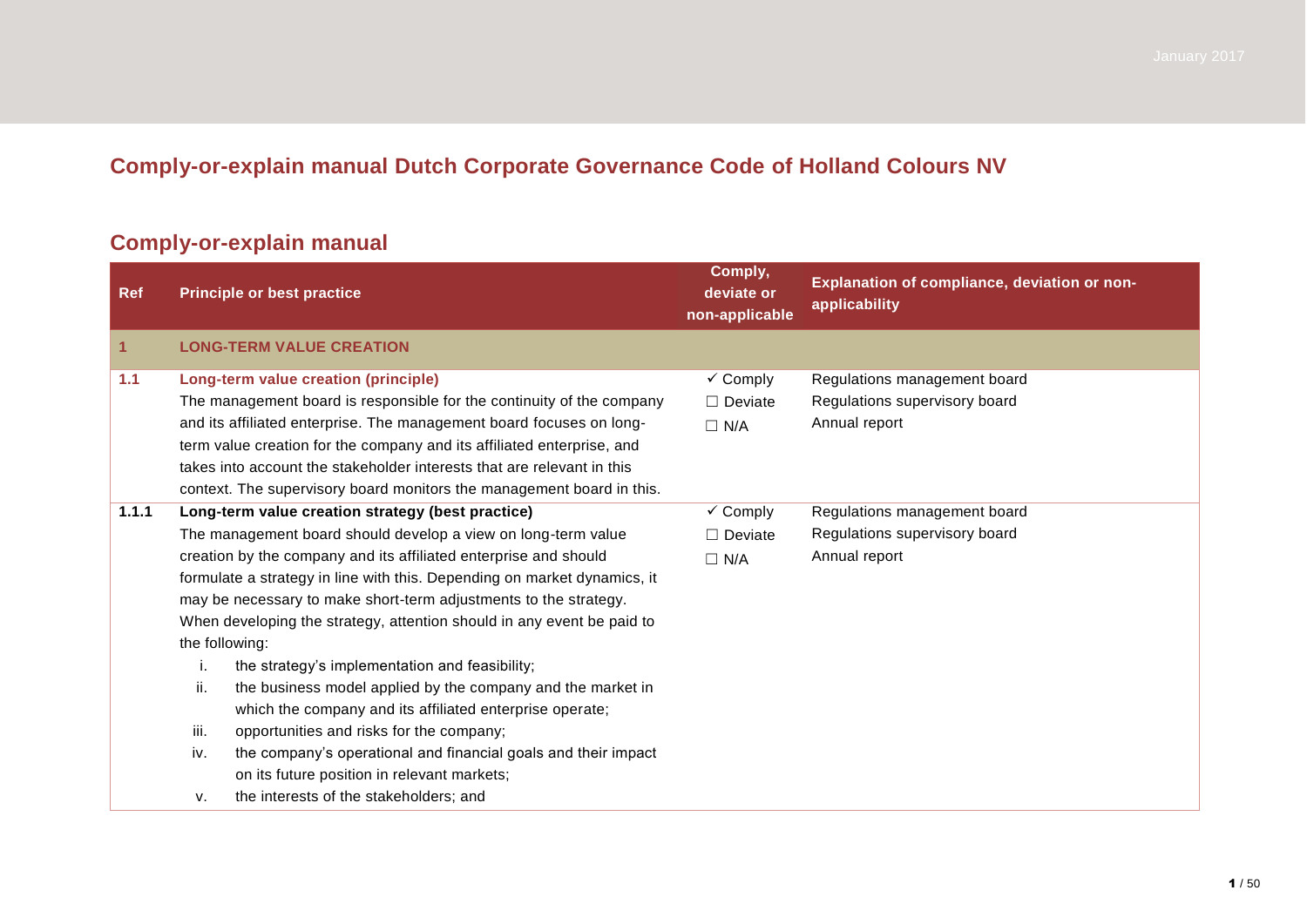| <b>Ref</b> | <b>Principle or best practice</b>                                                                                                                                                                                                                                                                                                                                                                                                                                                                                                   | Comply,<br>deviate or<br>non-applicable             | Explanation of compliance, deviation or non-<br>applicability                                                        |
|------------|-------------------------------------------------------------------------------------------------------------------------------------------------------------------------------------------------------------------------------------------------------------------------------------------------------------------------------------------------------------------------------------------------------------------------------------------------------------------------------------------------------------------------------------|-----------------------------------------------------|----------------------------------------------------------------------------------------------------------------------|
|            | any other aspects relevant to the company and its affiliated<br>vi.<br>enterprise, such as the environment, social and employee-<br>related matters, the chain within which the enterprise operates,<br>respect for human rights, and fighting corruption and bribery.                                                                                                                                                                                                                                                              |                                                     |                                                                                                                      |
| 1.1.2      | Involvement of the supervisory board (best practice)<br>The management board should engage the supervisory board early on in<br>formulating the strategy for realising long-term value creation. The<br>management board renders account to the supervisory board of the<br>strategy and the explanatory notes to that strategy.                                                                                                                                                                                                    | $\checkmark$ Comply<br>$\Box$ Deviate<br>$\Box$ N/A | Articles of association<br>Regulations management board<br>Regulations supervisory board<br>Annual report<br>Website |
| 1.1.3      | Role of the supervisory board (best practice)<br>The supervisory board should supervise the manner in which the<br>management board implements the long-term value creation strategy.<br>The supervisory board should regularly discuss the strategy, the<br>implementation of the strategy and the principal risks associated with it.<br>In the report drawn up by the supervisory board, an account is given of<br>its involvement in the establishment of the strategy, and the way in which<br>it monitors its implementation. | $\checkmark$ Comply<br>$\Box$ Deviate<br>$\Box$ N/A | Articles of association<br>Regulations supervisory board<br>Annual report<br>Website                                 |
| 1.1.4      | Accountability of the management board (best practice)<br>In the management report, the management board should give a more<br>detailed explanation of its view on long-term value creation and the<br>strategy for its realisation, as well as describing which contributions were<br>made to long-term value creation in the past financial year. The<br>management board should report on both the short-term and long-term<br>developments.                                                                                     | $\checkmark$ Comply<br>$\Box$ Deviate<br>$\Box$ N/A | Regulations management board<br>Annual report<br>Website                                                             |
| $1.2$      | <b>Risk management (principle)</b><br>The company should have adequate internal risk management and<br>control systems in place. The management board is responsible for                                                                                                                                                                                                                                                                                                                                                            | $\checkmark$ Comply<br>$\Box$ Deviate<br>$\Box$ N/A | Regulations management board<br>Annual report<br>Website                                                             |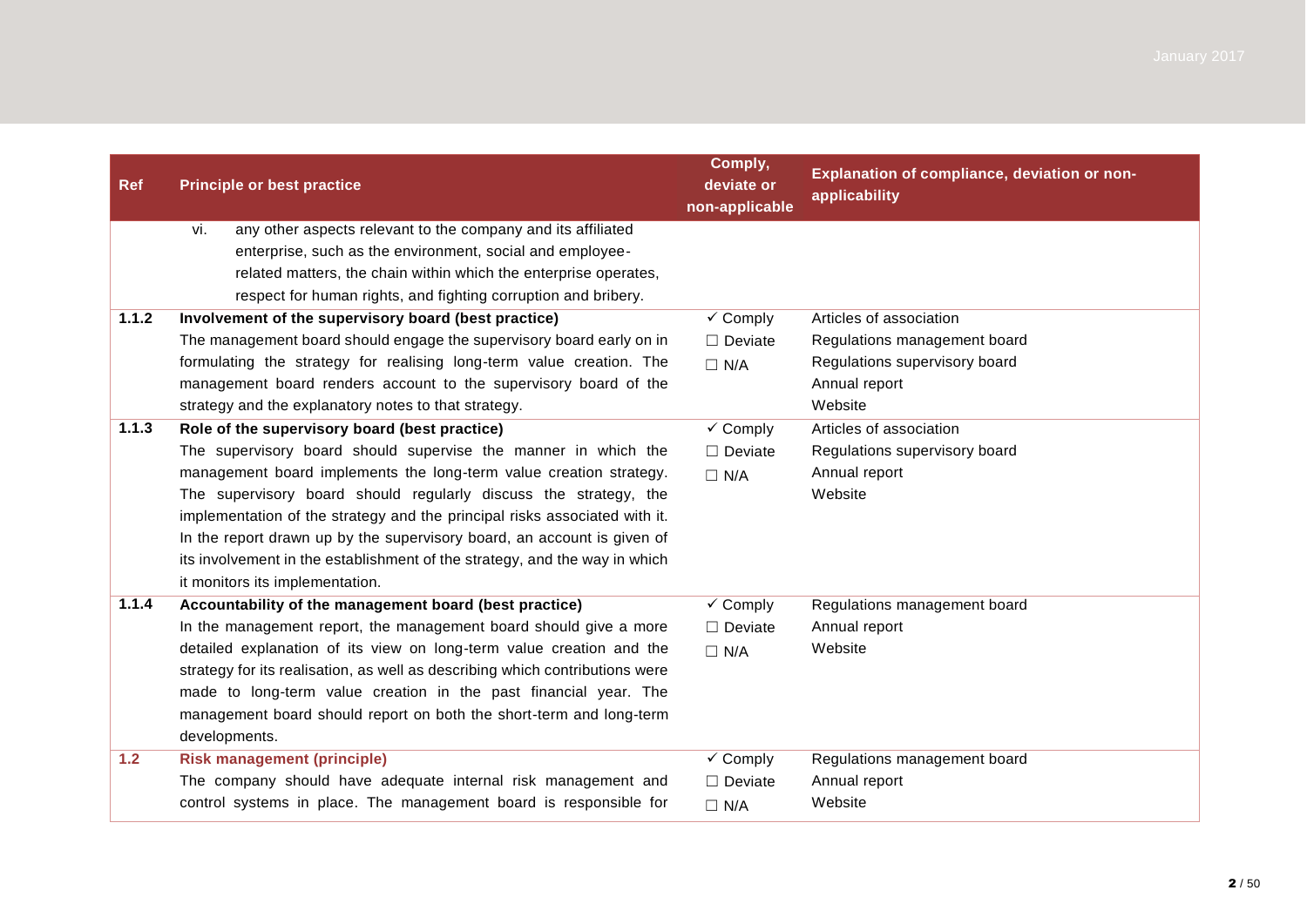| <b>Ref</b> | <b>Principle or best practice</b>                                              | Comply,<br>deviate or<br>non-applicable | Explanation of compliance, deviation or non-<br>applicability |
|------------|--------------------------------------------------------------------------------|-----------------------------------------|---------------------------------------------------------------|
|            | identifying and managing the risks associated with the company's               |                                         |                                                               |
|            | strategy and activities.                                                       |                                         |                                                               |
| 1.2.1      | <b>Risk assessment (best practice)</b>                                         | $\checkmark$ Comply                     | Regulations management board                                  |
|            | The management board should identify and analyse the risks associated          | $\Box$ Deviate                          | Annual report                                                 |
|            | with the strategy and activities of the company and its affiliated enterprise. | $\Box$ N/A                              | Website                                                       |
|            | It is responsible for establishing the risk appetite, and also the measures    |                                         |                                                               |
|            | that are put in place in order to counter the risks being taken.               |                                         |                                                               |
| 1.2.2      | Implementation (best practice)                                                 | $\checkmark$ Comply                     | Regulations management board                                  |
|            | Based on the risk assessment, the management board should design,              | $\Box$ Deviate                          | Regulations supervisory board                                 |
|            | implement and maintain adequate internal risk management and control           | $\Box$ N/A                              | Annual report                                                 |
|            | systems. To the extent relevant, these systems should be integrated into       |                                         | Website                                                       |
|            | the work processes within the company and its affiliated enterprise it, and    |                                         |                                                               |
|            | should be familiar to those whose work they are relevant to.                   |                                         |                                                               |
| 1.2.3      | Monitoring of effectiveness (best practice)                                    | $\checkmark$ Comply                     | Regulations management board                                  |
|            | The management board should monitor the operation of the internal risk         | $\Box$ Deviate                          | Regulations supervisory board                                 |
|            | management and control systems and should carry out a systematic               | $\Box$ N/A                              | Annual report                                                 |
|            | assessment of their design and effectiveness at least once a year. This        |                                         | Website                                                       |
|            | monitoring should cover all material control measures relating to              |                                         |                                                               |
|            | strategic, operational, compliance and reporting risks. Attention should       |                                         |                                                               |
|            | be given to observed weaknesses, instances of misconduct and                   |                                         |                                                               |
|            | irregularities, indications from whistleblowers, lessons learned and           |                                         |                                                               |
|            | findings from the internal audit function and the external auditor. Where      |                                         |                                                               |
|            | necessary, improvements should be made to internal risk management             |                                         |                                                               |
|            | and control systems.                                                           |                                         |                                                               |
| 1.3        | Internal audit function (principle)                                            | $\Box$ Comply                           | Regulations management board                                  |
|            | The duty of the internal audit function is to assess the design and the        | $\checkmark$ Deviate                    | Regulations supervisory board                                 |
|            | operation of the internal risk management and control systems. The             | $\Box$ N/A                              |                                                               |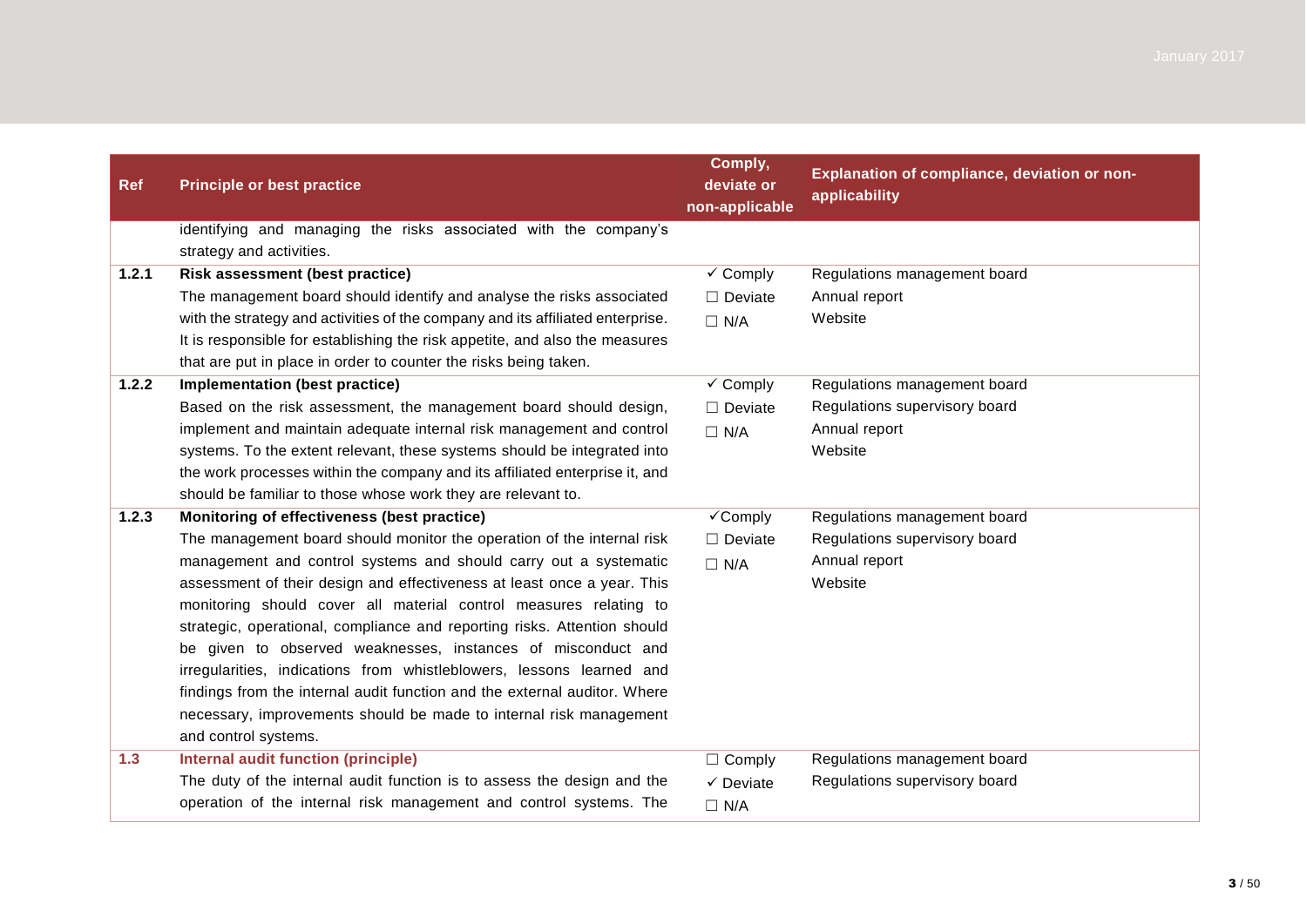| <b>Ref</b> | <b>Principle or best practice</b>                                             | Comply,<br>deviate or<br>non-applicable | Explanation of compliance, deviation or non-<br>applicability |
|------------|-------------------------------------------------------------------------------|-----------------------------------------|---------------------------------------------------------------|
|            | management board is responsible for the internal audit function. The          |                                         | Due to the size of Holland Colours this function is fulfilled |
|            | supervisory board oversees the internal audit function and maintains          |                                         | by the Group Controller.                                      |
|            | regular contact with the person fulfilling this function.                     |                                         |                                                               |
| 1.3.1      | Appointment and dismissal (best practice)                                     | $\Box$ Comply                           |                                                               |
|            | The management board both appoints and dismisses the senior internal          | $\Box$ Deviate                          |                                                               |
|            | auditor. Both the appointment and the dismissal of the senior internal        | $\checkmark$ N/A                        |                                                               |
|            | auditor should be submitted to the supervisory board for approval, along      |                                         |                                                               |
|            | with the recommendation issued by the audit committee.                        |                                         |                                                               |
| 1.3.2      | Assessment of the internal audit function (best practice)                     | $\Box$ Comply                           |                                                               |
|            | The management board should assess the way in which the internal audit        | $\Box$ Deviate                          |                                                               |
|            | function fulfils its responsibility annually, taking into account the audit   | $\checkmark$ N/A                        |                                                               |
|            | committee's opinion.                                                          |                                         |                                                               |
| 1.3.3      | Internal audit plan (best practice)                                           | $\Box$ Comply                           | Regulations management board                                  |
|            | The internal audit function should draw up an audit plan, involving the       | $\checkmark$ Deviate                    | Regulations supervisory board                                 |
|            | management board, the audit committee and the external auditor in this        | $\Box N/A$                              | Regulations audit committee                                   |
|            | process. The audit plan should be submitted to the management board,          |                                         | Website                                                       |
|            | and then to the supervisory board, for approval. In this internal audit plan, |                                         |                                                               |
|            | attention should be paid to the interaction with the external auditor.        |                                         | The internal audit plan is set up by the management           |
|            |                                                                               |                                         | board in cooperation with the Controller involving the        |
|            |                                                                               |                                         | audit committee and the external auditor and approved         |
|            |                                                                               |                                         | by the supervisory board.                                     |
| 1.3.4      | Performance of work (best practice)                                           | $\Box$ Comply                           | Regulations management board                                  |
|            | The internal audit function should have sufficient resources to execute       | $\checkmark$ Deviate                    | Regulations supervisory board                                 |
|            | the internal audit plan and have access to information that is important      | $\Box$ N/A                              | Regulations audit committee                                   |
|            | for the performance of its work. The internal audit function should have      |                                         | Website                                                       |
|            | direct access to the audit committee and the external auditor. Records        |                                         |                                                               |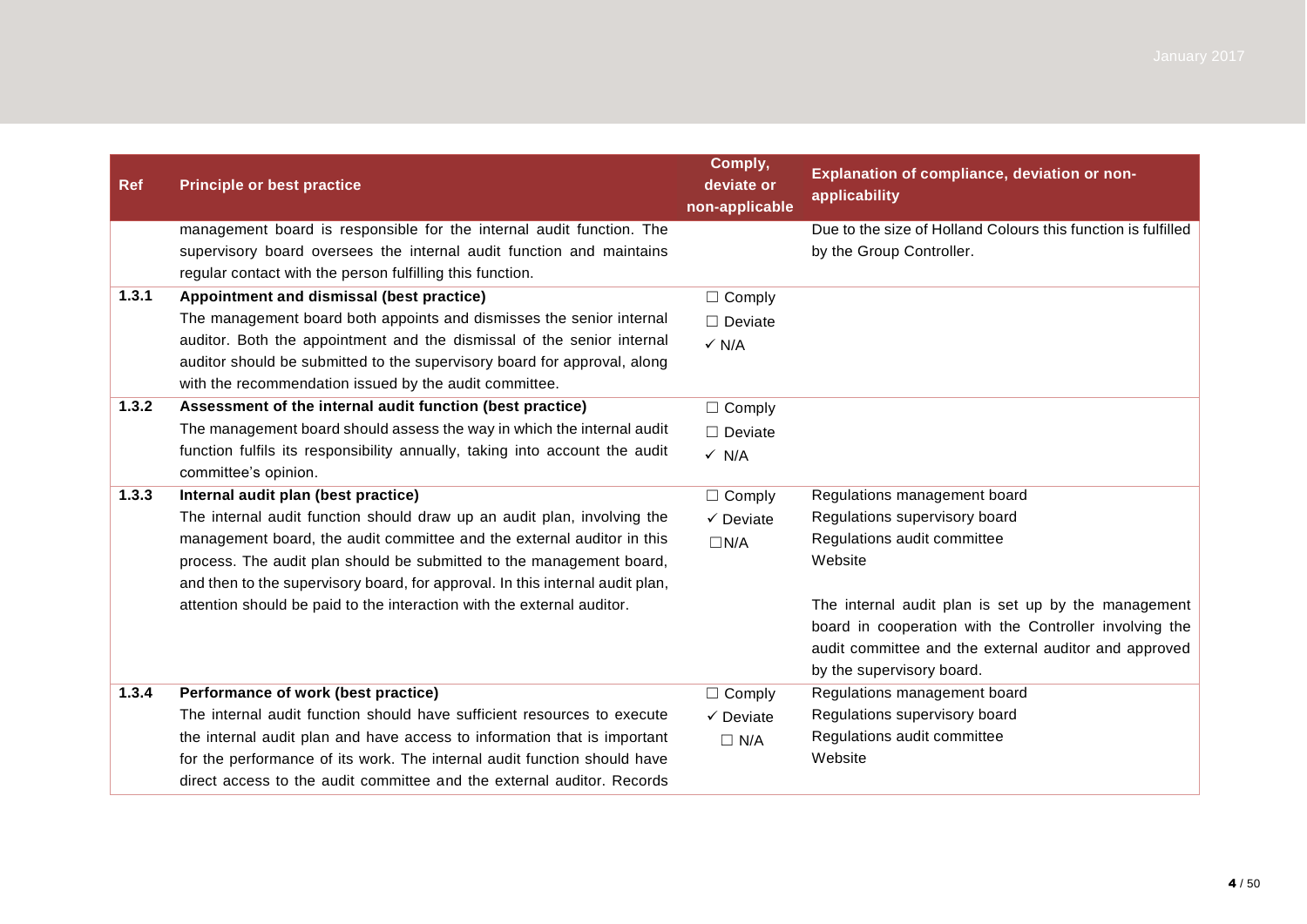| <b>Ref</b> | <b>Principle or best practice</b>                                        | Comply,<br>deviate or<br>non-applicable | Explanation of compliance, deviation or non-<br>applicability |  |
|------------|--------------------------------------------------------------------------|-----------------------------------------|---------------------------------------------------------------|--|
|            | should be kept of how the audit committee is informed by the internal    |                                         | Fulfilled this way by the management board in                 |  |
|            | audit function.                                                          |                                         | cooperation with the Controller                               |  |
| 1.3.5      | Reports of findings (best practice)                                      |                                         | Regulations management board                                  |  |
|            | The internal audit function should report its audit results to the       | $\checkmark$ Deviate                    | Regulations supervisory board                                 |  |
|            | management board and the essence of its audit results to the audit       | $\Box$ N/A                              | Regulations audit committee                                   |  |
|            | committee and should inform the external auditor. The research findings  |                                         | Website                                                       |  |
|            | of the internal audit function should, at least, include the following:  |                                         |                                                               |  |
|            | any flaws in the effectiveness of the internal risk management<br>i.     |                                         | Fulfilled this way by the Group Controller.                   |  |
|            | and control systems;                                                     |                                         |                                                               |  |
|            | ii.<br>any findings and observations with a material impact on the risk  |                                         |                                                               |  |
|            | profile of the company and its affiliated enterprise; and                |                                         |                                                               |  |
|            | iii.<br>any failings in the follow-up of recommendations made by the     |                                         |                                                               |  |
|            | internal audit function.                                                 |                                         |                                                               |  |
| 1.3.6      | Absence of an internal audit department (best practice)                  | $\checkmark$ Comply                     | Regulations supervisory board                                 |  |
|            | If there is no separate department for the internal audit function, the  | $\Box$ Deviate                          | Regulations audit committee                                   |  |
|            | supervisory board will assess annually whether adequate alternative      | $\Box$ N/A                              | Annual report                                                 |  |
|            | measures have been taken, partly on the basis of a recommendation        |                                         | Website                                                       |  |
|            | issued by the audit committee, and will consider whether it is necessary |                                         |                                                               |  |
|            | to establish an internal audit department. The supervisory board should  |                                         |                                                               |  |
|            | include the conclusions, along with any resulting recommendations and    |                                         |                                                               |  |
|            | alternative measures, in the report of the supervisory board.            |                                         |                                                               |  |
| 1.4        | <b>Risk management accountability (principle)</b>                        | $\checkmark$ Comply                     | Regulations management board                                  |  |
|            | The management board should render account of the effectiveness of the   | $\Box$ Deviate                          | Regulations supervisory board                                 |  |
|            | design and the operation of the internal risk management and control     | $\Box$ N/A                              | Annual report                                                 |  |
|            | systems.                                                                 |                                         | Website                                                       |  |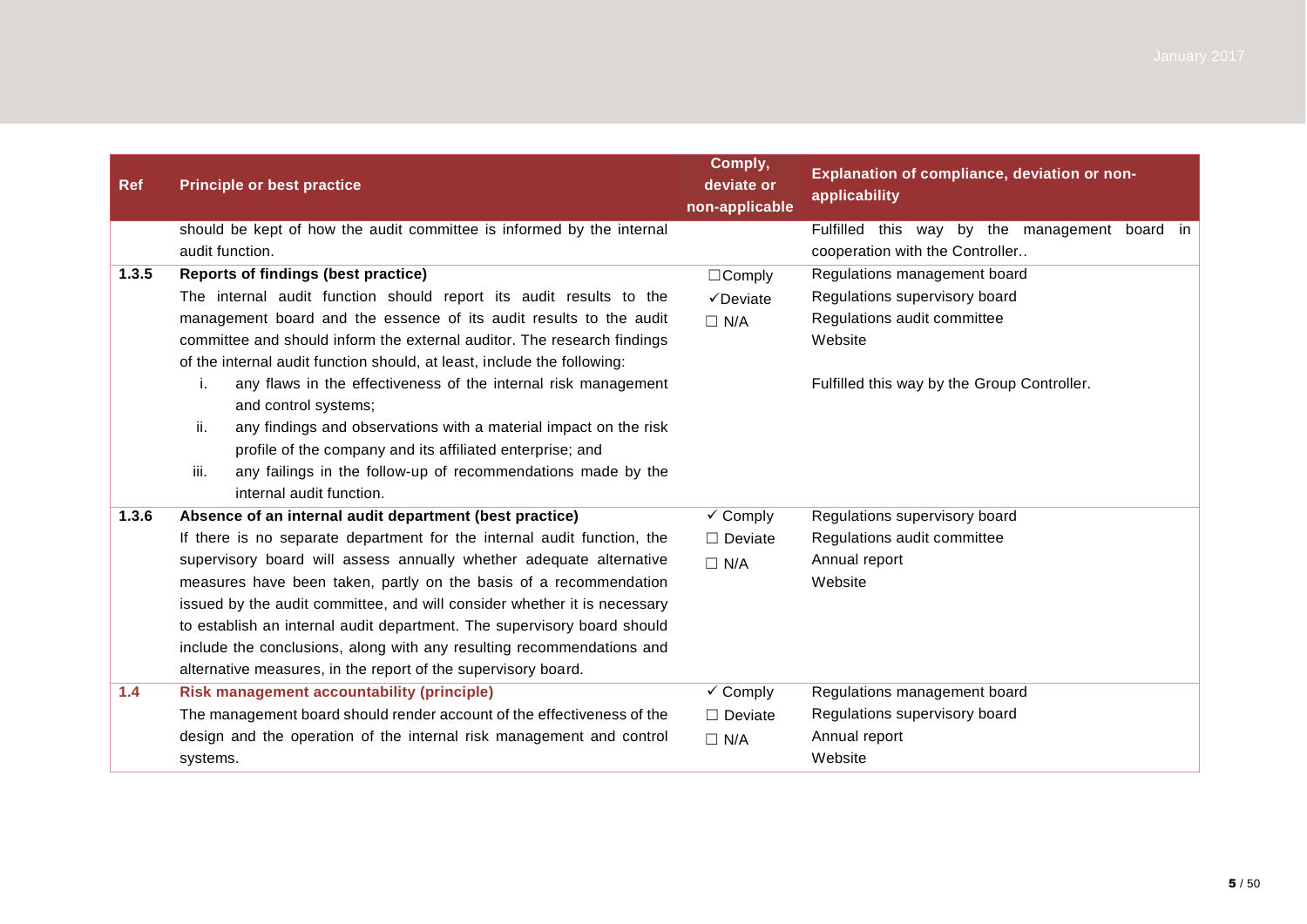| <b>Ref</b> | <b>Principle or best practice</b>                                                                                                                                                                                                                                                                                                                       | Comply,<br>deviate or<br>non-applicable          | Explanation of compliance, deviation or non-<br>applicability |
|------------|---------------------------------------------------------------------------------------------------------------------------------------------------------------------------------------------------------------------------------------------------------------------------------------------------------------------------------------------------------|--------------------------------------------------|---------------------------------------------------------------|
| 1.4.1      | Accountability to the supervisory board (best practice)                                                                                                                                                                                                                                                                                                 | $\checkmark$ Comply                              | Regulations management board                                  |
|            | The management board should discuss the effectiveness of the design                                                                                                                                                                                                                                                                                     | $\Box$ Deviate                                   | Regulations supervisory board                                 |
|            | and operation of the internal risk management and control systems                                                                                                                                                                                                                                                                                       | $\Box$ N/A                                       | Regulations audit committee                                   |
|            | referred to in best practice provisions 1.2.1 to 1.2.3 inclusive with the audit                                                                                                                                                                                                                                                                         |                                                  | Annual report                                                 |
|            | committee, and render account of this to the supervisory board.                                                                                                                                                                                                                                                                                         |                                                  | Website                                                       |
| 1.4.2      | Accountability in the management report (best practice)                                                                                                                                                                                                                                                                                                 | $\checkmark$ Comply                              | Regulations management board                                  |
|            | In the management report, the management board should render account                                                                                                                                                                                                                                                                                    | $\Box$ Deviate                                   | Regulations supervisory board                                 |
|            | of:                                                                                                                                                                                                                                                                                                                                                     | $\Box$ N/A                                       | Regulations audit committee                                   |
|            | the execution of the risk assessment, with a description of the<br>j.                                                                                                                                                                                                                                                                                   |                                                  | Annual report                                                 |
|            | principal risks facing the company in relation to its risk appetite.                                                                                                                                                                                                                                                                                    |                                                  | Website                                                       |
|            | These risks may include strategic, operational, compliance and<br>reporting risks;                                                                                                                                                                                                                                                                      |                                                  |                                                               |
|            | ii.<br>the design and operation of the internal risk management and<br>control systems during the past financial year;                                                                                                                                                                                                                                  |                                                  |                                                               |
|            | iii.<br>any major failings in the internal risk management and control<br>systems which have been observed in the financial year, any<br>significant changes made to these systems and any major<br>improvements planned, along with a confirmation that these<br>issues have been discussed with the audit committee and the<br>supervisory board; and |                                                  |                                                               |
|            | the sensitivity of the results of the company to material changes<br>iv.<br>in external factors.                                                                                                                                                                                                                                                        |                                                  |                                                               |
| 1.4.3      | Statement by the management board (best practice)                                                                                                                                                                                                                                                                                                       | $\overline{\smash[b]{\mathbf{y}}\xspace}$ Comply | Regulations management board                                  |
|            | The management board should state in the management report, with                                                                                                                                                                                                                                                                                        | $\Box$ Deviate                                   | Annual report                                                 |
|            | clear substantiation, that:                                                                                                                                                                                                                                                                                                                             | $\Box$ N/A                                       | Website                                                       |
|            |                                                                                                                                                                                                                                                                                                                                                         |                                                  |                                                               |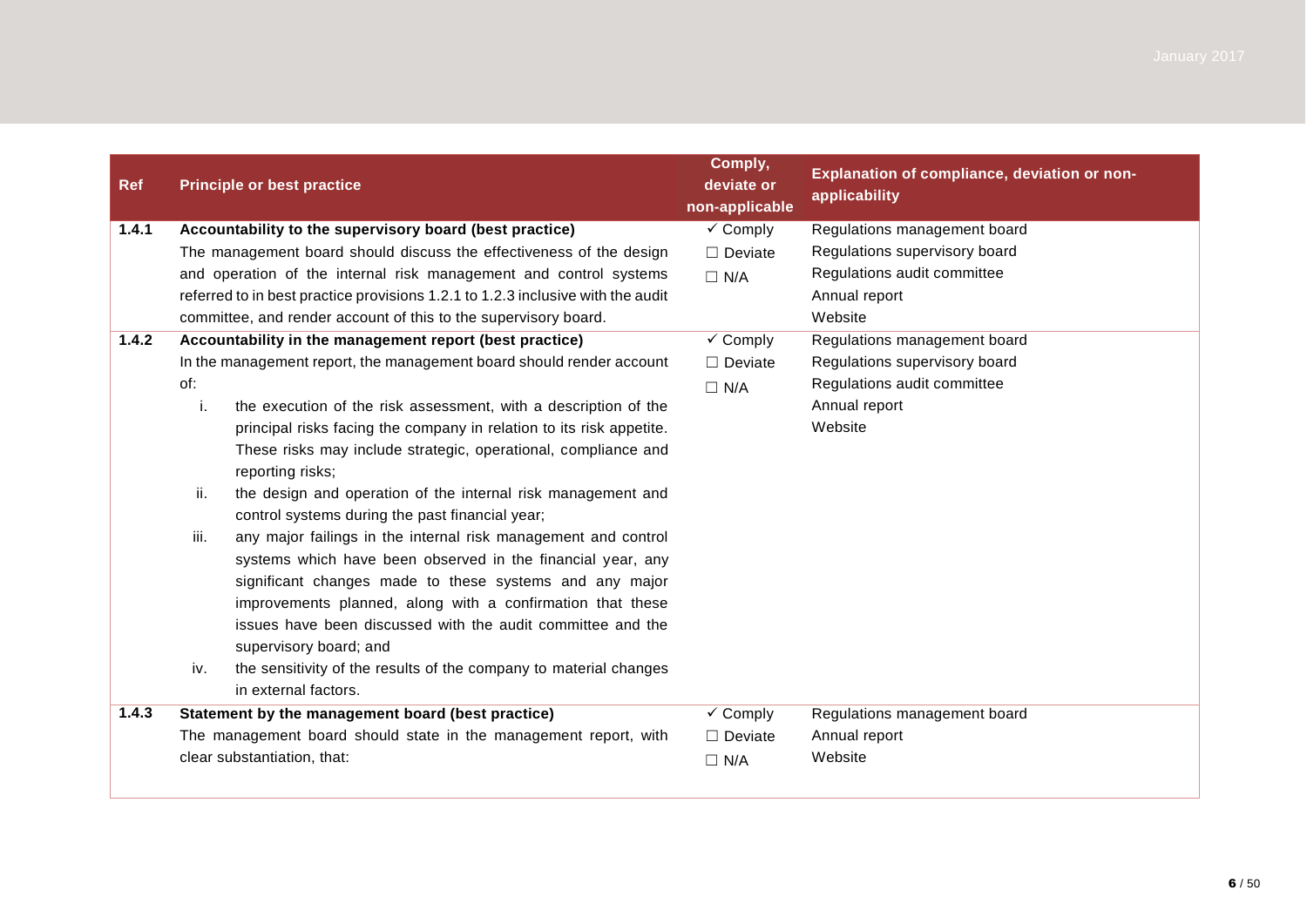| <b>Ref</b> | <b>Principle or best practice</b>                                                                                                                                                                           | Comply,<br>deviate or<br>non-applicable | Explanation of compliance, deviation or non-<br>applicability |
|------------|-------------------------------------------------------------------------------------------------------------------------------------------------------------------------------------------------------------|-----------------------------------------|---------------------------------------------------------------|
|            | the report provides sufficient insights into any failings in the<br>i.<br>effectiveness of the internal risk management and control<br>systems;                                                             |                                         |                                                               |
|            | ii.<br>the aforementioned systems provide reasonable assurance that<br>the financial reporting does not contain any material<br>inaccuracies;                                                               |                                         |                                                               |
|            | iii.<br>based on the current state of affairs, it is justified that the financial<br>reporting is prepared on a going concern basis; and                                                                    |                                         |                                                               |
|            | the report states those material risks and uncertainties that are<br>iv.<br>relevant to the expectation of the company's continuity for the<br>period of twelve months after the preparation of the report. |                                         |                                                               |
| 1.5        | Role of the supervisory board (principle)                                                                                                                                                                   | $\checkmark$ Comply                     | Regulations supervisory board                                 |
|            | The supervisory board should supervise the policies carried out by the                                                                                                                                      | $\Box$ Deviate                          |                                                               |
|            | management board and the general affairs of the company and its                                                                                                                                             | $\Box$ N/A                              |                                                               |
|            | affiliated enterprise. In so doing, the supervisory board should also focus                                                                                                                                 |                                         |                                                               |
|            | on the effectiveness of the company's internal risk management and                                                                                                                                          |                                         |                                                               |
|            | control systems and the integrity and quality of the financial reporting.                                                                                                                                   |                                         |                                                               |
| 1.5.1      | Duties and responsibilities of the audit committee (best practice)                                                                                                                                          | $\checkmark$ Comply                     | Regulations supervisory board                                 |
|            | The audit committee undertakes preparatory work for the supervisory                                                                                                                                         | $\Box$ Deviate                          | Regulations audit committee                                   |
|            | board's decision-making regarding the supervision of the integrity and                                                                                                                                      | $\Box$ N/A                              |                                                               |
|            | quality of the company's financial reporting and the effectiveness of the                                                                                                                                   |                                         |                                                               |
|            | company's internal risk management and control systems. Among other                                                                                                                                         |                                         |                                                               |
|            | things, it focuses on monitoring the management board with regard to:                                                                                                                                       |                                         |                                                               |
|            | relations with, and compliance with recommendations and<br>i.                                                                                                                                               |                                         |                                                               |
|            | following up of comments by, the internal and external auditors;                                                                                                                                            |                                         |                                                               |
|            | the funding of the company;<br>ii.                                                                                                                                                                          |                                         |                                                               |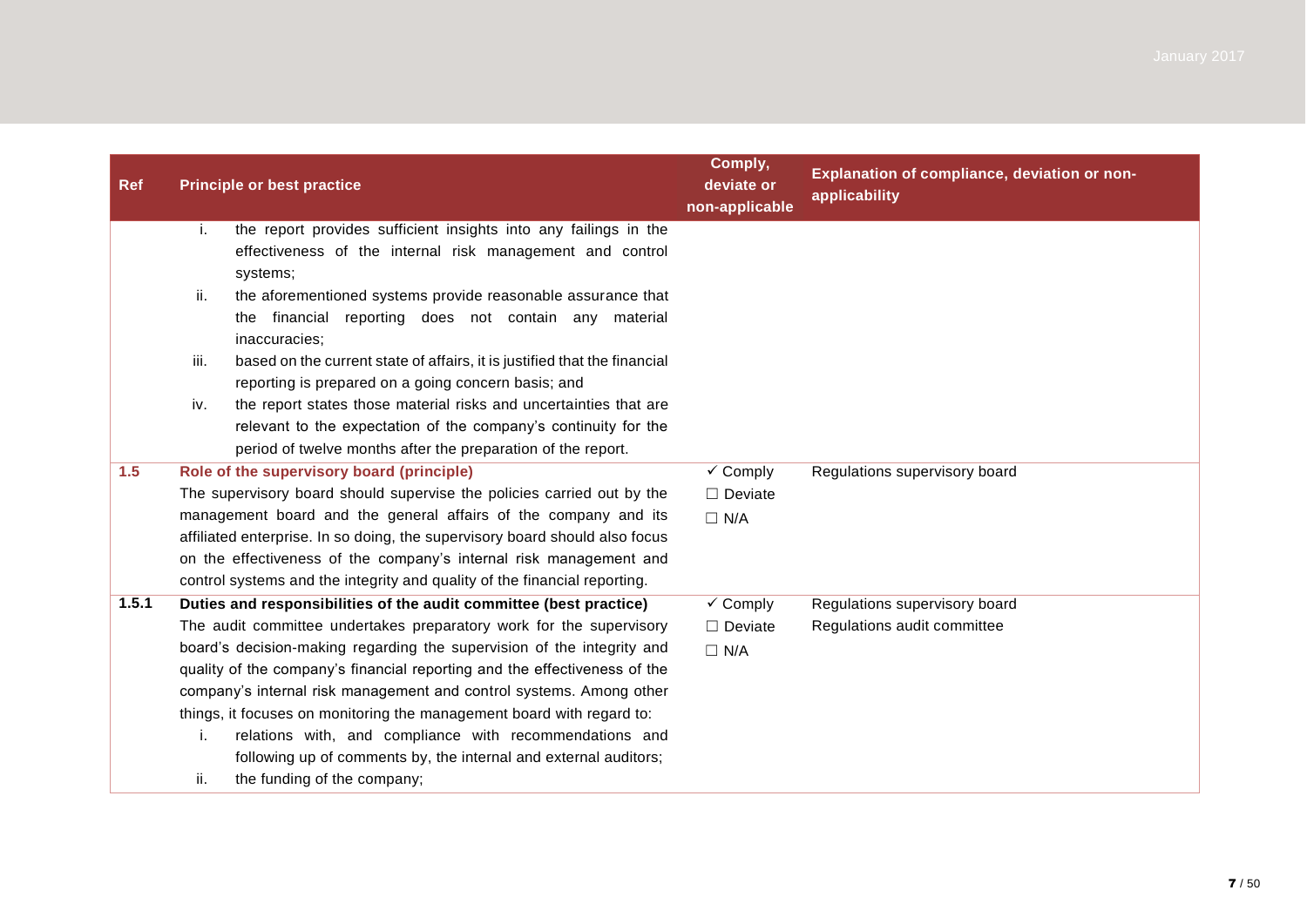| <b>Ref</b> | <b>Principle or best practice</b>                                                                                                     | Comply,<br>deviate or<br>non-applicable | Explanation of compliance, deviation or non-<br>applicability |
|------------|---------------------------------------------------------------------------------------------------------------------------------------|-----------------------------------------|---------------------------------------------------------------|
|            | iii.<br>the application of information and communication technology by<br>the company, including risks relating to cybersecurity; and |                                         |                                                               |
|            | the company's tax policy.<br>iv.                                                                                                      |                                         |                                                               |
| 1.5.2      | Attendance of the management board, internal auditor and external                                                                     | $\checkmark$ Comply                     | Regulations management board                                  |
|            | auditor at audit committee consultations (best practice)                                                                              | $\Box$ Deviate                          | Regulations supervisory board                                 |
|            | The chief financial officer, the internal auditor and the external auditor                                                            | $\Box$ N/A                              | Regulations audit committee                                   |
|            | should attend the audit committee meetings, unless the audit committee                                                                |                                         | Website                                                       |
|            | determines otherwise. The audit committee should decide whether and.                                                                  |                                         |                                                               |
|            | if so, when the chairman of the management board should attend its                                                                    |                                         |                                                               |
|            | meetings.                                                                                                                             | $\checkmark$ Comply                     |                                                               |
| 1.5.3      | Audit committee report (best practice)                                                                                                |                                         | Regulations supervisory board                                 |
|            | The audit committee should report to the supervisory board on its                                                                     | $\Box$ Deviate                          | Regulations audit committee                                   |
|            | deliberations and findings. This report must, at least, include the following                                                         | $\Box$ N/A                              | Annual report                                                 |
|            | information:                                                                                                                          |                                         | Website                                                       |
|            | the methods used to assess the effectiveness of the design and<br>i.                                                                  |                                         |                                                               |
|            | operation of the internal risk management and control systems                                                                         |                                         |                                                               |
|            | referred to in best practice provisions 1.2.1 to 1.2.3, inclusive;                                                                    |                                         |                                                               |
|            | ii.<br>the methods used to assess the effectiveness of the internal and                                                               |                                         |                                                               |
|            | external audit processes;                                                                                                             |                                         |                                                               |
|            | material considerations regarding financial reporting;<br>iii.                                                                        |                                         |                                                               |
|            | iv.<br>the way material risks and uncertainties referred to in best                                                                   |                                         |                                                               |
|            | practice provision 1.4.3 have been analysed and discussed,                                                                            |                                         |                                                               |
|            | along with a description of the most important findings of the audit<br>committee.                                                    |                                         |                                                               |
| 1.5.4      | <b>Supervisory board (best practice)</b>                                                                                              | $\checkmark$ Comply                     | Regulations supervisory board                                 |
|            | The supervisory board should discuss the items reported on by the audit                                                               | $\Box$ Deviate                          | Regulations audit committee                                   |
|            | committee as per of best practice provision 1.5.3.                                                                                    |                                         | Annual report                                                 |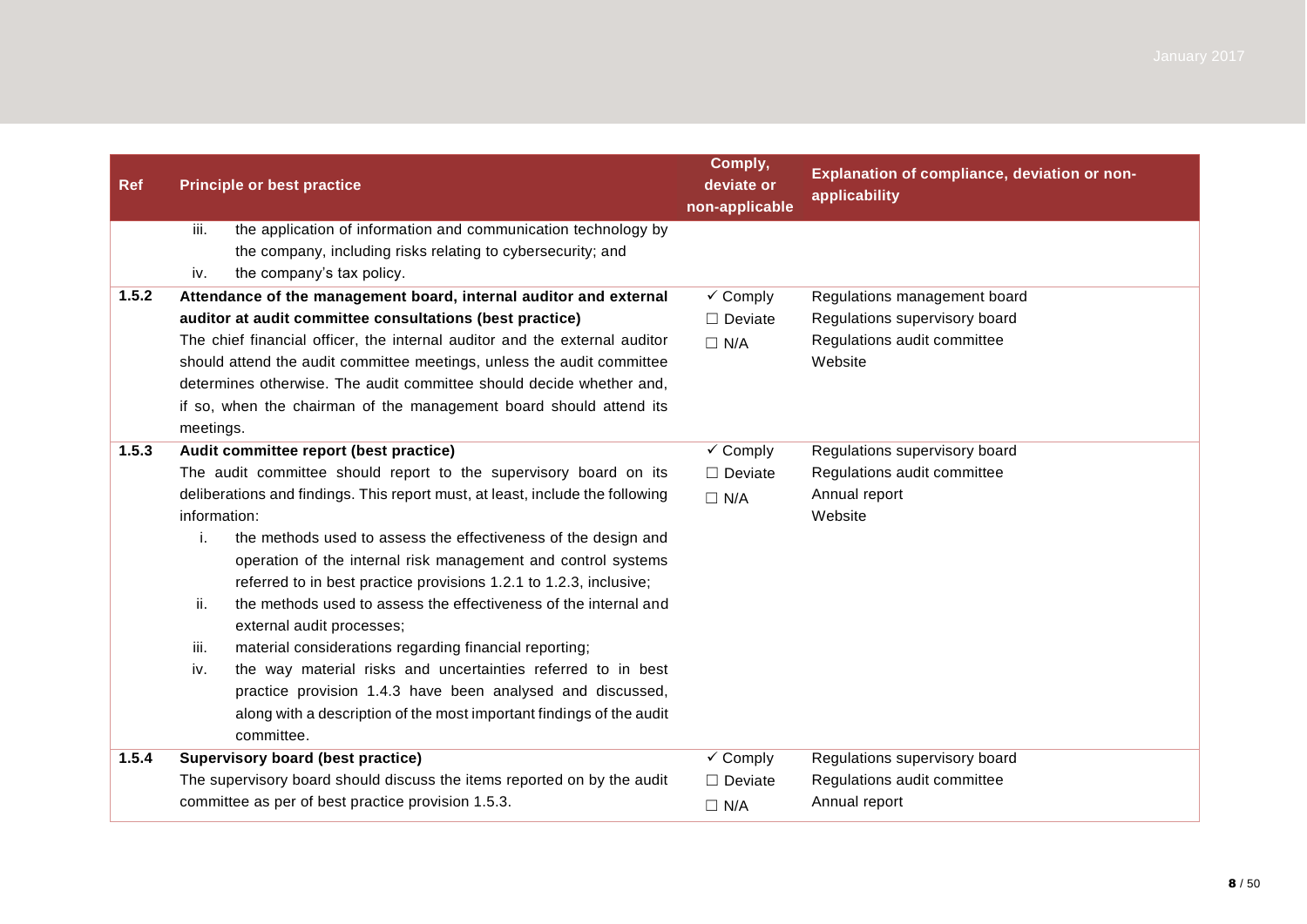| <b>Ref</b> | <b>Principle or best practice</b>                                                                                                        | Comply,<br>deviate or<br>non-applicable | Explanation of compliance, deviation or non-<br>applicability |
|------------|------------------------------------------------------------------------------------------------------------------------------------------|-----------------------------------------|---------------------------------------------------------------|
|            |                                                                                                                                          |                                         | Website                                                       |
| 1.6        | Appointment and assessment of the functioning of the external                                                                            | $\checkmark$ Comply                     | Regulations supervisory board                                 |
|            | auditor (principle)                                                                                                                      | $\Box$ Deviate                          |                                                               |
|            | The supervisory board should submit the nomination for the appointment                                                                   | $\Box$ N/A                              |                                                               |
|            | of the external auditor to the general meeting, and should supervise the<br>external auditor's functioning.                              |                                         |                                                               |
| 1.6.1      | Functioning and appointment (best practice)                                                                                              | $\checkmark$ Comply                     | Regulations management board                                  |
|            | The audit committee should report annually to the supervisory board on                                                                   | $\Box$ Deviate                          | Regulations supervisory board                                 |
|            | the functioning of, and the developments in, the relationship with the                                                                   | $\Box$ N/A                              | Regulations audit committee                                   |
|            | external auditor. The audit committee should advise the supervisory                                                                      |                                         | Agenda General Meeting of Shareholders                        |
|            | regarding<br>the<br>external<br>auditor's<br>nomination<br>board<br>for                                                                  |                                         |                                                               |
|            | appointment/reappointment or dismissal and should prepare the selection                                                                  |                                         |                                                               |
|            | of the external auditor. The audit committee should give due                                                                             |                                         |                                                               |
|            | consideration to the management board's observations during the<br>aforementioned work. Also on this basis, the supervisory board should |                                         |                                                               |
|            | determine its nomination for the appointment of the external auditor to the                                                              |                                         |                                                               |
|            | general meeting.                                                                                                                         |                                         |                                                               |
| 1.6.2      | Informing the external auditor about their functioning (best practice)                                                                   | $\checkmark$ Comply                     | Regulations supervisory board                                 |
|            | The supervisory board should give the external auditor a general idea of                                                                 | $\Box$ Deviate                          |                                                               |
|            | the content of the reports relating to their functioning.                                                                                | $\Box$ N/A                              |                                                               |
| 1.6.3      | <b>Engagement (best practice)</b>                                                                                                        | $\overline{\smash{\checkmark}}$ Comply  | Regulations management board                                  |
|            | The audit committee should submit a proposal to the supervisory board                                                                    | $\Box$ Deviate                          | Regulations supervisory board                                 |
|            | for the external auditor's engagement to audit the financial statements.                                                                 | $\Box$ N/A                              | Regulations audit committee                                   |
|            | The management board should play a facilitating role in this process. In                                                                 |                                         |                                                               |
|            | formulating the terms of engagement, attention should be paid to the                                                                     |                                         |                                                               |
|            | scope of the audit, the materiality to be used and remuneration for the                                                                  |                                         |                                                               |
|            | audit. The supervisory board should resolve on the engagement.                                                                           |                                         |                                                               |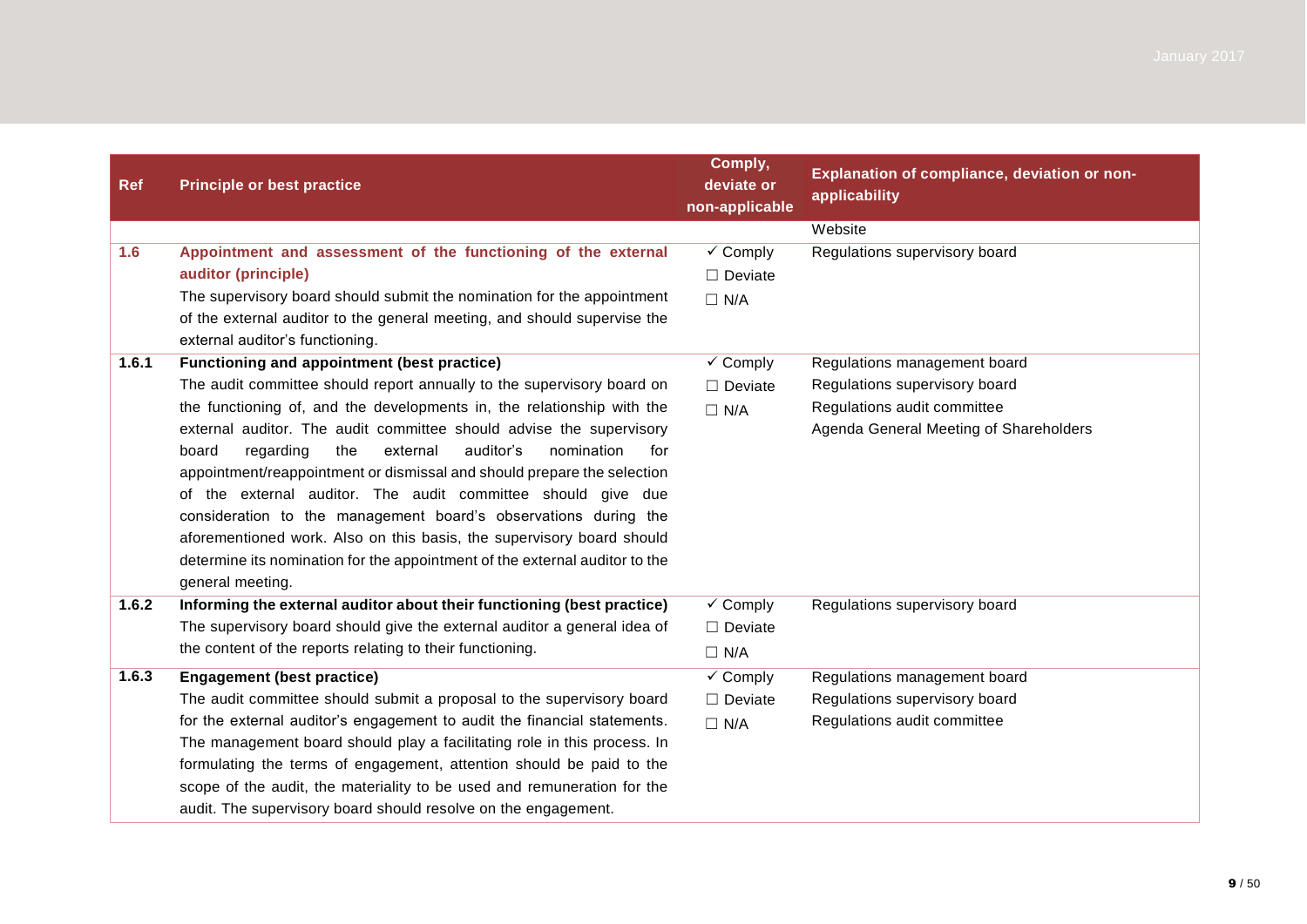| <b>Ref</b> | <b>Principle or best practice</b>                                         | Comply,<br>deviate or<br>non-applicable | Explanation of compliance, deviation or non-<br>applicability |
|------------|---------------------------------------------------------------------------|-----------------------------------------|---------------------------------------------------------------|
| 1.6.4      | <b>Accountability (best practice)</b>                                     | $\checkmark$ Comply                     | Regulations supervisory board                                 |
|            | The main conclusions of the supervisory board regarding the external      | $\Box$ Deviate                          | Regulations audit committee                                   |
|            | auditor's nomination and the outcomes of the external auditor selection   | $\Box$ N/A                              | Agenda General Meeting of Shareholders                        |
|            | process should be communicated to the general meeting.                    |                                         |                                                               |
| 1.6.5      | Departure of the external auditor (best practice)                         | $\checkmark$ Comply                     | Regulations supervisory board                                 |
|            | The company should publish a press release in the event of the early      | $\Box$ Deviate                          | Website                                                       |
|            | termination of the relationship with the external audit firm. The press   | $\Box$ N/A                              |                                                               |
|            | release should explain the reasons for this early termination.            |                                         |                                                               |
| 1.7        | Performance of the external auditor's work (principle)                    | $\checkmark$ Comply                     | Regulations management board                                  |
|            | The audit committee and the external auditor should discuss the audit     | $\Box$ Deviate                          | Regulations supervisory board                                 |
|            | plan and the findings of the external auditor based on the work the       | $\Box$ N/A                              | Regulations audit committee                                   |
|            | external auditor has undertaken. The management board and the             |                                         | Website                                                       |
|            | supervisory board should maintain regular contact with the external       |                                         |                                                               |
|            | auditor.                                                                  |                                         |                                                               |
| 1.7.1      | Provision of information to the external auditor (best practice)          | $\checkmark$ Comply                     | Regulations management board                                  |
|            | The management board should ensure that the external auditor will         | $\Box$ Deviate                          |                                                               |
|            | receive all information that is necessary for the performance of his work | $\Box$ N/A                              |                                                               |
|            | in a timely fashion. The management board should give the external        |                                         |                                                               |
|            | auditor the opportunity to respond to the information that has been       |                                         |                                                               |
|            | provided.                                                                 |                                         |                                                               |
| 1.7.2      | Audit plan and external auditor's findings (best practice)                | $\checkmark$ Comply                     | Regulations management board                                  |
|            | The external auditor should discuss the draft audit plan with the         | $\Box$ Deviate                          | Regulations audit committee                                   |
|            | management board before presenting it to the audit committee. The audit   | $\Box$ N/A                              | Website                                                       |
|            | committee should annually discuss with the external auditor:              |                                         |                                                               |
|            | the scope and materiality of the audit plan and the principal risks<br>i. |                                         |                                                               |
|            | of the annual reporting identified by the external auditor in the         |                                         |                                                               |
|            | audit plan; and                                                           |                                         |                                                               |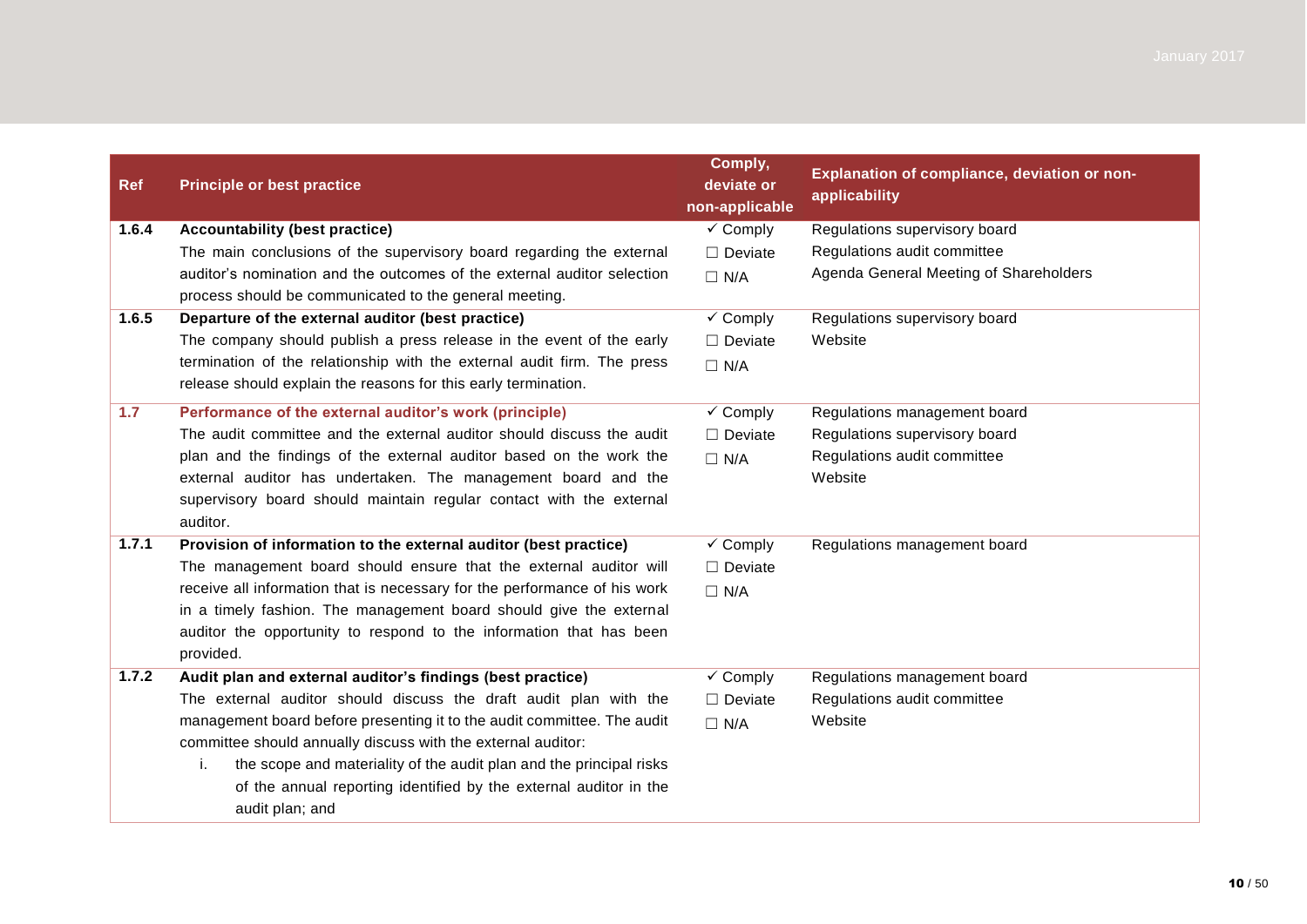| <b>Ref</b> | <b>Principle or best practice</b>                                                                                               | Comply,<br>deviate or<br>non-applicable | Explanation of compliance, deviation or non-<br>applicability |
|------------|---------------------------------------------------------------------------------------------------------------------------------|-----------------------------------------|---------------------------------------------------------------|
|            | ii.<br>based also on the documents from which the audit plan was                                                                |                                         |                                                               |
|            | developed, the findings and outcomes of the audit work on the                                                                   |                                         |                                                               |
|            | financial statements and the management letter.                                                                                 |                                         |                                                               |
| 1.7.3      | Publication of financial reports (best practice)                                                                                | $\checkmark$ Comply                     | Regulations audit committee                                   |
|            | The audit committee should determine whether and, if so, how the                                                                | $\Box$ Deviate                          |                                                               |
|            | external auditor should be involved in the content and publication of<br>financial reports other than the financial statements. | $\Box$ N/A                              |                                                               |
| 1.7.4      | Consultations with the external auditor outside the management                                                                  | $\checkmark$ Comply                     | Regulations audit committee                                   |
|            | board's presence (best practice)                                                                                                | $\Box$ Deviate                          |                                                               |
|            | The audit committee should meet with the external auditor as often as it                                                        | $\Box$ N/A                              |                                                               |
|            | considers necessary, but at least once per year, outside the presence of                                                        |                                         |                                                               |
|            | the management board.                                                                                                           |                                         |                                                               |
| 1.7.5      | Examination of discussion points arising between the external                                                                   | $\checkmark$ Comply                     | Regulations management board                                  |
|            | auditor and the management board (best practice)                                                                                | $\Box$ Deviate                          | Regulations supervisory board                                 |
|            | The supervisory board should be permitted to examine the most important                                                         | $\Box$ N/A                              | Regulations audit committee                                   |
|            | points of discussion arising between the external auditor and the                                                               |                                         |                                                               |
|            | management board based on the draft management letter or the draft                                                              |                                         |                                                               |
|            | audit report.                                                                                                                   |                                         |                                                               |
| 1.7.6      | External auditor's attendance of supervisory board meetings (best                                                               | $\checkmark$ Comply                     | Regulations supervisory board                                 |
|            | practice)                                                                                                                       | $\Box$ Deviate                          |                                                               |
|            | The external auditor should in any event attend the meeting of the                                                              | $\Box$ N/A                              |                                                               |
|            | supervisory board at which the report of the external auditor on the audit                                                      |                                         |                                                               |
|            | of the financial statements is discussed.                                                                                       |                                         |                                                               |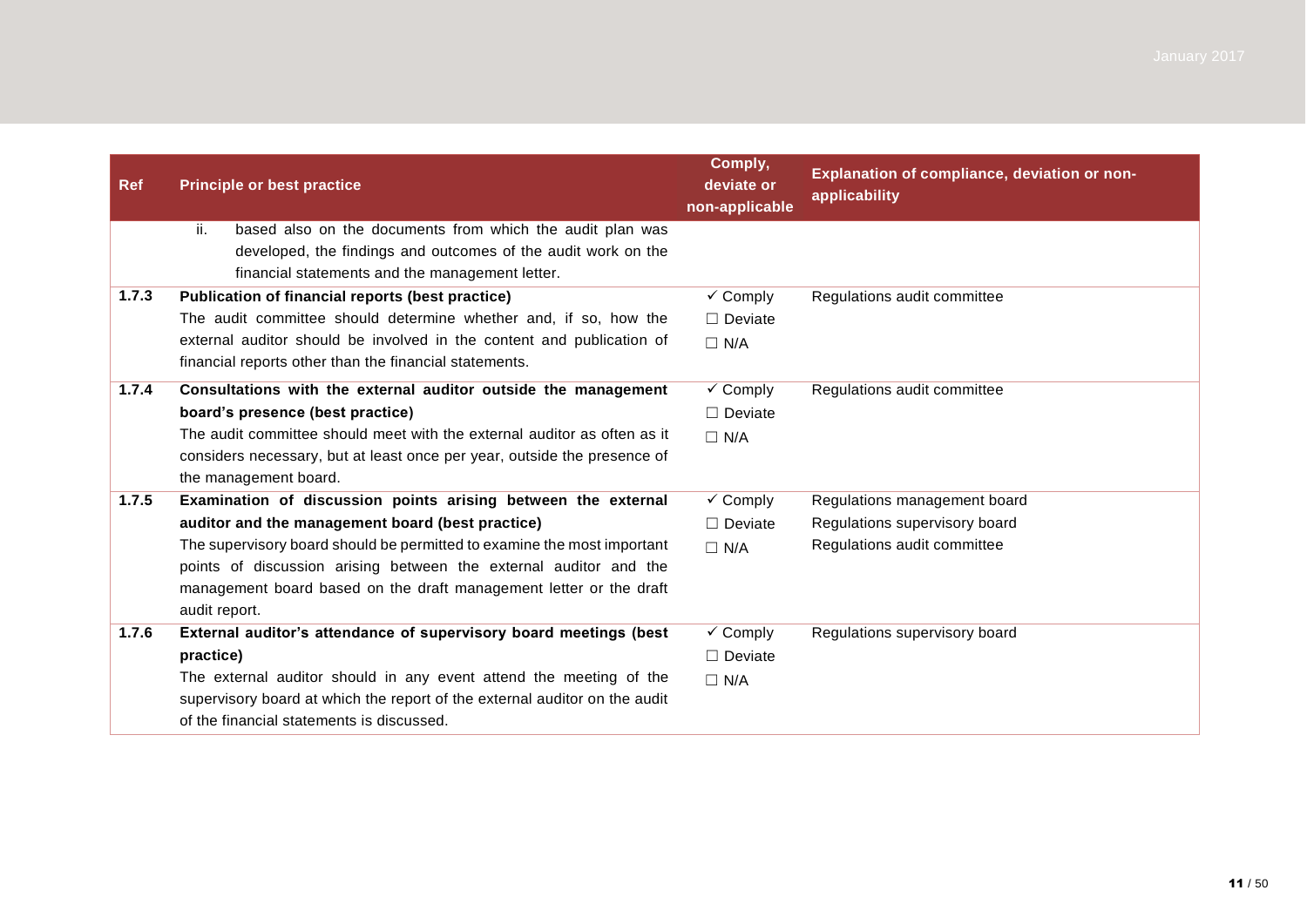| <b>Ref</b>   |                                                                              | <b>Principle or best practice</b>                                            | Comply,<br>deviate or<br>non-applicable | Explanation of compliance, deviation or non-<br>applicability |
|--------------|------------------------------------------------------------------------------|------------------------------------------------------------------------------|-----------------------------------------|---------------------------------------------------------------|
| $\mathbf{2}$ |                                                                              | <b>EFFECTIVE MANAGEMENT AND SUPERVISION</b>                                  |                                         |                                                               |
| 2.1          | <b>Composition and size (principle)</b>                                      |                                                                              | $\checkmark$ Comply                     | Regulations management board                                  |
|              |                                                                              | The management board and the supervisory board should be composed            | $\Box$ Deviate                          | Regulations supervisory board                                 |
|              |                                                                              | such that the requisite expertise, background, competencies and - as         | $\Box$ N/A                              | Profile                                                       |
|              |                                                                              | regards the supervisory board - independence are present for them to         |                                         |                                                               |
|              |                                                                              | carry out their duties properly. The size of these two bodies reflects these |                                         |                                                               |
|              | requirements.                                                                |                                                                              |                                         |                                                               |
| 2.1.1        | Profile (best practice)                                                      |                                                                              | $\checkmark$ Comply                     | Regulations supervisory board                                 |
|              |                                                                              | The supervisory board should prepare a profile, taking account of the        | $\Box$ Deviate                          | Profile                                                       |
|              | nature and the activities of the enterprise affiliated with the company. The |                                                                              | $\Box$ N/A                              | Annual report                                                 |
|              | profile should address:                                                      |                                                                              |                                         | Website                                                       |
|              | i.                                                                           | the desired expertise and background of the supervisory board<br>members;    |                                         |                                                               |
|              | ii.                                                                          | the desired diverse composition of the supervisory board,                    |                                         |                                                               |
|              |                                                                              | referred to in best practice provision 2.1.5;                                |                                         |                                                               |
|              | iii.                                                                         | the size of the supervisory board; and                                       |                                         |                                                               |
|              | iv.                                                                          | the independence of the supervisory board members. The profile               |                                         |                                                               |
|              |                                                                              | should be posted on the company's website.                                   |                                         |                                                               |
| 2.1.2        |                                                                              | Personal information (best practice)                                         | $\checkmark$ Comply                     | Regulations supervisory board                                 |
|              |                                                                              | The following information about each supervisory board member should         | $\Box$ Deviate                          | Annual report                                                 |
|              |                                                                              | be included in the report of the supervisory board:                          | $\Box$ N/A                              | Website                                                       |
|              | j.                                                                           | gender;                                                                      |                                         |                                                               |
|              | ii.                                                                          | age;                                                                         |                                         |                                                               |
|              | iii.                                                                         | nationality;                                                                 |                                         |                                                               |
|              | iv.                                                                          | principal position;                                                          |                                         |                                                               |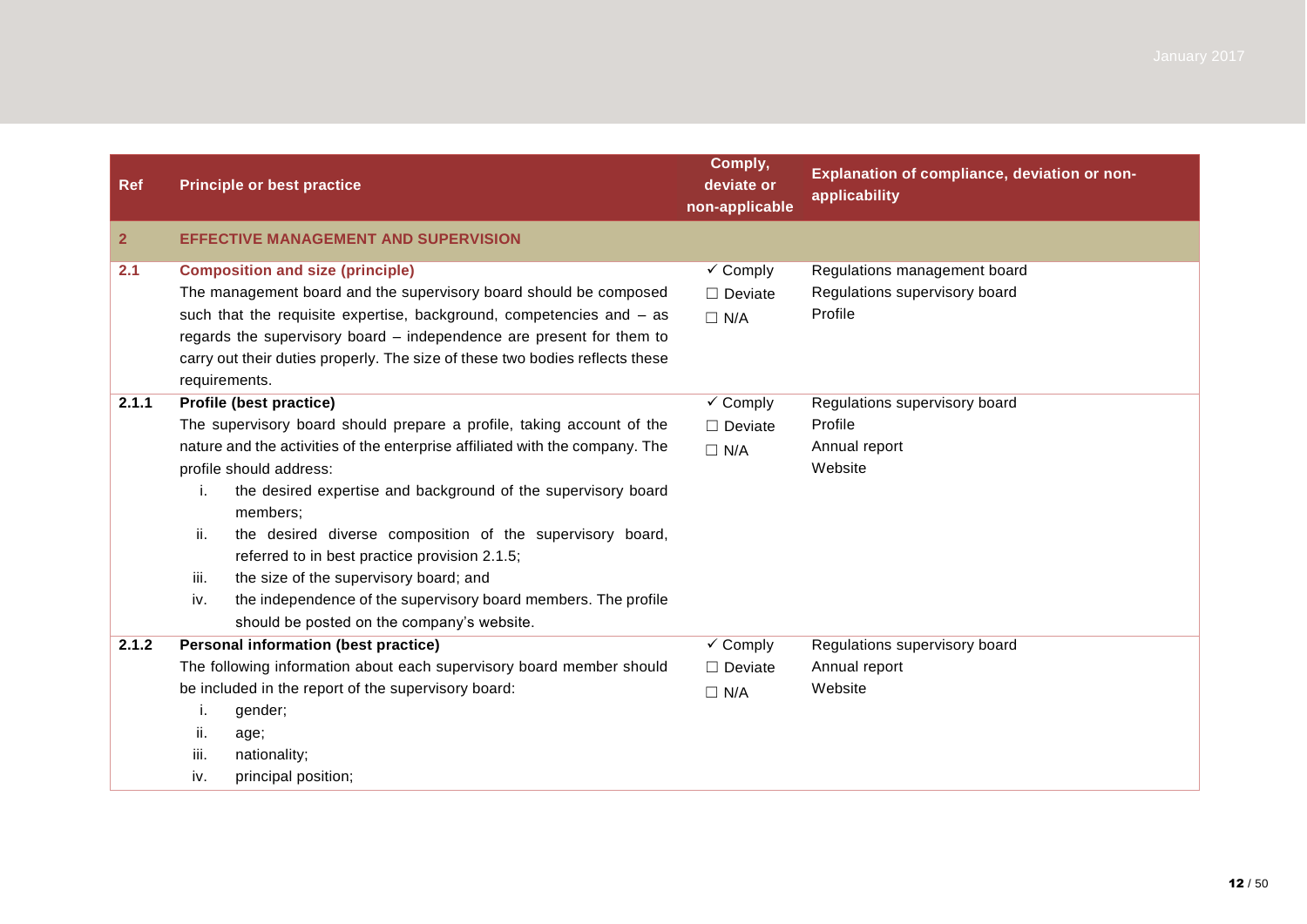| <b>Ref</b> | <b>Principle or best practice</b>                                                                                                                                                                                                                                                                                                                                                                                                                                                                                                                                                                                                                                                                                                                                              | Comply,<br>deviate or<br>non-applicable | Explanation of compliance, deviation or non-<br>applicability |
|------------|--------------------------------------------------------------------------------------------------------------------------------------------------------------------------------------------------------------------------------------------------------------------------------------------------------------------------------------------------------------------------------------------------------------------------------------------------------------------------------------------------------------------------------------------------------------------------------------------------------------------------------------------------------------------------------------------------------------------------------------------------------------------------------|-----------------------------------------|---------------------------------------------------------------|
|            | other positions, in so far as they are relevant to the performance<br>$V_{\cdot}$<br>of the duties of the supervisory board member;<br>date of initial appointment; and<br>vi.<br>current term of office.<br>vii.                                                                                                                                                                                                                                                                                                                                                                                                                                                                                                                                                              |                                         |                                                               |
| 2.1.3      | <b>Executive committee (best practice)</b>                                                                                                                                                                                                                                                                                                                                                                                                                                                                                                                                                                                                                                                                                                                                     | $\checkmark$ Comply                     | Regulations management board                                  |
|            | If the management board works with an executive committee, the                                                                                                                                                                                                                                                                                                                                                                                                                                                                                                                                                                                                                                                                                                                 | $\Box$ Deviate                          | Regulations executive management team                         |
|            | management board should take account of the checks and balances that<br>are part of the two-tier system. This means, among other things, that the<br>management board's expertise and responsibilities are safeguarded and<br>the supervisory board is informed adequately. The supervisory board<br>should supervise this whilst paying specific attention to the dynamics and<br>the relationship between the management board and the executive<br>committee.<br>In the management report, account should be rendered of:<br>the choice to work with an executive committee;<br>j.<br>ii.<br>the role, duty and composition of the executive committee; and<br>iii.<br>how the contacts between the supervisory board and the<br>executive committee have been given shape. | $\Box$ N/A                              | Regulations supervisory board                                 |
| 2.1.4      | <b>Expertise (best practice)</b>                                                                                                                                                                                                                                                                                                                                                                                                                                                                                                                                                                                                                                                                                                                                               | $\checkmark$ Comply                     | Regulations management board                                  |
|            | Each supervisory board member and each management board member                                                                                                                                                                                                                                                                                                                                                                                                                                                                                                                                                                                                                                                                                                                 | $\Box$ Deviate                          | Regulations supervisory board                                 |
|            | should have the specific expertise required for the fulfilment of his duties.                                                                                                                                                                                                                                                                                                                                                                                                                                                                                                                                                                                                                                                                                                  | $\Box$ N/A                              |                                                               |
|            | Each supervisory board member should be capable of assessing the<br>broad outline of the overall management.                                                                                                                                                                                                                                                                                                                                                                                                                                                                                                                                                                                                                                                                   |                                         |                                                               |
| 2.1.5      | Diversity policy (best practice)                                                                                                                                                                                                                                                                                                                                                                                                                                                                                                                                                                                                                                                                                                                                               | $\checkmark$ Comply                     | Regulations management board                                  |
|            | The supervisory board should draw up a diversity policy for the                                                                                                                                                                                                                                                                                                                                                                                                                                                                                                                                                                                                                                                                                                                | $\Box$ Deviate                          | Regulations supervisory board                                 |
|            | composition of the management board, the supervisory board and, if                                                                                                                                                                                                                                                                                                                                                                                                                                                                                                                                                                                                                                                                                                             | $\Box$ N/A                              | Regulation executive management team                          |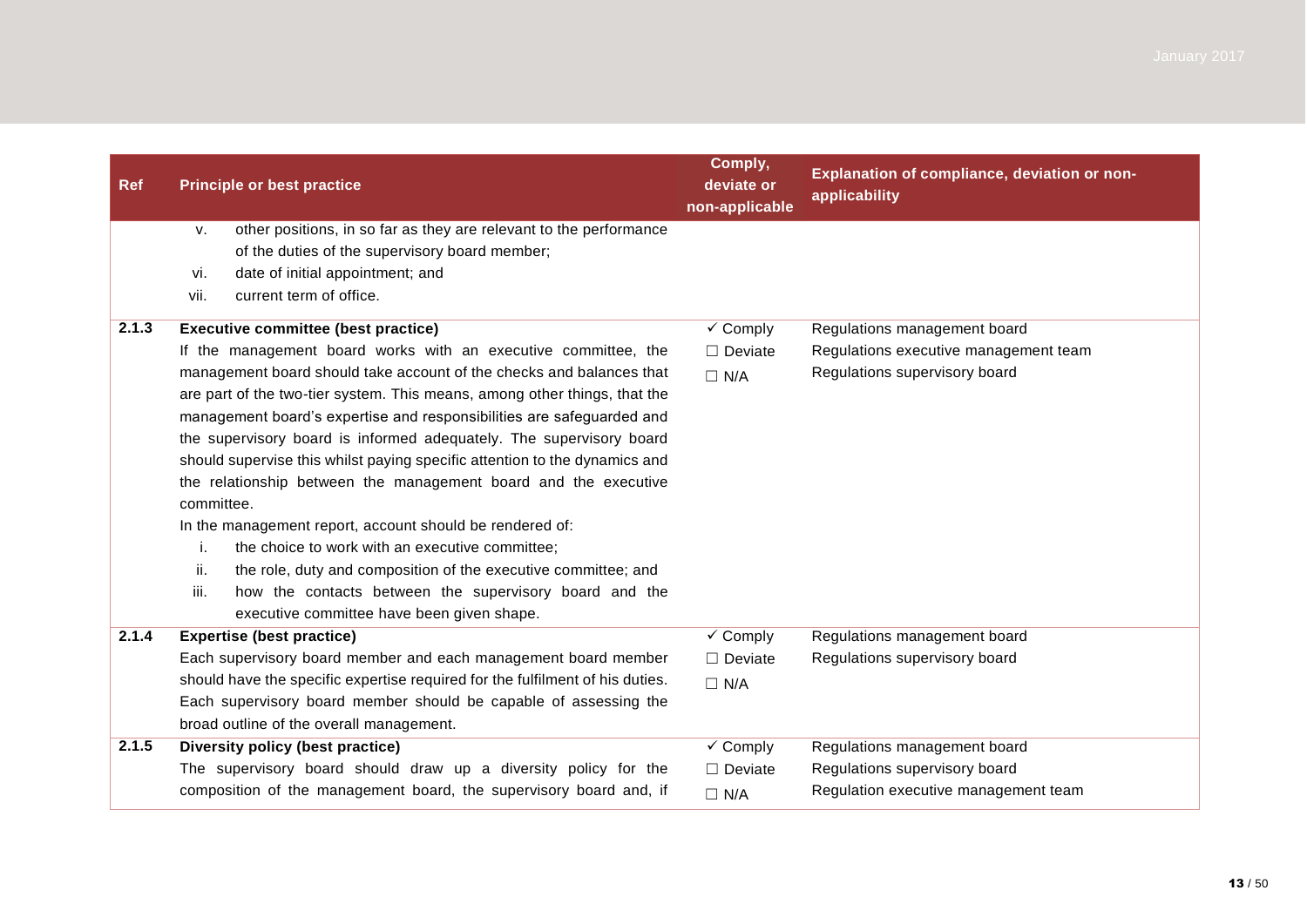| <b>Ref</b> | <b>Principle or best practice</b>                                                                                                                                                                                                          | Comply,<br>deviate or<br>non-applicable | Explanation of compliance, deviation or non-<br>applicability |
|------------|--------------------------------------------------------------------------------------------------------------------------------------------------------------------------------------------------------------------------------------------|-----------------------------------------|---------------------------------------------------------------|
|            | applicable, the executive committee. The policy should address the<br>concrete targets relating to diversity and the diversity aspects relevant to<br>the company, such as nationality, age, gender, and education and work<br>background. |                                         | Profile                                                       |
| 2.1.6      | Accountability about diversity (best practice)                                                                                                                                                                                             | $\checkmark$ Comply                     | Regulations management board                                  |
|            | The corporate governance statement should explain the diversity policy                                                                                                                                                                     | $\Box$ Deviate                          | Regulations executive management team                         |
|            | and the way that it is implemented in practice, addressing:                                                                                                                                                                                | $\Box$ N/A                              | Regulations supervisory board                                 |
|            | the policy objectives;<br>i.                                                                                                                                                                                                               |                                         | <b>Diversity Policy</b>                                       |
|            | ii.<br>how the policy has been implemented; and                                                                                                                                                                                            |                                         | Profile                                                       |
|            | iii.<br>the results of the policy in the past financial year.                                                                                                                                                                              |                                         | Annual report                                                 |
|            | If the composition of the management board and the supervisory board                                                                                                                                                                       |                                         | Website                                                       |
|            | diverges from the targets stipulated in the company's diversity policy                                                                                                                                                                     |                                         |                                                               |
|            | and/or the statutory target for the male/female ratio, if and to the extent<br>that this is provided under or pursuant to the law, the current state of                                                                                    |                                         |                                                               |
|            | affairs should be outlined in the corporate governance statement, along                                                                                                                                                                    |                                         |                                                               |
|            | with an explanation as to which measures are being taken to attain the                                                                                                                                                                     |                                         |                                                               |
|            | intended target, and by when this is likely to be achieved.                                                                                                                                                                                |                                         |                                                               |
| 2.1.7      | Independence of the supervisory board (best practice)                                                                                                                                                                                      | $\checkmark$ Comply                     | Regulations supervisory board                                 |
|            | The composition of the supervisory board is such that the members are                                                                                                                                                                      | $\Box$ Deviate                          |                                                               |
|            | able to operate independently and critically vis-à-vis one another, the                                                                                                                                                                    | $\Box$ N/A                              |                                                               |
|            | management board, and any particular interests involved.                                                                                                                                                                                   |                                         |                                                               |
|            | In order to safeguard its independence, the supervisory board is                                                                                                                                                                           |                                         |                                                               |
|            | composed in accordance with the following criteria:                                                                                                                                                                                        |                                         |                                                               |
|            | any one of the criteria referred to in best practice provision 2.1.8,<br>i.                                                                                                                                                                |                                         |                                                               |
|            | sections i. to v. inclusive should be applicable to at most one                                                                                                                                                                            |                                         |                                                               |
|            | supervisory board member;                                                                                                                                                                                                                  |                                         |                                                               |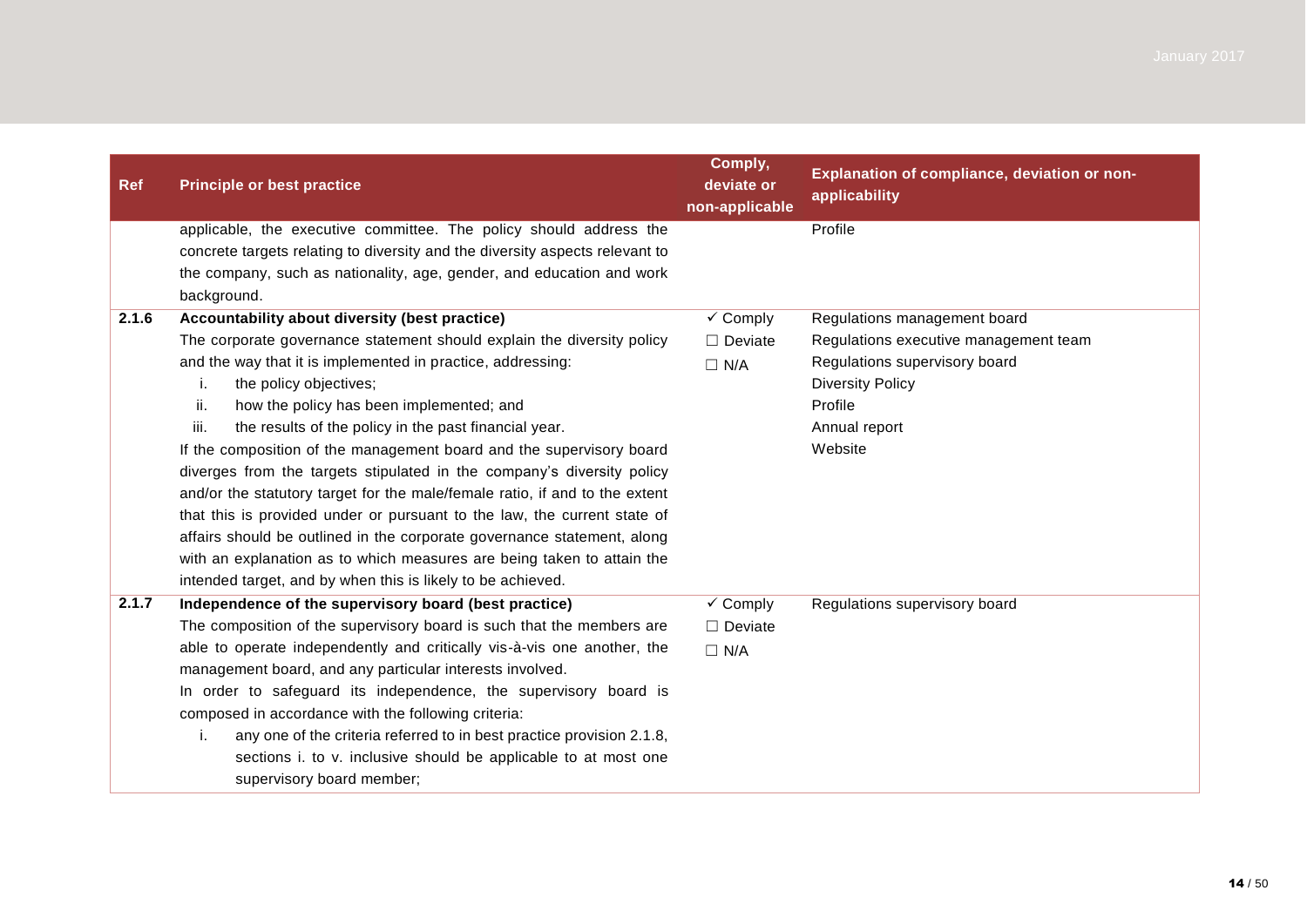| <b>Ref</b> |      | <b>Principle or best practice</b>                                                                                                | Comply,<br>deviate or<br>non-applicable | Explanation of compliance, deviation or non-<br>applicability |
|------------|------|----------------------------------------------------------------------------------------------------------------------------------|-----------------------------------------|---------------------------------------------------------------|
|            | ii.  | the total number of supervisory board members to whom the                                                                        |                                         |                                                               |
|            |      | criteria referred to in best practice provision 2.1.8 are applicable<br>should account for less than half of the total number of |                                         |                                                               |
|            |      | supervisory board members; and                                                                                                   |                                         |                                                               |
|            | iii. | for each shareholder, or group of affiliated shareholders, who                                                                   |                                         |                                                               |
|            |      | directly or indirectly hold more than ten percent of the shares in                                                               |                                         |                                                               |
|            |      | the company, there is at most one supervisory board member                                                                       |                                         |                                                               |
|            |      | who can be considered to be affiliated with or representing them                                                                 |                                         |                                                               |
|            |      | as stipulated in best practice provision 2.1.8, sections vi. and vii.                                                            |                                         |                                                               |
| 2.1.8      |      | Independence of supervisory board members (best practice)                                                                        | $\checkmark$ Comply                     | Regulations supervisory board                                 |
|            |      | A supervisory board member is not independent if they or their spouse,                                                           | $\Box$ Deviate                          |                                                               |
|            |      | registered partner or life companion, foster child or relative by blood or                                                       | $\Box$ N/A                              |                                                               |
|            |      | marriage up to the second degree:                                                                                                |                                         |                                                               |
|            | i.   | has been an employee or member of the management board of                                                                        |                                         |                                                               |
|            |      | the company (including associated companies as referred to in                                                                    |                                         |                                                               |
|            |      | Section 5:48 of the Financial Supervision Act (Wet op het                                                                        |                                         |                                                               |
|            |      | financieel toezicht/ Wft)) in the five years prior to the<br>appointment;                                                        |                                         |                                                               |
|            | ii.  | receives personal financial compensation from the company, or                                                                    |                                         |                                                               |
|            |      | a company associated with it, other than the compensation                                                                        |                                         |                                                               |
|            |      | received for the work performed as a supervisory board member                                                                    |                                         |                                                               |
|            |      | and in so far as this is not in keeping with the normal course of                                                                |                                         |                                                               |
|            |      | business;                                                                                                                        |                                         |                                                               |
|            | iii. | has had an important business relationship with the company or                                                                   |                                         |                                                               |
|            |      | a company associated with it in the year prior to the appointment.                                                               |                                         |                                                               |
|            |      | This includes in any event the case where the supervisory board                                                                  |                                         |                                                               |
|            |      | member, or the firm of which he is a shareholder, partner,                                                                       |                                         |                                                               |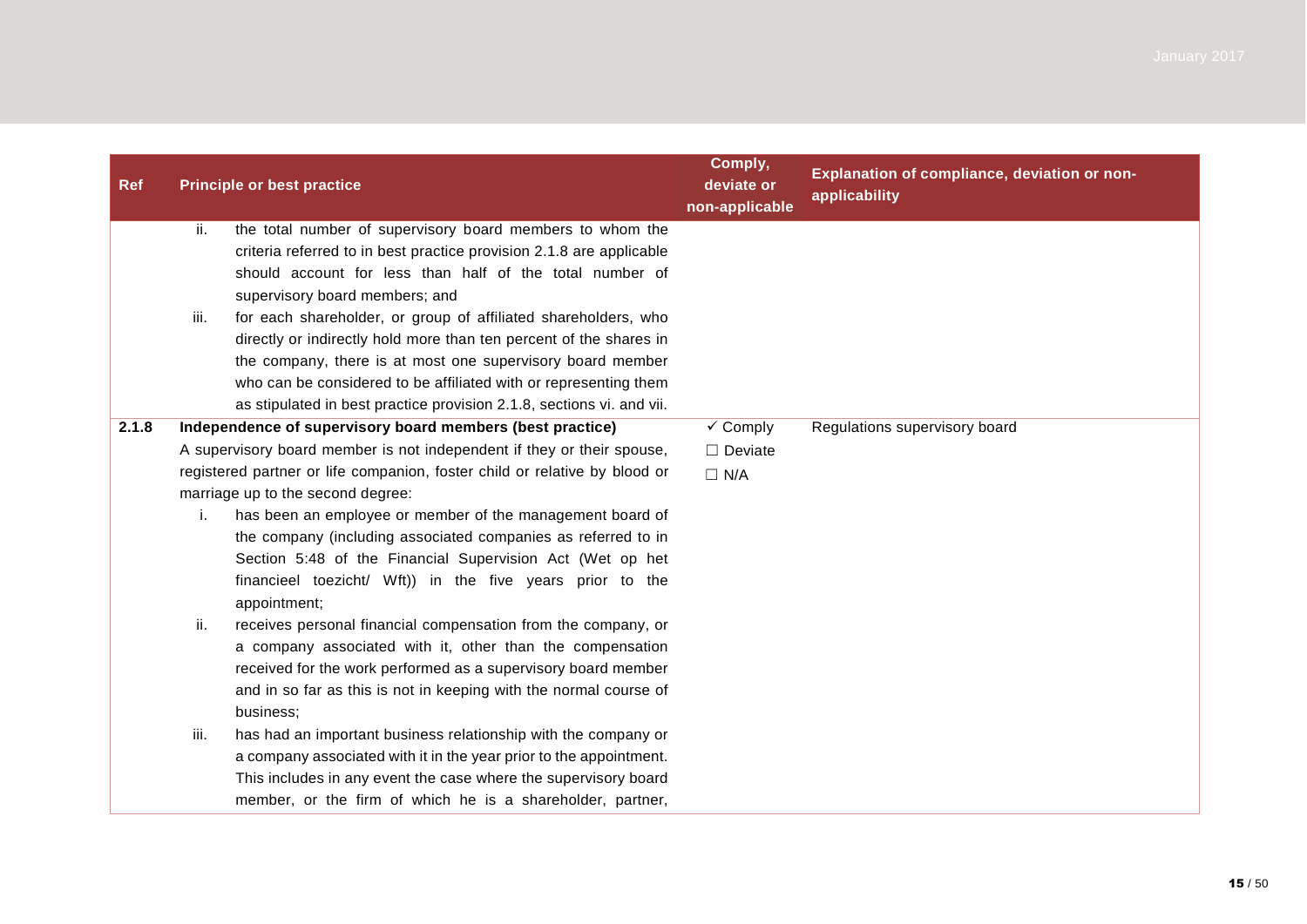| <b>Ref</b> |                                                                        | <b>Principle or best practice</b>                                    | Comply,<br>deviate or<br>non-applicable | Explanation of compliance, deviation or non-<br>applicability |
|------------|------------------------------------------------------------------------|----------------------------------------------------------------------|-----------------------------------------|---------------------------------------------------------------|
|            |                                                                        | associate or adviser, has acted as adviser to the company            |                                         |                                                               |
|            |                                                                        | (consultant, external auditor, civil notary or lawyer) and the case  |                                         |                                                               |
|            |                                                                        | where the supervisory board member is a management board             |                                         |                                                               |
|            |                                                                        | member or an employee of a bank with which the company has           |                                         |                                                               |
|            |                                                                        | a lasting and significant relationship;                              |                                         |                                                               |
|            | iv.                                                                    | is a member of the management board of a company in which a          |                                         |                                                               |
|            |                                                                        | member of the management board of the company which he               |                                         |                                                               |
|            |                                                                        | supervises is a supervisory board member;                            |                                         |                                                               |
|            | v.                                                                     | has temporarily performed management duties during the               |                                         |                                                               |
|            |                                                                        | previous twelve months in the absence or incapacity of               |                                         |                                                               |
|            |                                                                        | management board members;                                            |                                         |                                                               |
|            | vi.                                                                    | has a shareholding in the company of at least ten percent, taking    |                                         |                                                               |
|            |                                                                        | into account the shareholding of natural persons or legal entities   |                                         |                                                               |
|            |                                                                        | cooperating with him or her on the basis of an express or tacit,     |                                         |                                                               |
|            |                                                                        | verbal or written agreement;                                         |                                         |                                                               |
|            | vii.                                                                   | is a member of the management board or supervisory board - or        |                                         |                                                               |
|            |                                                                        | is a representative in some other way $-$ of a legal entity which    |                                         |                                                               |
|            |                                                                        | holds at least ten percent of the shares in the company, unless      |                                         |                                                               |
|            |                                                                        | the entity is a group company.                                       |                                         |                                                               |
| 2.1.9      |                                                                        | Independence of the chairman of the supervisory board (best          | $\checkmark$ Comply                     | Regulations supervisory board                                 |
|            | practice)                                                              |                                                                      | $\Box$ Deviate                          |                                                               |
|            | The chairman of the supervisory board should not be a former member of |                                                                      | $\Box$ N/A                              |                                                               |
|            |                                                                        | the management board of the company and should be independent within |                                         |                                                               |
|            |                                                                        | the meaning of best practice provision 2.1.8.                        |                                         |                                                               |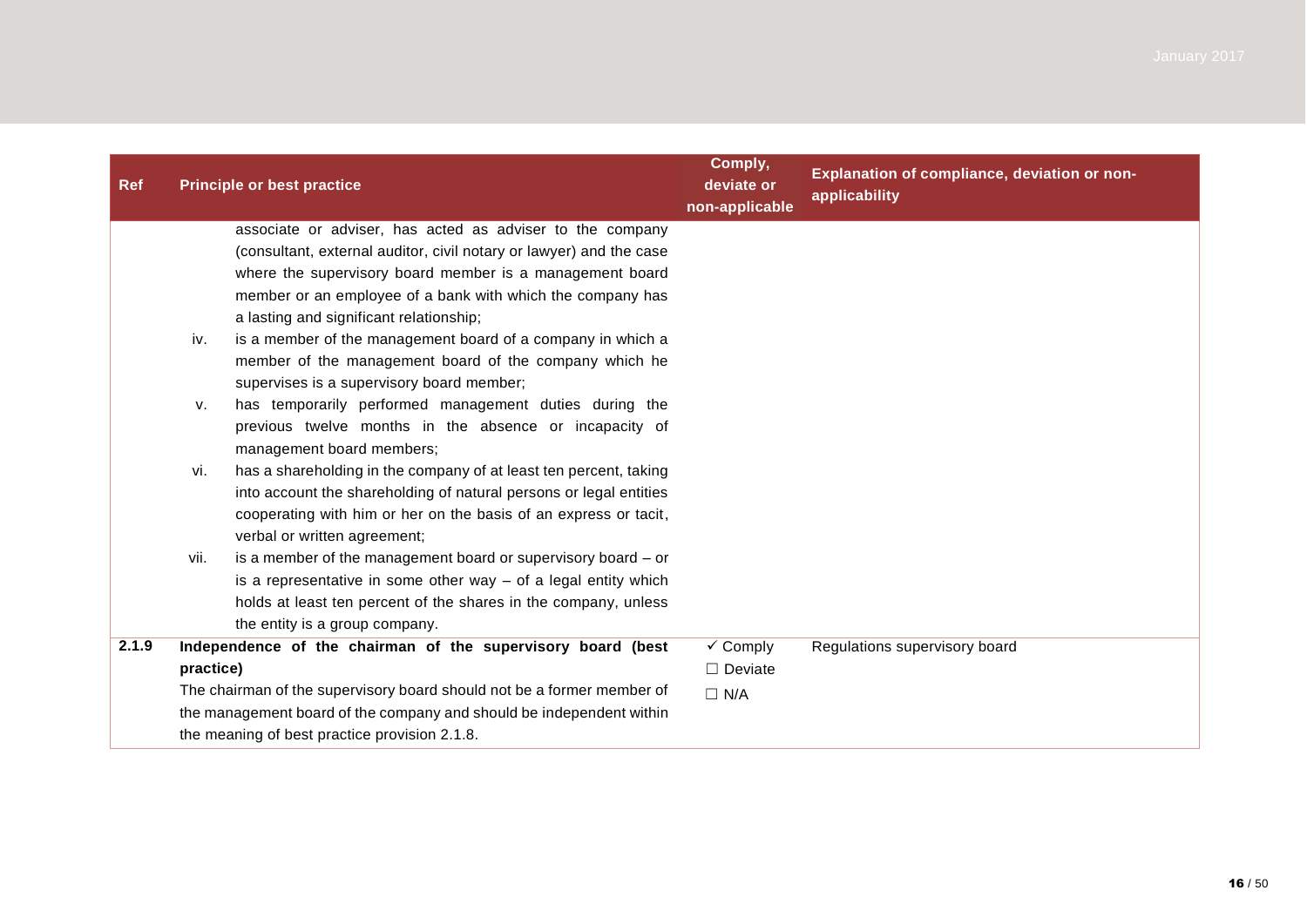| <b>Ref</b> | <b>Principle or best practice</b>                                            | Comply,<br>deviate or<br>non-applicable | Explanation of compliance, deviation or non-<br>applicability |
|------------|------------------------------------------------------------------------------|-----------------------------------------|---------------------------------------------------------------|
| 2.1.10     | Accountability regarding supervisory board member independence               | $\checkmark$ Comply                     | Regulations supervisory board                                 |
|            | (best practice)                                                              | $\Box$ Deviate                          | Annual report                                                 |
|            | The report of the supervisory board should state that, in the opinion of the | $\Box$ N/A                              | Website                                                       |
|            | supervisory board, the independence requirements referred to in best         |                                         |                                                               |
|            | practice provisions 2.1.7 to 2.1.9 inclusive have been fulfilled and, if     |                                         |                                                               |
|            | applicable, should also state which supervisory board member(s), if any,     |                                         |                                                               |
|            | it does not consider to be independent.                                      |                                         |                                                               |
| 2.2        | Appointment, succession and evaluation (principle)                           | $\checkmark$ Comply                     | Regulations management board                                  |
|            | The supervisory board should ensure that a formal and transparent            | $\Box$ Deviate                          | Regulations supervisory board                                 |
|            | procedure is in place for the appointment and reappointment of               | $\Box$ N/A                              |                                                               |
|            | management board and supervisory board members, as well as a sound           |                                         |                                                               |
|            | plan for the succession of management board and supervisory board            |                                         |                                                               |
|            | members, with due regard to the diversity policy. The functioning of the     |                                         |                                                               |
|            | management board and the supervisory board as a collective and the           |                                         |                                                               |
|            | functioning of individual members should be evaluated on a regular basis.    |                                         |                                                               |
| 2.2.1      | Appointment and reappointment periods - management board                     | $\checkmark$ Comply                     | Regulations management board                                  |
|            | members (best practice)                                                      | $\Box$ Deviate                          |                                                               |
|            | A management board member is appointed for a maximum period of four          | $\Box$ N/A                              |                                                               |
|            | years. A member may be reappointed for a term of not more than four          |                                         |                                                               |
|            | years at a time, which reappointment should be prepared in a timely          |                                         |                                                               |
|            | fashion. The diversity objectives from best practice provision 2.1.5 should  |                                         |                                                               |
|            | be considered in the preparation of the appointment or reappointment.        |                                         |                                                               |
| 2.2.2      | Appointment and reappointment periods - supervisory board                    | $\checkmark$ Comply                     | Regulations supervisory board                                 |
|            | members (best practice)                                                      | $\Box$ Deviate                          |                                                               |
|            | A supervisory board member is appointed for a period of four years and       | $\Box$ N/A                              |                                                               |
|            | may then be reappointed once for another four-year period. The               |                                         |                                                               |
|            | supervisory board member may then subsequently be reappointed again          |                                         |                                                               |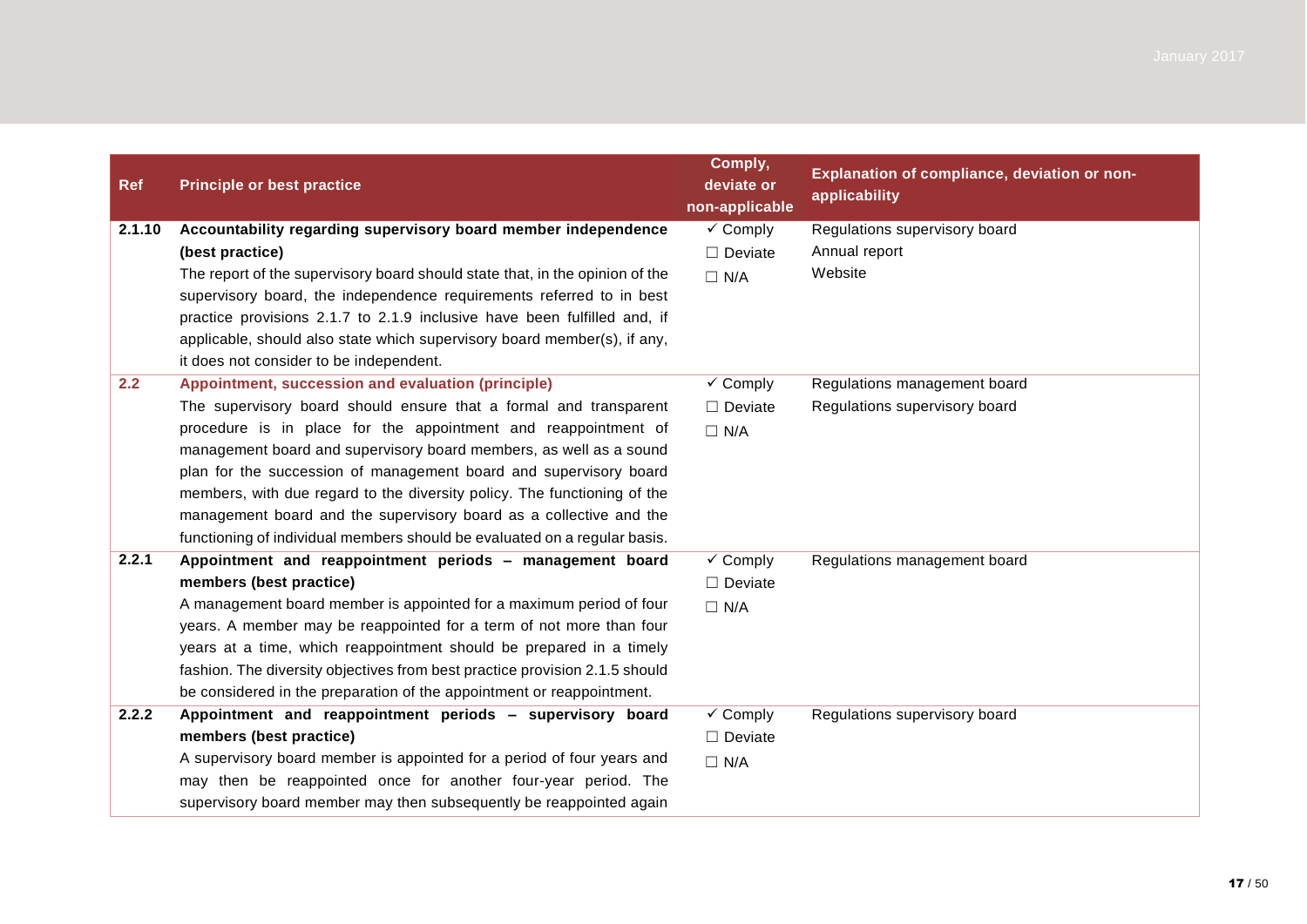| <b>Ref</b> | <b>Principle or best practice</b>                                                                                                                                                                                                                                                                                                                                                                                                                                                                                                                                                                                                                                                           | Comply,<br>deviate or<br>non-applicable             | Explanation of compliance, deviation or non-<br>applicability                                                                                                                                                                                               |
|------------|---------------------------------------------------------------------------------------------------------------------------------------------------------------------------------------------------------------------------------------------------------------------------------------------------------------------------------------------------------------------------------------------------------------------------------------------------------------------------------------------------------------------------------------------------------------------------------------------------------------------------------------------------------------------------------------------|-----------------------------------------------------|-------------------------------------------------------------------------------------------------------------------------------------------------------------------------------------------------------------------------------------------------------------|
| 2.2.3      | for a period of two years, which appointment may be extended by at most<br>two years. In the event of a reappointment after an eight-year period,<br>reasons should be given in the report of the supervisory board. In any<br>appointment or reappointment, the profile referred to in best practice<br>provision 2.1.1 should be observed.<br>Early retirement (best practice)                                                                                                                                                                                                                                                                                                            | $\Box$ Comply                                       | Regulations supervisory board                                                                                                                                                                                                                               |
|            | A member of the supervisory board or the management board should<br>retire early in the event of inadequate functioning, structural<br>incompatibility of interests, and in other instances in which this is deemed<br>necessary by the supervisory board. In the event of the early retirement<br>of a member of the management board or the supervisory board, the<br>company should issue a press release mentioning the reasons for the<br>departure.                                                                                                                                                                                                                                   | $\checkmark$ Deviate<br>$\Box$ N/A                  | Regulations management board<br>Website<br>In accordance to the Articles of Association the<br>Supervisory Board may suspend a member, but the<br>General Meeting of Shareholders is entitled to dismiss.<br>In such a case a press release will be issued. |
| 2.2.4      | <b>Succession (best practice)</b><br>The supervisory board should ensure that the company has a sound plan<br>in place for the succession of management board and supervisory board<br>members that is aimed at retaining the balance in the requisite expertise,<br>experience and diversity. Due regard should be given to the profile<br>referred to in best practice provision 2.1.1 in drawing up the plan for<br>supervisory board members. The supervisory board should also draw up<br>a retirement schedule in order to avoid, as much as possible, supervisory<br>board members retiring simultaneously. The retirement schedule should<br>be published on the company's website. | $\checkmark$ Comply<br>$\Box$ Deviate<br>$\Box$ N/A | Regulations supervisory board<br>Retirement schedule<br>Website                                                                                                                                                                                             |
| 2.2.5      | Duties of the selection and appointment committee (best practice)<br>The selection and appointment committee should prepare the supervisory<br>board's decision-making and report to the supervisory board on its<br>deliberations and findings.                                                                                                                                                                                                                                                                                                                                                                                                                                            | $\checkmark$ Comply<br>$\Box$ Deviate<br>$\Box$ N/A | Regulations supervisory board                                                                                                                                                                                                                               |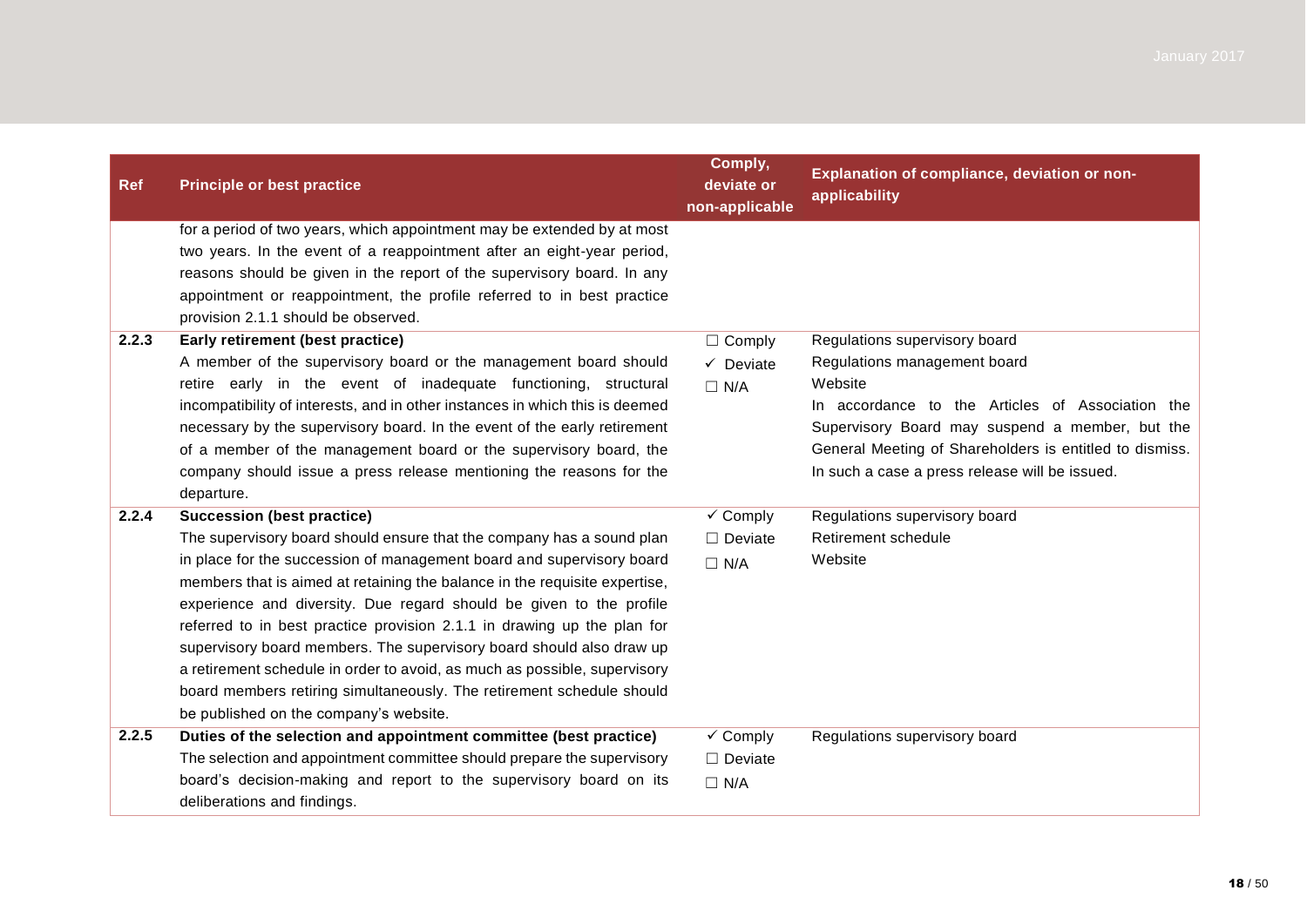| <b>Ref</b> | <b>Principle or best practice</b>                                                                                                                                                                                                                                                                                                                                                                                                                                                                                                                                                                                                                                                                                                                                                                                                                                                                                   | Comply,<br>deviate or<br>non-applicable             | Explanation of compliance, deviation or non-<br>applicability                                                                             |
|------------|---------------------------------------------------------------------------------------------------------------------------------------------------------------------------------------------------------------------------------------------------------------------------------------------------------------------------------------------------------------------------------------------------------------------------------------------------------------------------------------------------------------------------------------------------------------------------------------------------------------------------------------------------------------------------------------------------------------------------------------------------------------------------------------------------------------------------------------------------------------------------------------------------------------------|-----------------------------------------------------|-------------------------------------------------------------------------------------------------------------------------------------------|
|            | The selection and appointment committee should in any event focus on:<br>drawing up selection criteria and appointment procedures for<br>i.<br>management board members and supervisory board members;<br>periodically assessing the size and composition of the<br>ii.<br>management board and the supervisory board, and making a<br>proposal for a composition profile of the supervisory board;<br>iii.<br>periodically assessing the functioning of individual management<br>board members and supervisory board members, and reporting<br>on this to the supervisory board;<br>iv.<br>drawing up a plan for the succession of management board<br>members and supervisory board members;<br>making proposals for appointments and reappointments; and<br>v.<br>supervising the policy of the management board regarding the<br>vi.<br>selection criteria and appointment procedures for senior<br>management. |                                                     | (The supervisory board as a whole fulfils the obligations<br>of the selection and appointment committee due to the<br>size of the board). |
| 2.2.6      | Evaluation by the supervisory board (best practice)<br>At least once per year, outside the presence of the management board,<br>the supervisory board should evaluate its own functioning, the functioning<br>of the various committees of the supervisory board and that of the<br>individual supervisory board members, and should discuss the<br>conclusions that are attached to the evaluation. In doing so, attention<br>should be paid to:<br>substantive aspects, the mutual interaction and the interaction<br>i.<br>with the management board;<br>ii.<br>events that occurred in practice from which lessons may be<br>learned; and                                                                                                                                                                                                                                                                       | $\checkmark$ Comply<br>$\Box$ Deviate<br>$\Box$ N/A | Regulations supervisory board<br>Regulations audit committee<br>Regulations remuneration committee<br>Annual report<br>Website            |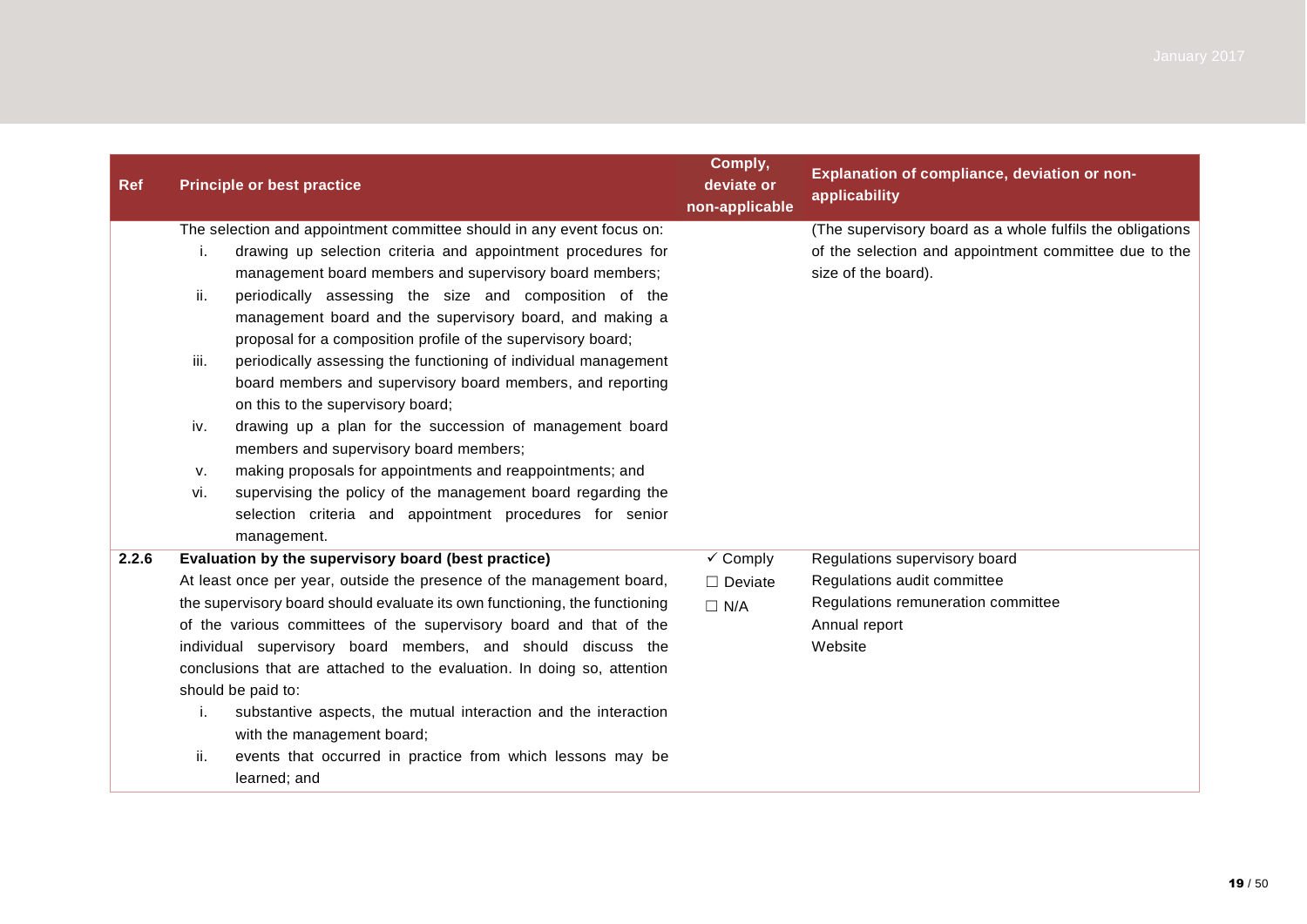| <b>Ref</b> | <b>Principle or best practice</b>                                                                                                                                                                                                                                                                                                                                                                                                                                                                                                                                                                        | Comply,<br>deviate or<br>non-applicable                                          | Explanation of compliance, deviation or non-<br>applicability                                      |
|------------|----------------------------------------------------------------------------------------------------------------------------------------------------------------------------------------------------------------------------------------------------------------------------------------------------------------------------------------------------------------------------------------------------------------------------------------------------------------------------------------------------------------------------------------------------------------------------------------------------------|----------------------------------------------------------------------------------|----------------------------------------------------------------------------------------------------|
|            | iii.<br>the desired profile, composition, competencies and expertise of<br>the supervisory board.                                                                                                                                                                                                                                                                                                                                                                                                                                                                                                        |                                                                                  |                                                                                                    |
| 2.2.7      | Evaluation of the management board (best practice)<br>At least once per year, outside the presence of the management board,<br>the supervisory board should evaluate both the functioning of the<br>management board as a whole and that of the individual management<br>board members, and should discuss the conclusions that must be<br>attached to the evaluation, such also in light of the succession of<br>management board members. At least once annually, the management<br>board, too, should evaluate its own functioning as a whole and that of the<br>individual management board members. | $\checkmark$ Comply<br>$\Box$ Deviate<br>$\Box$ N/A                              | Regulations management board<br>Regulations supervisory board<br>Annual report<br>Website          |
| 2.2.8      | <b>Evaluation accountability (best practice)</b><br>The supervisory board's report should state:<br>how the evaluation of the supervisory board, the various<br>i.<br>committees and the individual supervisory board members has<br>been carried out:<br>ii.<br>how the evaluation of the management board and the individual<br>management board members has been carried out; and<br>iii.<br>what has been or will be done with the conclusions from the<br>evaluations.                                                                                                                              | $\overline{\smash[b]{\mathbf{y}}\xspace}$ Comply<br>$\Box$ Deviate<br>$\Box$ N/A | Regulations supervisory board<br>Annual report<br>Website                                          |
| 2.3        | Organisation of the supervisory board and reports (principle)<br>The supervisory board should ensure that it functions effectively. The<br>supervisory board should establish committees to prepare the<br>supervisory board's decision-making. The foregoing does not affect the<br>responsibility of the supervisory board as an organ and of the individual<br>members of the supervisory board for obtaining information and forming<br>an independent opinion.                                                                                                                                      | $\overline{\smash[b]{\mathsf{y}}}$ Comply<br>$\Box$ Deviate<br>$\Box$ N/A        | Regulations supervisory board<br>Regulations audit committee<br>Regulations remuneration committee |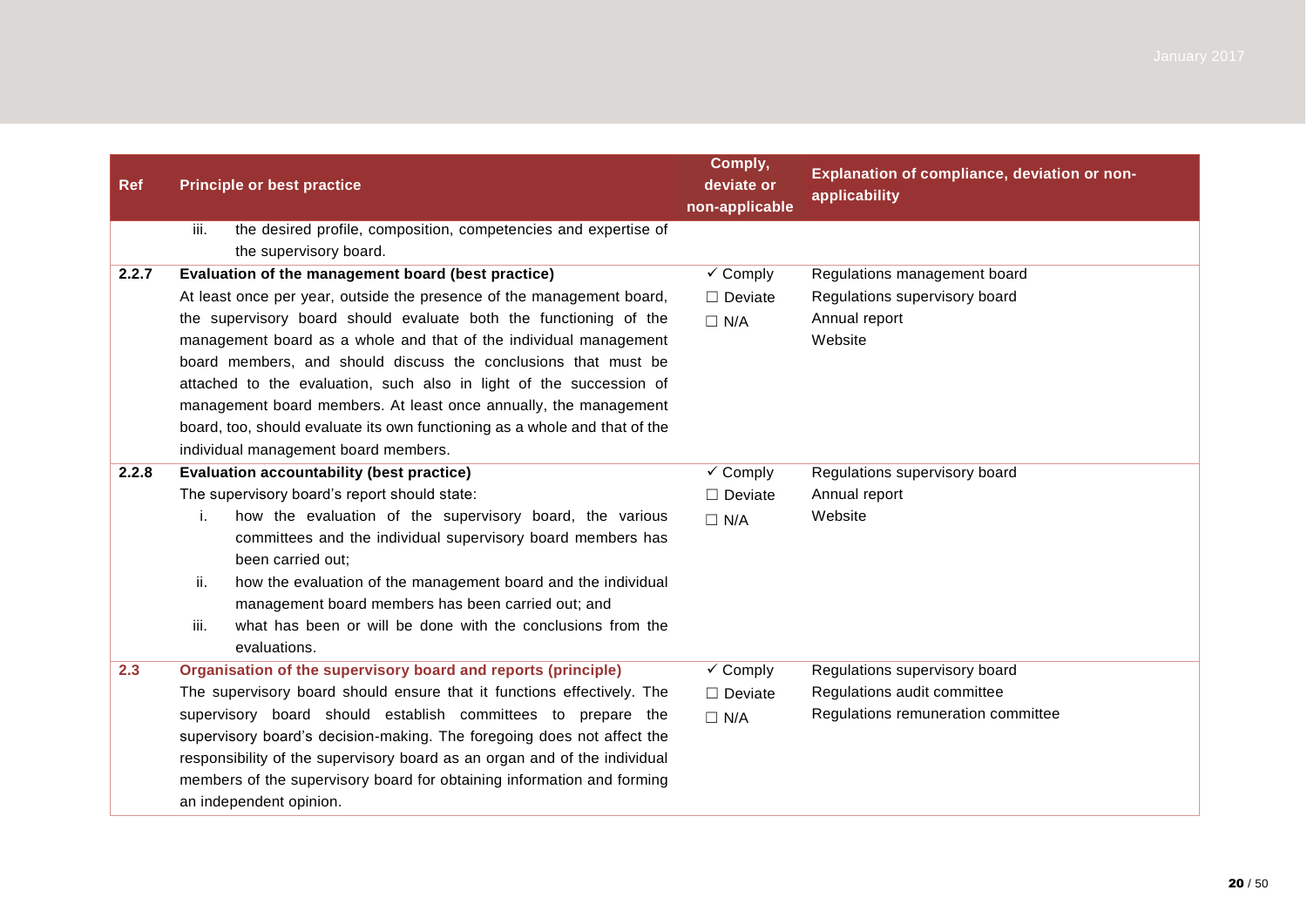| <b>Ref</b> | <b>Principle or best practice</b>                                            | Comply,<br>deviate or<br>non-applicable | Explanation of compliance, deviation or non-<br>applicability |
|------------|------------------------------------------------------------------------------|-----------------------------------------|---------------------------------------------------------------|
| 2.3.1      | Supervisory board's terms of reference (best practice)                       | $\checkmark$ Comply                     | Regulations supervisory board                                 |
|            | The division of duties within the supervisory board and the procedure of     | $\Box$ Deviate                          | Regulation executive management team                          |
|            | the supervisory board should be laid down in terms of reference. The         | $\Box$ N/A                              | Website                                                       |
|            | supervisory board's terms of reference should include a paragraph            |                                         |                                                               |
|            | dealing with its relations with the management board, the general            |                                         |                                                               |
|            | meeting, the employee participation body (if any) and the executive          |                                         |                                                               |
|            | committee (if any). The terms of reference should be posted on the           |                                         |                                                               |
|            | company's website.                                                           |                                         |                                                               |
| 2.3.2      | <b>Establishment of committees (best practice)</b>                           | $\checkmark$ Comply                     | Regulations supervisory board                                 |
|            | If the supervisory board consists of more than four members, it should       | $\Box$ Deviate                          | Regulations audit committee                                   |
|            | appoint from among its members an audit committee, a remuneration            | $\Box$ N/A                              | Regulations remuneration committee                            |
|            | committee and a selection and appointment committee. Without prejudice       |                                         |                                                               |
|            | to the collegiate responsibility of the supervisory board, the duty of these |                                         | (The supervisory board as a whole fulfils the obligations     |
|            | committees is to prepare the decision-making of the supervisory board. If    |                                         | of the selection and appointment committee due to the         |
|            | the supervisory board decides not to establish an audit committee, a         |                                         | size of the board).                                           |
|            | remuneration committee or a selection and appointment committee, the         |                                         |                                                               |
|            | best practice provisions applicable to such committee(s) should apply to     |                                         |                                                               |
|            | the entire supervisory board.                                                |                                         |                                                               |
| 2.3.3      | Committees' terms of reference (best practice)                               | $\checkmark$ Comply                     | Regulations supervisory board                                 |
|            | The supervisory board should draw up terms of reference for the audit        | $\Box$ Deviate                          | Regulations audit committee                                   |
|            | committee, the remuneration committee and the selection and                  | $\Box$ N/A                              | Regulations remuneration committee                            |
|            | appointment committee. The terms of reference should indicate the role       |                                         | Website                                                       |
|            | and responsibility of the committee concerned, its composition and the       |                                         |                                                               |
|            | manner in which it discharges its duties. The terms of reference should      |                                         |                                                               |
|            | be posted on the company's website.                                          |                                         |                                                               |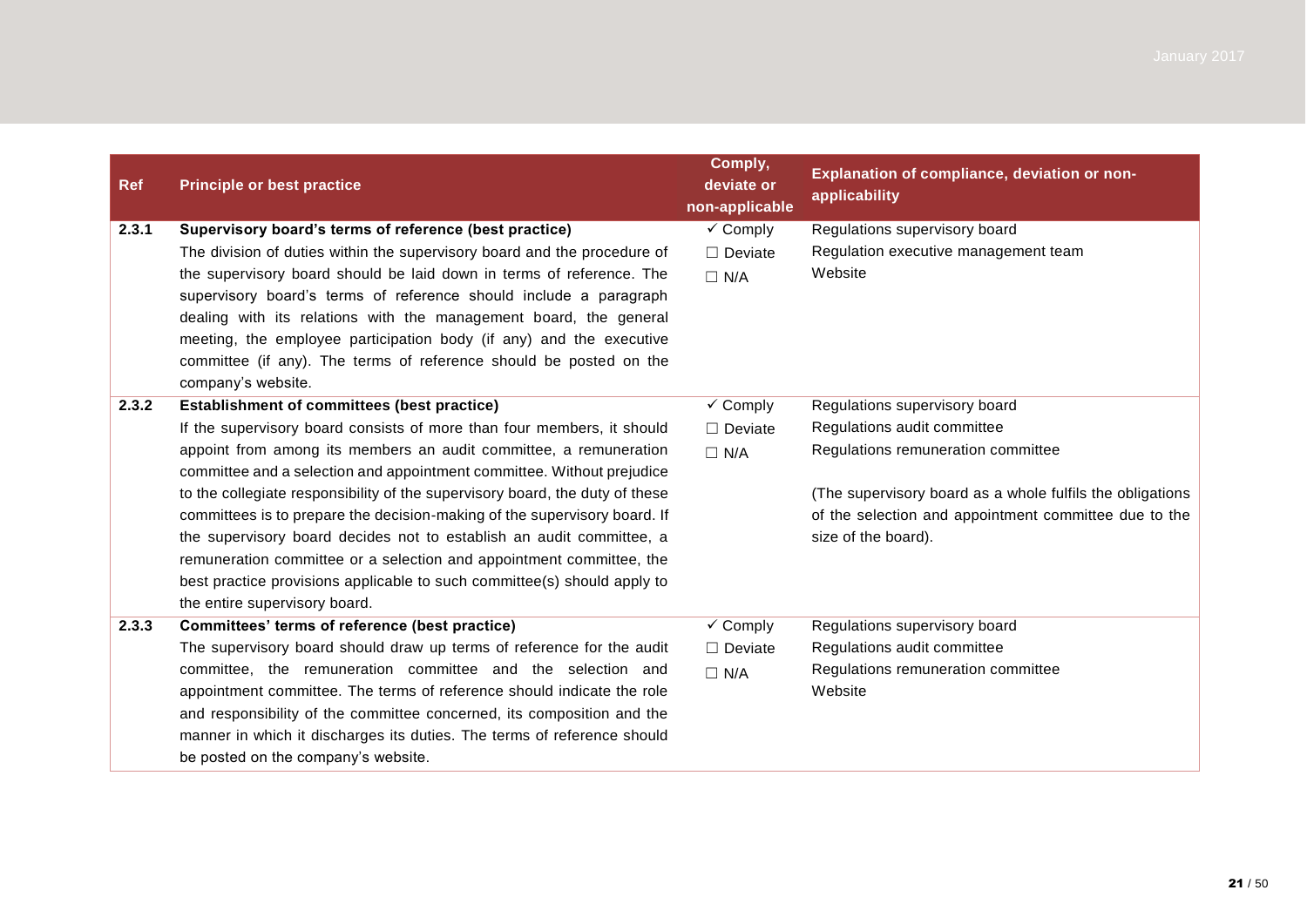| <b>Ref</b> |      | <b>Principle or best practice</b>                                                               | Comply,<br>deviate or<br>non-applicable | Explanation of compliance, deviation or non-<br>applicability |
|------------|------|-------------------------------------------------------------------------------------------------|-----------------------------------------|---------------------------------------------------------------|
| 2.3.4      |      | Composition of the committees (best practice)                                                   | $\checkmark$ Comply                     | Regulations audit committee                                   |
|            |      | The audit committee or the remuneration committee should not be                                 | $\Box$ Deviate                          | Regulations remuneration committee                            |
|            |      | chaired by the chairman of the supervisory board or by a former member                          | $\Box$ N/A                              |                                                               |
|            |      | of the management board of the company. More than half of the members                           |                                         | Because of his expertise the chairman of the supervisory      |
|            |      | of the committees should be independent within the meaning of best<br>practice provision 2.1.8. |                                         | board is also chairman of the audit committee.                |
| 2.3.5      |      | <b>Committee reports (best practice)</b>                                                        | $\checkmark$ Comply                     | Regulations supervisory board                                 |
|            |      | The supervisory board should receive from each of the committees a                              | $\Box$ Deviate                          | Regulations audit committee                                   |
|            |      | report of their deliberations and findings. In the report of the supervisory                    | $\Box$ N/A                              | Regulations remuneration committee                            |
|            |      | board it should comment on how the duties of the committees were                                |                                         |                                                               |
|            |      | carried out in the financial year. In this report, the composition of the                       |                                         |                                                               |
|            |      | committees, the number of committee meetings and the main items                                 |                                         |                                                               |
|            |      | discussed at the meetings should be mentioned.                                                  |                                         |                                                               |
| 2.3.6      |      | Chairman of the supervisory board (best practice)                                               | $\checkmark$ Comply                     | Regulations management board                                  |
|            |      | The chairman of the supervisory board should in any case ensure that:                           | $\Box$ Deviate                          | Regulations supervisory board                                 |
|            | i.   | the supervisory board has proper contact with the management                                    | $\Box$ N/A                              |                                                               |
|            |      | board, the employee participation body (if any) and the general<br>meeting;                     |                                         |                                                               |
|            | ii.  | the supervisory board elects a vice-chairman;                                                   |                                         |                                                               |
|            | iii. | there is sufficient time for deliberation and decision-making by                                |                                         |                                                               |
|            |      | the supervisory board;                                                                          |                                         |                                                               |
|            | iv.  | the supervisory board members receive all information that is                                   |                                         |                                                               |
|            |      | necessary for the proper performance of their duties in a timely<br>fashion;                    |                                         |                                                               |
|            | ν.   | the supervisory board and its committees function properly;                                     |                                         |                                                               |
|            | vi.  | the functioning of individual management board members and                                      |                                         |                                                               |
|            |      | supervisory board members is assessed at least annually;                                        |                                         |                                                               |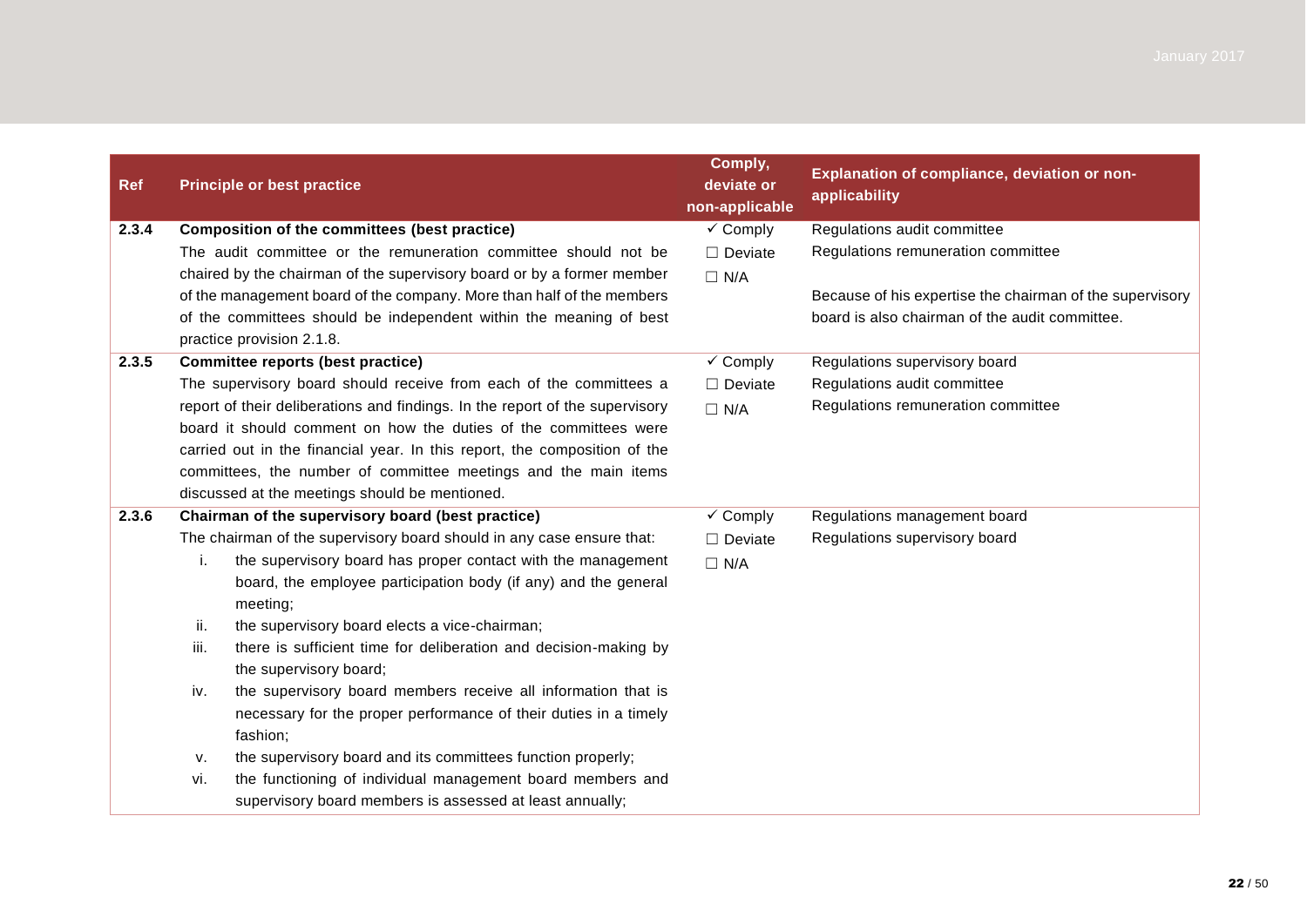| <b>Ref</b> |       | <b>Principle or best practice</b>                                               | Comply,<br>deviate or<br>non-applicable | Explanation of compliance, deviation or non-<br>applicability |
|------------|-------|---------------------------------------------------------------------------------|-----------------------------------------|---------------------------------------------------------------|
|            | vii.  | the supervisory board members and management board                              |                                         |                                                               |
|            |       | members follow their induction programme;                                       |                                         |                                                               |
|            | viii. | the supervisory board members and management board                              |                                         |                                                               |
|            |       | members follow their education or training programme;                           |                                         |                                                               |
|            | ix.   | the management board performs activities in respect of culture;                 |                                         |                                                               |
|            | Х.    | the supervisory board recognises signs from the enterprise                      |                                         |                                                               |
|            |       | affiliated with the company and ensures that any (suspicion of)                 |                                         |                                                               |
|            |       | material misconduct and irregularities are reported to the                      |                                         |                                                               |
|            |       | supervisory board without delay;                                                |                                         |                                                               |
|            | xi.   | the general meeting proceeds in an orderly and efficient manner;                |                                         |                                                               |
|            | xii.  | effective communication with shareholders is assured; and                       |                                         |                                                               |
|            | xiii. | the supervisory board is involved closely, and at an early stage,               |                                         |                                                               |
|            |       | in any merger or takeover processes. The chairman of the                        |                                         |                                                               |
|            |       | supervisory board should consult regularly with the chairman of                 |                                         |                                                               |
| 2.3.7      |       | the management board.<br>Vice-chairman of the supervisory board (best practice) | $\checkmark$ Comply                     | Regulations supervisory board                                 |
|            |       | The vice-chairman of the supervisory board should deputise for the              |                                         |                                                               |
|            |       | chairman when the occasion arises.                                              | $\Box$ Deviate                          |                                                               |
|            |       |                                                                                 | $\Box$ N/A                              |                                                               |
| 2.3.8      |       | Delegated supervisory board member (best practice)                              | $\checkmark$ Comply                     | Regulations supervisory board                                 |
|            |       | A delegated supervisory board member is a supervisory board member              | $\Box$ Deviate                          |                                                               |
|            |       | who has a special task. The delegation may not extend beyond the                | $\Box$ N/A                              |                                                               |
|            |       | responsibilities of the supervisory board itself and may not include the        |                                         |                                                               |
|            |       | management of the company. Its purpose is more intensive supervision            |                                         |                                                               |
|            |       | and advice and more regular consultation with the management board.             |                                         |                                                               |
|            |       | The delegation should be of a temporary nature only. The delegation may         |                                         |                                                               |
|            |       | not detract from the duties and powers of the supervisory board. The            |                                         |                                                               |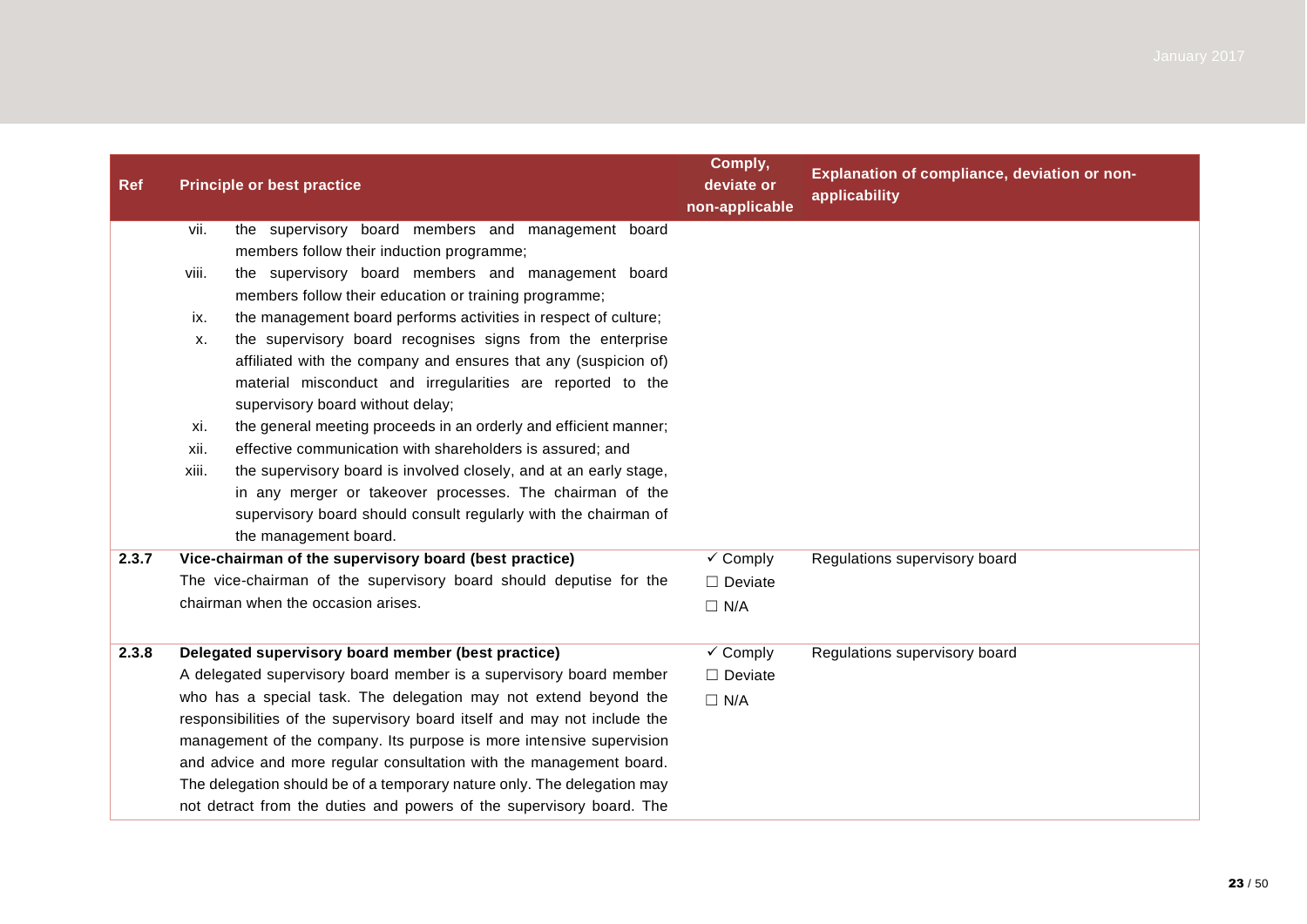| <b>Ref</b> | <b>Principle or best practice</b>                                        | Comply,<br>deviate or<br>non-applicable | Explanation of compliance, deviation or non-<br>applicability |
|------------|--------------------------------------------------------------------------|-----------------------------------------|---------------------------------------------------------------|
|            | delegated supervisory board member continues to be a member of the       |                                         |                                                               |
|            | supervisory board and should report regularly on the execution of his    |                                         |                                                               |
|            | special duty to the plenary supervisory board.                           |                                         |                                                               |
| 2.3.9      | Temporary management board function of a supervisory board               | $\checkmark$ Comply                     | Articles of association                                       |
|            | member (best practice)                                                   | $\Box$ Deviate                          | Regulations supervisory board                                 |
|            | A supervisory board member who temporarily takes on the management       | $\Box$ N/A                              |                                                               |
|            | of the company, where the management board members are absent or         |                                         |                                                               |
|            | unable to fulfil their duties, should resign from the supervisory board. |                                         |                                                               |
| 2.3.10     | Company secretary (best practice)                                        | $\Box$ Comply                           | The nature and size of the Holland Colours Group is not       |
|            | The supervisory board should be supported by the company secretary.      | $\checkmark$ Deviate                    | of such a nature that it justifies the interpretation of the  |
|            | The secretary:                                                           | $\Box$ N/A                              | duties and the appointment of a separate secretary of the     |
|            | should ensure that the proper procedures are followed and that<br>i.     |                                         | company, as formulated in the code. A connection will be      |
|            | the statutory obligations and obligations under the articles of          |                                         | sought with the duties of the current secretary who will      |
|            | association are complied with;                                           |                                         | support the supervisory board where required. In              |
|            | ii.<br>should facilitate the provision of information of the management  |                                         | addition to his/her duties as secretary, the secretary also   |
|            | board and the supervisory board; and                                     |                                         | performs other duties within the company.                     |
|            | iii.<br>should support the chairman of the supervisory board in the      |                                         |                                                               |
|            | organisation of the affairs of the supervisory board, including the      |                                         |                                                               |
|            | provision of information, meeting agendas, evaluations and               |                                         |                                                               |
|            | training programmes.                                                     |                                         |                                                               |
|            | The company secretary should, either on the motion of the supervisory    |                                         |                                                               |
|            | board or otherwise, be appointed and dismissed by the management         |                                         |                                                               |
|            | board, after the approval of the supervisory board has been obtained.    |                                         |                                                               |
|            | If the secretary also undertakes work for the management board and       |                                         |                                                               |
|            | notes that the interests of the management board and the supervisory     |                                         |                                                               |
|            | board diverge, as a result of which it is unclear which interests the    |                                         |                                                               |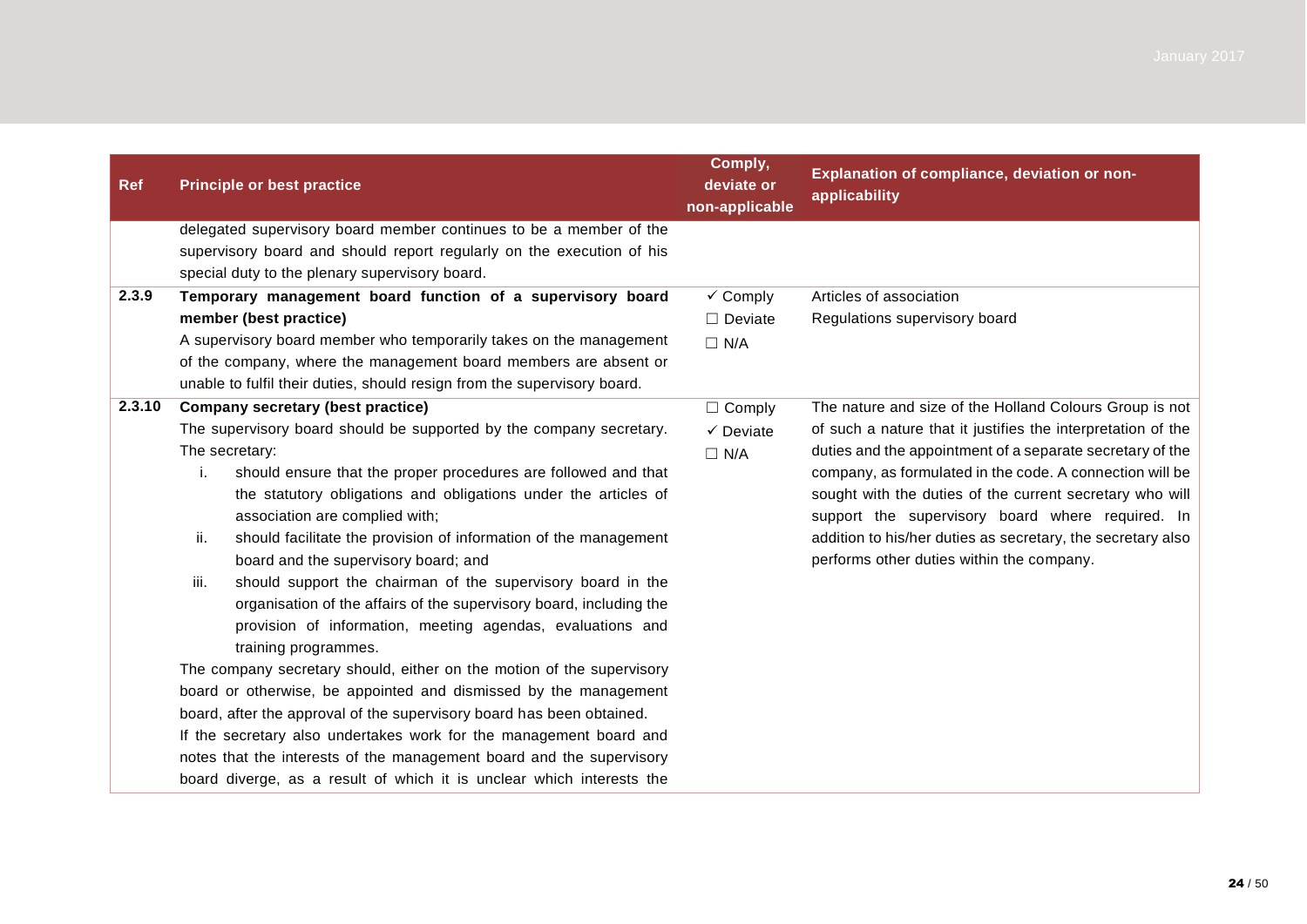| Ref    | <b>Principle or best practice</b>                                            | Comply,<br>deviate or<br>non-applicable | Explanation of compliance, deviation or non-<br>applicability |
|--------|------------------------------------------------------------------------------|-----------------------------------------|---------------------------------------------------------------|
|        | secretary should represent, the secretary should report this to the          |                                         |                                                               |
|        | chairman of the supervisory board.                                           |                                         |                                                               |
| 2.3.11 | Report of the supervisory board (best practice)                              | $\checkmark$ Comply                     | Regulations supervisory board                                 |
|        | The annual statements of the company include a report by the                 | $\Box$ Deviate                          | Annual report                                                 |
|        | supervisory board. In this report, the supervisory board should render       | $\Box$ N/A                              | Website                                                       |
|        | account of the supervision conducted in the past financial year, reporting   |                                         |                                                               |
|        | in any event on the items referred to in best practice provisions 1.1.3,     |                                         |                                                               |
|        | 2.1.2, 2.1.10, 2.2.8, 2.3.5 and 2.4.4 and, if applicable, the items referred |                                         |                                                               |
|        | to in best practice provisions 1.3.6 and 2.2.2.                              |                                         |                                                               |
| 2.4    | <b>Decision-making and functioning (principle)</b>                           | $\checkmark$ Comply                     | Regulations management board                                  |
|        | The management board and the supervisory board should ensure that            | $\Box$ Deviate                          | Regulations supervisory board                                 |
|        | decisions are made in a balanced and effective manner whilst taking          | $\Box$ N/A                              |                                                               |
|        | account of the interests of stakeholders. The management board should        |                                         |                                                               |
|        | ensure that information is provided in a timely and sound manner. The        |                                         |                                                               |
|        | management board and the supervisory board should keep their                 |                                         |                                                               |
|        | knowledge and skills up to date and spend sufficient time on their duties    |                                         |                                                               |
|        | and responsibilities. They should ensure that, in performing their duties,   |                                         |                                                               |
|        | they have the information that is required for effective decision-making.    |                                         |                                                               |
| 2.4.1  | Stimulating openness and accountability (best practice)                      | $\checkmark$ Comply                     | Regulations supervisory board                                 |
|        | The management board and the supervisory board are each responsible          | $\Box$ Deviate                          | Regulations management board                                  |
|        | for stimulating openness and accountability within the organ of which they   | $\Box$ N/A                              |                                                               |
|        | form part, and between the different organs within the company.              |                                         |                                                               |
| 2.4.2  | Other positions (best practice)                                              | $\checkmark$ Comply                     | Regulations supervisory board                                 |
|        | Management board members and supervisory board members should                | $\Box$ Deviate                          | Regulations management board                                  |
|        | report any other positions they may have to the supervisory board in         | $\Box$ N/A                              |                                                               |
|        | advance and, at least annually, the other positions should be discussed      |                                         |                                                               |
|        | at the supervisory board meeting. The acceptance of membership of a          |                                         |                                                               |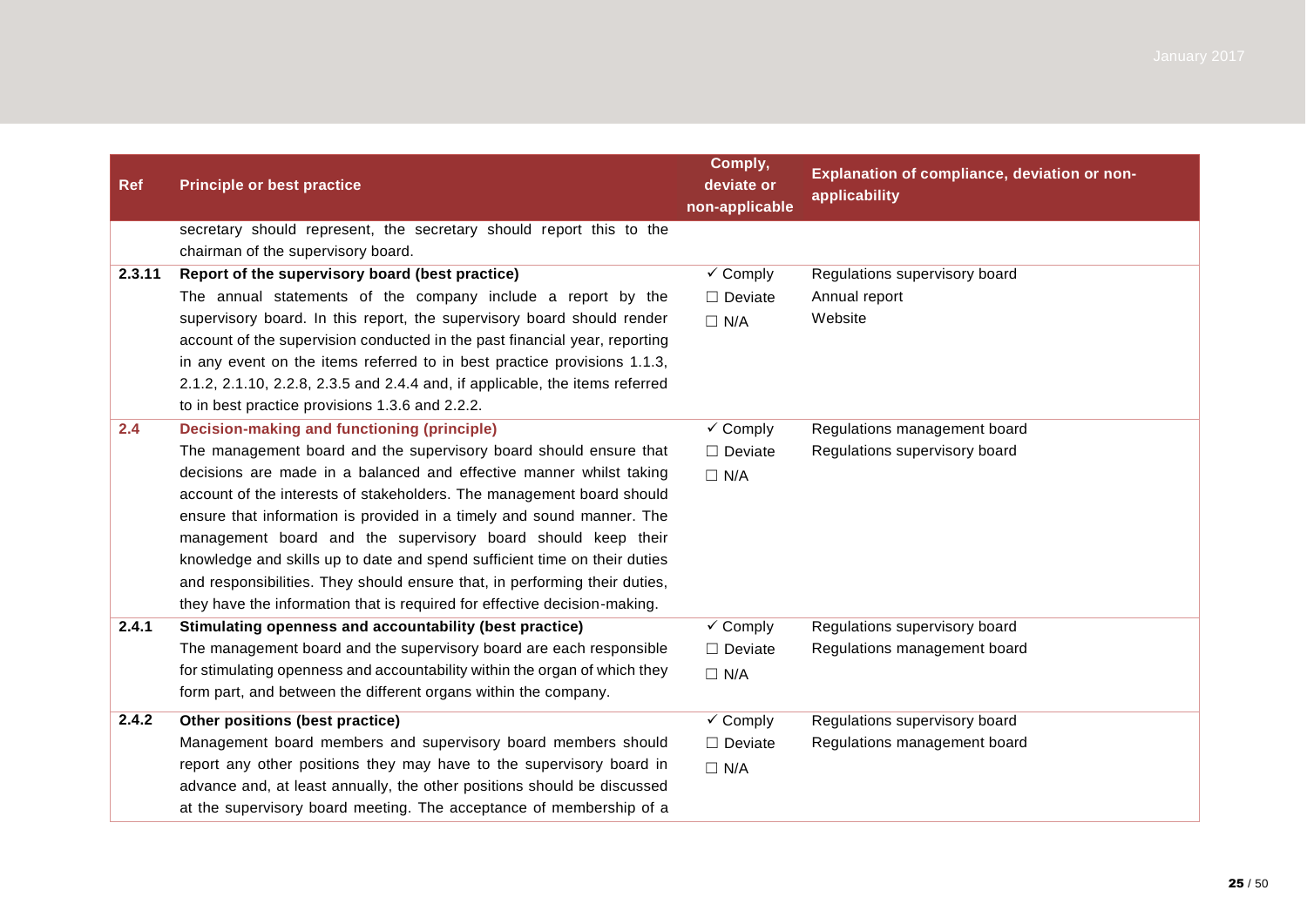| <b>Ref</b> | <b>Principle or best practice</b>                                                                    | Comply,<br>deviate or<br>non-applicable | Explanation of compliance, deviation or non-<br>applicability |
|------------|------------------------------------------------------------------------------------------------------|-----------------------------------------|---------------------------------------------------------------|
|            | supervisory board by a management board member requires the approval<br>of the supervisory board.    |                                         |                                                               |
| 2.4.3      | Point of contact for the functioning of supervisory board and                                        | $\checkmark$ Comply                     | Regulations supervisory board                                 |
|            | management board members (best practice)                                                             | $\Box$ Deviate                          | Regulations management board                                  |
|            | The chairman of the supervisory board should act on behalf of the                                    | $\Box$ N/A                              |                                                               |
|            | supervisory board as the main contact for the management board,                                      |                                         |                                                               |
|            | supervisory board members and shareholders regarding the functioning                                 |                                         |                                                               |
|            | of management board members and supervisory board members. The                                       |                                         |                                                               |
|            | vice-chairman should act as contact for individual supervisory board                                 |                                         |                                                               |
|            | members and management board members regarding the functioning of<br>the chairman.                   |                                         |                                                               |
| 2.4.4      | Attendance at supervisory board meetings (best practice)                                             | $\checkmark$ Comply                     | Regulations supervisory board                                 |
|            | Supervisory board members should attend supervisory board meetings                                   | $\Box$ Deviate                          | Annual report                                                 |
|            | and the meetings of the committees of which they are a part. If                                      | $\Box$ N/A                              | Website                                                       |
|            | supervisory board members are frequently absent from these meetings,                                 |                                         |                                                               |
|            | they should be held to account on this. The report of the supervisory                                |                                         |                                                               |
|            | board should state the absenteeism rate from supervisory board and                                   |                                         |                                                               |
|            | committee meetings of each supervisory board member.                                                 |                                         |                                                               |
| 2.4.5      | Induction programme for supervisory board members (best                                              | $\checkmark$ Comply                     | Regulations supervisory board                                 |
|            | practice)                                                                                            | $\Box$ Deviate                          |                                                               |
|            | All supervisory board members should follow an induction programme                                   | $\Box$ N/A                              |                                                               |
|            | geared to their role. The induction programme should in any event cover                              |                                         |                                                               |
|            | general financial, social and legal affairs, financial reporting by the                              |                                         |                                                               |
|            | company, any specific aspects that are unique to the relevant company                                |                                         |                                                               |
|            | and its business activities, the company culture and the relationship with                           |                                         |                                                               |
|            | the employee participation body (if any), and the responsibilities of a<br>supervisory board member. |                                         |                                                               |
|            |                                                                                                      |                                         |                                                               |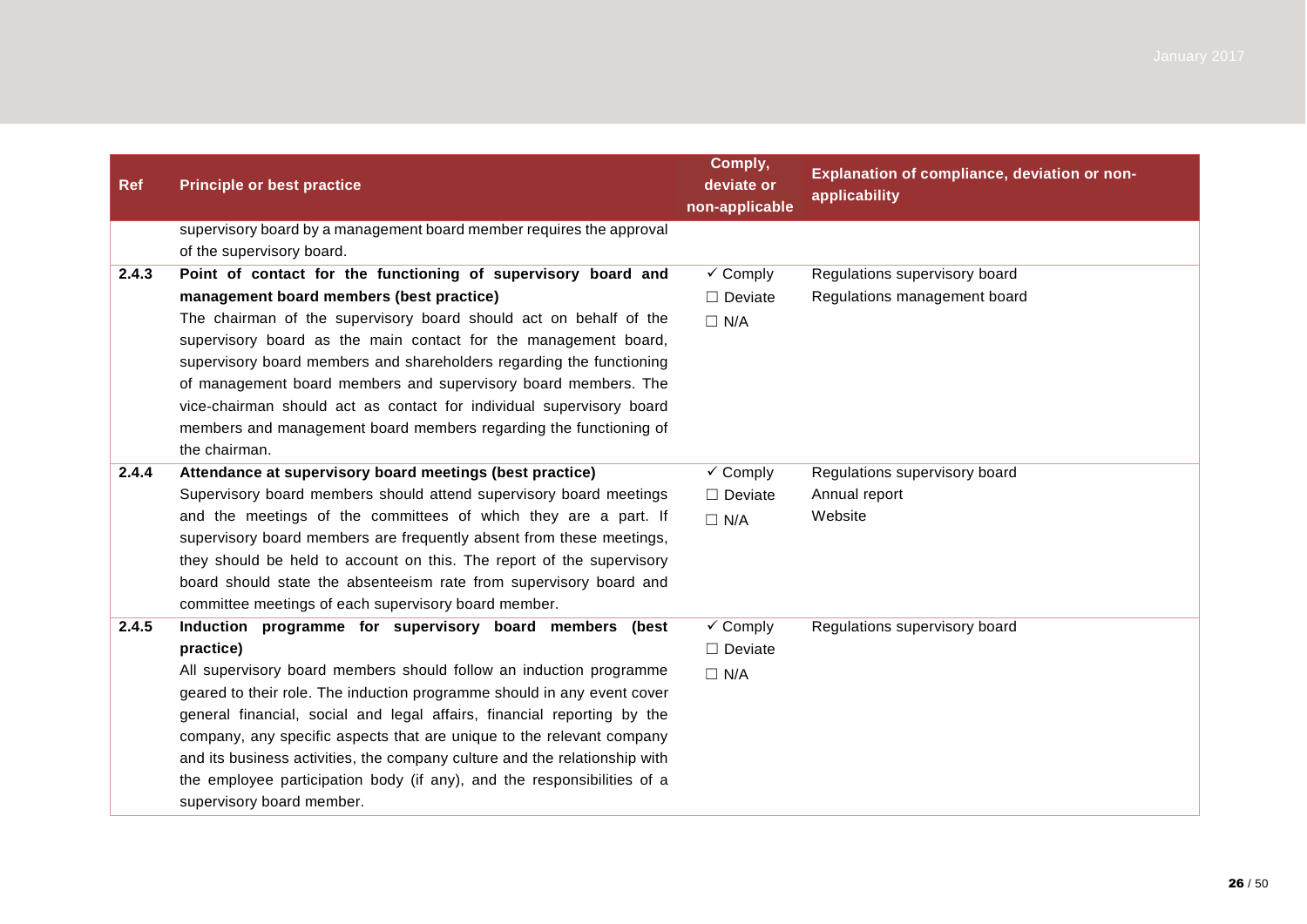| <b>Ref</b> | <b>Principle or best practice</b>                                            | Comply,<br>deviate or<br>non-applicable | Explanation of compliance, deviation or non-<br>applicability |
|------------|------------------------------------------------------------------------------|-----------------------------------------|---------------------------------------------------------------|
| 2.4.6      | Development (best practice)                                                  | $\checkmark$ Comply                     | Regulations management board                                  |
|            | The management board and the supervisory board should each conduct           | $\Box$ Deviate                          | Regulations supervisory board                                 |
|            | an annual review for their own organ to identify any aspects with regard     | $\Box$ N/A                              |                                                               |
|            | to which the supervisory board members and management board                  |                                         |                                                               |
|            | members require training or education.                                       |                                         |                                                               |
| 2.4.7      | Information safeguards (best practice)                                       | $\checkmark$ Comply                     | Regulations management board                                  |
|            | The management board should ensure that internal procedures are              | $\Box$ Deviate                          | Regulations supervisory board                                 |
|            | established and maintained which safeguard that all relevant information     | $\Box$ N/A                              |                                                               |
|            | is known to the management board and the supervisory board in a timely       |                                         |                                                               |
|            | fashion. The supervisory board should supervise the establishment and        |                                         |                                                               |
|            | implementation of these procedures.                                          |                                         |                                                               |
| 2.4.8      | board members'<br>Supervisory<br>responsibility<br>for<br>obtaining          | $\checkmark$ Comply                     | Regulations supervisory board                                 |
|            | information (best practice)                                                  | $\Box$ Deviate                          |                                                               |
|            | The supervisory board and each individual supervisory board member           | $\Box$ N/A                              |                                                               |
|            | have their own responsibility for obtaining the information from the         |                                         |                                                               |
|            | management board, the internal audit function, the external auditor and      |                                         |                                                               |
|            | the employee participation body (if any) that the supervisory board needs    |                                         |                                                               |
|            | in order to be able to carry out its duties as a supervisory organ properly. |                                         |                                                               |
| 2.4.9      | Obtaining information from officers and external parties (best               | $\checkmark$ Comply                     | Regulations supervisory board                                 |
|            | practice)                                                                    | $\Box$ Deviate                          |                                                               |
|            | If the supervisory board considers it necessary, it may obtain information   | $\Box$ N/A                              |                                                               |
|            | from officers and external advisers of the company. The company should       |                                         |                                                               |
|            | provide the necessary means to this end. The supervisory board may           |                                         |                                                               |
|            | require that certain officers and external advisers attend its meetings.     |                                         |                                                               |
| 2.5        | <b>Culture (principle)</b>                                                   | $\checkmark$ Comply                     | Regulations management board                                  |
|            | The management board is responsible for creating a culture aimed at          | $\Box$ Deviate                          | Regulations supervisory board                                 |
|            | long-term value creation for the company and its affiliated enterprise. The  | $\Box$ N/A                              |                                                               |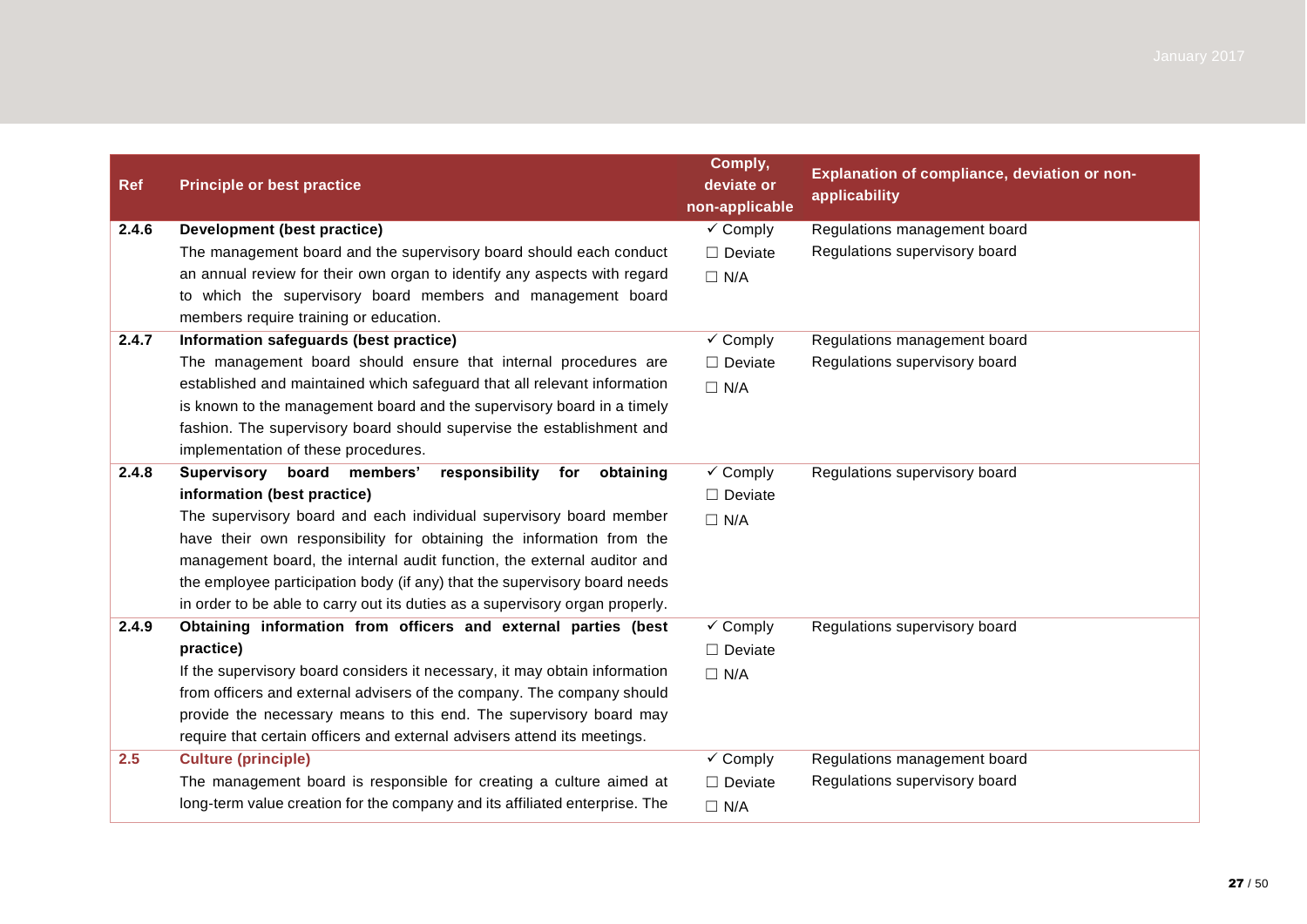| <b>Ref</b> | <b>Principle or best practice</b>                                                                                                             | Comply,<br>deviate or<br>non-applicable | Explanation of compliance, deviation or non-<br>applicability |
|------------|-----------------------------------------------------------------------------------------------------------------------------------------------|-----------------------------------------|---------------------------------------------------------------|
|            | supervisory board should supervise the activities of the management                                                                           |                                         |                                                               |
|            | board in this regard.                                                                                                                         |                                         |                                                               |
| 2.5.1      | Management board's responsibility for culture (best practice)                                                                                 | $\checkmark$ Comply                     | Regulations management board                                  |
|            | The management board should adopt values for the company and its                                                                              | $\Box$ Deviate                          |                                                               |
|            | affiliated enterprise that contribute to a culture focused on long-term value                                                                 | $\Box$ N/A                              |                                                               |
|            | creation, and discuss these with the supervisory board. The management                                                                        |                                         |                                                               |
|            | board is responsible for the incorporation and maintenance of the values                                                                      |                                         |                                                               |
|            | within the company and its affiliated enterprise. Attention must be paid to                                                                   |                                         |                                                               |
|            | the following, among other things:                                                                                                            |                                         |                                                               |
|            | the strategy and the business model;<br>j.                                                                                                    |                                         |                                                               |
|            | ii.<br>the environment in which the enterprise operates; and                                                                                  |                                         |                                                               |
|            | iii.<br>the existing culture within the enterprise, and whether it is                                                                         |                                         |                                                               |
|            | desirable to implement any changes in this.                                                                                                   |                                         |                                                               |
|            | The management board encourages behaviour that is in keeping with the                                                                         |                                         |                                                               |
|            | values, and propagates these values through leading by example.                                                                               |                                         |                                                               |
| 2.5.2      | <b>Code of Conduct (best practice)</b>                                                                                                        | $\checkmark$ Comply                     | Regulations management board                                  |
|            | The management board should draw up a code of conduct and monitor                                                                             | $\Box$ Deviate                          | Code of Conduct                                               |
|            | its effectiveness and compliance with this code, both on the part of itself                                                                   | $\Box$ N/A                              | Website                                                       |
|            | and of the employees of the company. The management board should<br>inform the supervisory board of its findings and observations relating to |                                         |                                                               |
|            | the effectiveness of, and compliance with, the code. The code of conduct                                                                      |                                         |                                                               |
|            | will be published on the company's website.                                                                                                   |                                         |                                                               |
| 2.5.3      | <b>Employee participation (best practice)</b>                                                                                                 | $\checkmark$ Comply                     | Regulations management board                                  |
|            | If the company has established an employee participation body, the                                                                            | $\Box$ Deviate                          | Regulations supervisory board                                 |
|            | conduct and culture in the company and its affiliated enterprise should                                                                       | $\Box$ N/A                              | Regulations confidential committee                            |
|            | also be discussed in the consultations between the management board,                                                                          |                                         |                                                               |
|            | the supervisory board and such employee participation body.                                                                                   |                                         |                                                               |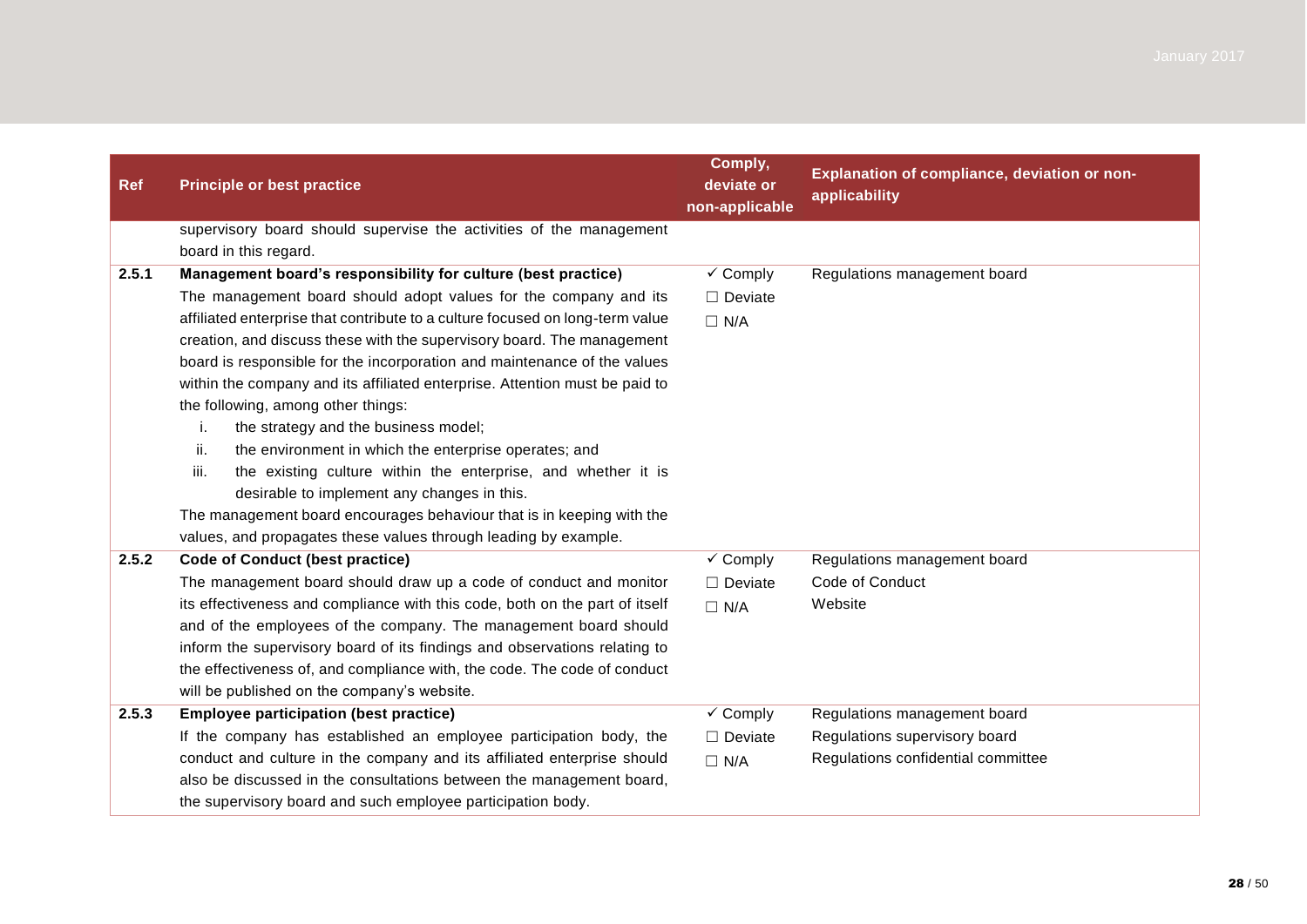| <b>Ref</b> | <b>Principle or best practice</b>                                             | Comply,<br>deviate or<br>non-applicable | Explanation of compliance, deviation or non-<br>applicability |
|------------|-------------------------------------------------------------------------------|-----------------------------------------|---------------------------------------------------------------|
| 2.5.4      | Accountability regarding culture (best practice)                              | $\checkmark$ Comply                     | Regulations management board                                  |
|            | In the management report, the management board should explain:                | $\Box$ Deviate                          | Annual report                                                 |
|            | the values and the way in which they are incorporated in the<br>i.            | $\Box$ N/A                              | Website                                                       |
|            | company and its affiliate enterprise; and                                     |                                         |                                                               |
|            | ii.<br>the effectiveness of, and compliance with, the code of conduct.        |                                         |                                                               |
| 2.6        | <b>Misconduct and irregularities (principle)</b>                              | $\checkmark$ Comply                     | Regulations management board                                  |
|            | The management board and the supervisory board should be alert to             | $\Box$ Deviate                          | Regulations supervisory board                                 |
|            | indications of actual or suspected misconduct or irregularities. The          | $\Box$ N/A                              | Code of Conduct                                               |
|            | management board should establish a procedure for reporting actual or         |                                         | Whistleblowing procedure                                      |
|            | suspicion of misconduct or irregularities, and take appropriate follow-up     |                                         |                                                               |
|            | action on the basis of these reports. The supervisory board monitors the      |                                         |                                                               |
|            | management board in this.                                                     |                                         |                                                               |
| 2.6.1      | Procedure for reporting actual or suspicion of misconduct or                  | $\checkmark$ Comply                     | Regulations management board                                  |
|            | irregularities (best practice)                                                | $\Box$ Deviate                          | Regulations supervisory board                                 |
|            | The management board should establish a procedure for reporting actual        | $\Box$ N/A                              | Code of conduct                                               |
|            | or suspected irregularities within the company and its affiliated enterprise. |                                         | Whistleblowing procedure                                      |
|            | The procedure will be published on the company's homepage. The                |                                         | Website                                                       |
|            | management board should ensure that employees have the opportunity            |                                         |                                                               |
|            | to file a report without jeopardising their legal position.                   |                                         |                                                               |
| 2.6.2      | Informing the chairman of the supervisory board (best practice)               | $\checkmark$ Comply                     | Regulations management board                                  |
|            | The management board should inform the chairman of the supervisory            | $\Box$ Deviate                          | Regulations supervisory board                                 |
|            | board without delay of any signs of actual or suspected material              | $\Box$ N/A                              | Whistleblowing procedure                                      |
|            | misconduct or irregularities within the company and its affiliated            |                                         | Website                                                       |
|            | enterprise. If the actual or suspected misconduct or irregularity pertains    |                                         |                                                               |
|            | to the functioning of a management board member, employees can report         |                                         |                                                               |
|            | this directly to the chairman of the supervisory board.                       |                                         |                                                               |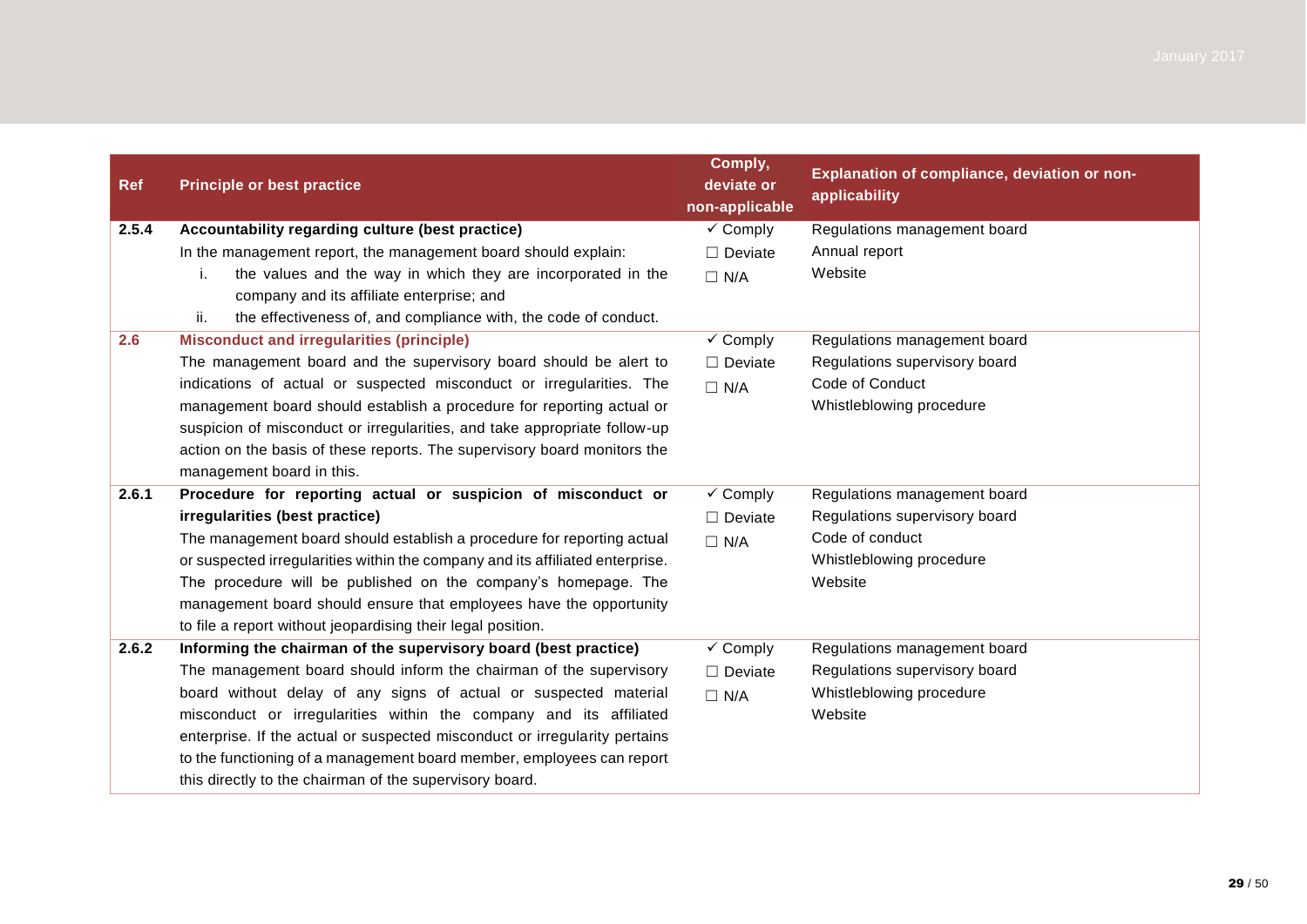| <b>Ref</b> | <b>Principle or best practice</b>                                                | Comply,<br>deviate or<br>non-applicable | <b>Explanation of compliance, deviation or non-</b><br>applicability |
|------------|----------------------------------------------------------------------------------|-----------------------------------------|----------------------------------------------------------------------|
| 2.6.3      | Notification by the external auditor (best practice)                             | $\checkmark$ Comply                     | Regulations supervisory board                                        |
|            | The external auditor should inform the chairman of the audit committee           | $\Box$ Deviate                          | Regulations audit committee                                          |
|            | without delay if, during the performance of his duties, he discovers or          | $\Box$ N/A                              |                                                                      |
|            | suspect an instance of misconduct or irregularity. If the actual or              |                                         |                                                                      |
|            | suspected misconduct or irregularity pertains to the functioning of a            |                                         |                                                                      |
|            | management board member, the external auditor should report this                 |                                         |                                                                      |
|            | directly to the chairman of the supervisory board.                               |                                         |                                                                      |
| 2.6.4      | Oversight by the supervisory board (best practice)                               | $\checkmark$ Comply                     | Regulations supervisory board                                        |
|            | The supervisory board monitors the operation of the procedure for                | $\Box$ Deviate                          | Whistleblowing procedure                                             |
|            | reporting actual or suspected misconduct or irregularities, appropriate          | $\Box$ N/A                              |                                                                      |
|            | and independent investigations into signs of misconduct or irregularities,       |                                         |                                                                      |
|            | and, if an instance of misconduct or irregularity has been discovered, an        |                                         |                                                                      |
|            | adequate follow-up of any recommendations for remedial actions. In order         |                                         |                                                                      |
|            | to safeguard the independence of the investigation in cases where the            |                                         |                                                                      |
|            | management board itself is involved, the supervisory board should have           |                                         |                                                                      |
|            | the option of initiating its own investigation into any irregularities that have |                                         |                                                                      |
|            | been discovered and to coordinate this investigation.                            |                                         |                                                                      |
| 2.7        | <b>Preventing conflicts of interest (principle)</b>                              | $\checkmark$ Comply                     | Regulations management board                                         |
|            | Any form of conflict of interest between the company and the members of          | $\Box$ Deviate                          | Regulations supervisory board                                        |
|            | its management board or supervisory board should be prevented. To                | $\Box$ N/A                              |                                                                      |
|            | avoid conflicts of interest, adequate measures should be taken. The              |                                         |                                                                      |
|            | supervisory board is responsible for the decision-making on dealing with         |                                         |                                                                      |
|            | conflicts of interest regarding management board members, supervisory            |                                         |                                                                      |
|            | board members and majority shareholders in relation to the company.              |                                         |                                                                      |
| 2.7.1      | Preventing conflicts of interest (best practice)                                 | $\checkmark$ Comply                     | Regulations management board                                         |
|            | Management board members and supervisory board members are alert                 | $\Box$ Deviate                          | Regulations supervisory board                                        |
|            | to conflicts of interest and should in any case refrain from the following:      | $\Box$ N/A                              | <b>Purchase Code</b>                                                 |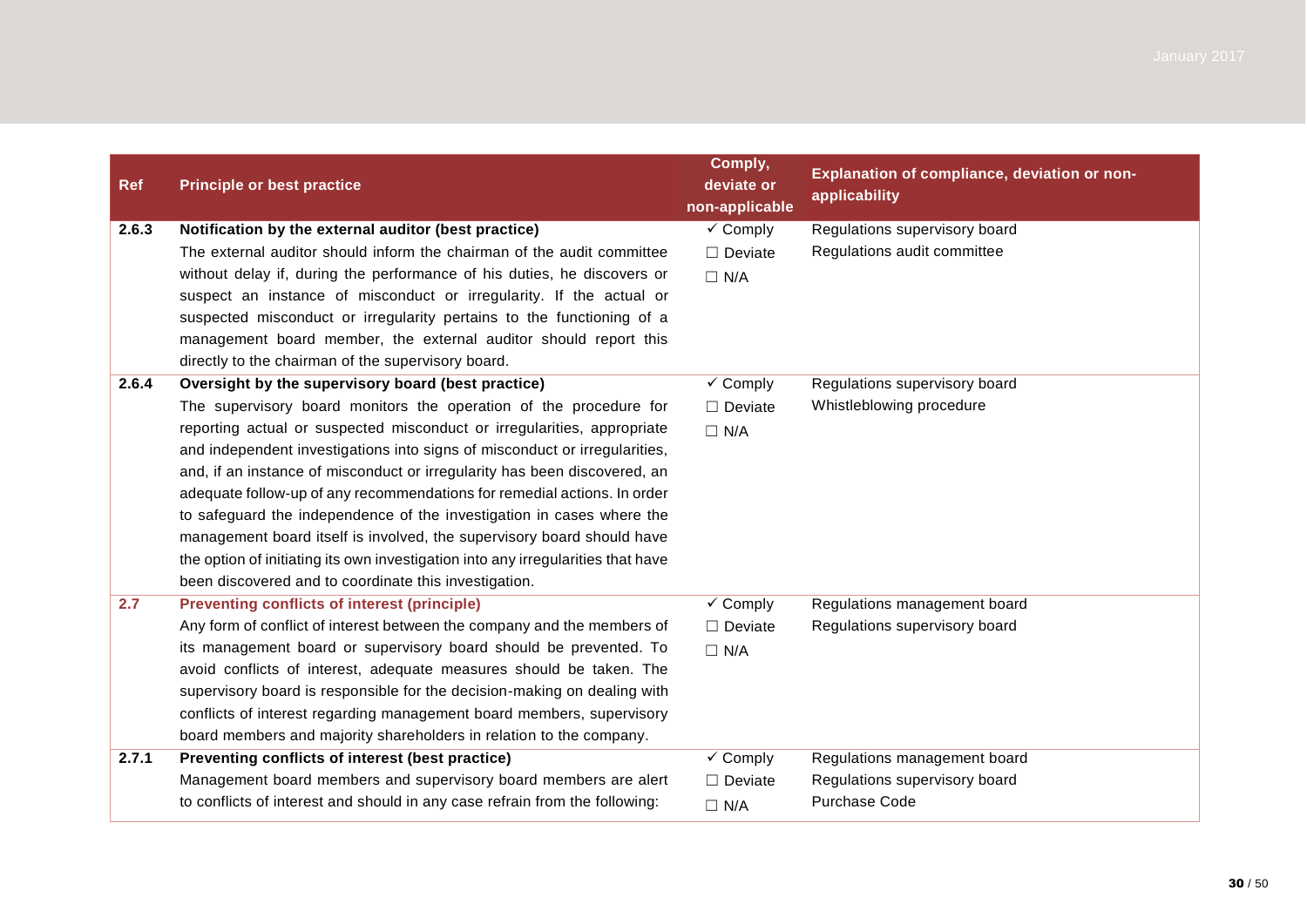| <b>Ref</b> | <b>Principle or best practice</b>                                           | Comply,<br>deviate or<br>non-applicable | Explanation of compliance, deviation or non-<br>applicability |
|------------|-----------------------------------------------------------------------------|-----------------------------------------|---------------------------------------------------------------|
|            | competing with the company;<br>i.                                           |                                         | Code of Conduct                                               |
|            | demanding or accepting substantial gifts from the company for<br>ii.        |                                         |                                                               |
|            | themselves or their spouse, registered partner or other life                |                                         |                                                               |
|            | companion, foster child or relative by blood or marriage up to the          |                                         |                                                               |
|            | second degree;                                                              |                                         |                                                               |
|            | iii.<br>providing unjustified advantages to third parties at the company's  |                                         |                                                               |
|            | expense;                                                                    |                                         |                                                               |
|            | taking advantage of business opportunities to which the company<br>iv.      |                                         |                                                               |
|            | is entitled for themselves or for their spouse, registered partner          |                                         |                                                               |
|            | or other life companion, foster child or relative by blood or               |                                         |                                                               |
|            | marriage up to the second degree.                                           |                                         |                                                               |
| 2.7.2      | Terms of reference (best practice)                                          | $\checkmark$ Comply                     | Regulations management board                                  |
|            | The terms of reference of the supervisory board should contain rules on     | $\Box$ Deviate                          | Regulations supervisory board                                 |
|            | dealing with conflicts of interest, including conflicting interests between | $\Box$ N/A                              | <b>Holland Colours Insider Dealing Policy</b>                 |
|            | management board members and supervisory board members on the one           |                                         |                                                               |
|            | hand and the company on the other. The terms of reference should also       |                                         |                                                               |
|            | stipulate which transactions require the approval of the supervisory        |                                         |                                                               |
|            | board. The company should draw up regulations governing ownership of,       |                                         |                                                               |
|            | and transactions in, securities by management or supervisory board          |                                         |                                                               |
|            | members, other than securities issued, by the company.                      |                                         |                                                               |
| 2.7.3      | <b>Reporting (best practice)</b>                                            | $\checkmark$ Comply                     | Regulations management board                                  |
|            | A conflict of interest may exist if the company intends to enter into a     | $\Box$ Deviate                          | Regulations supervisory board                                 |
|            | transaction with a legal entity:                                            | $\Box$ N/A                              |                                                               |
|            | in which a member of the management board or the supervisory<br>i.          |                                         |                                                               |
|            | board personally has a material financial interest; or                      |                                         |                                                               |
|            | which has a member of the management board or the<br>ii.                    |                                         |                                                               |
|            | supervisory board who is related under family law to a member               |                                         |                                                               |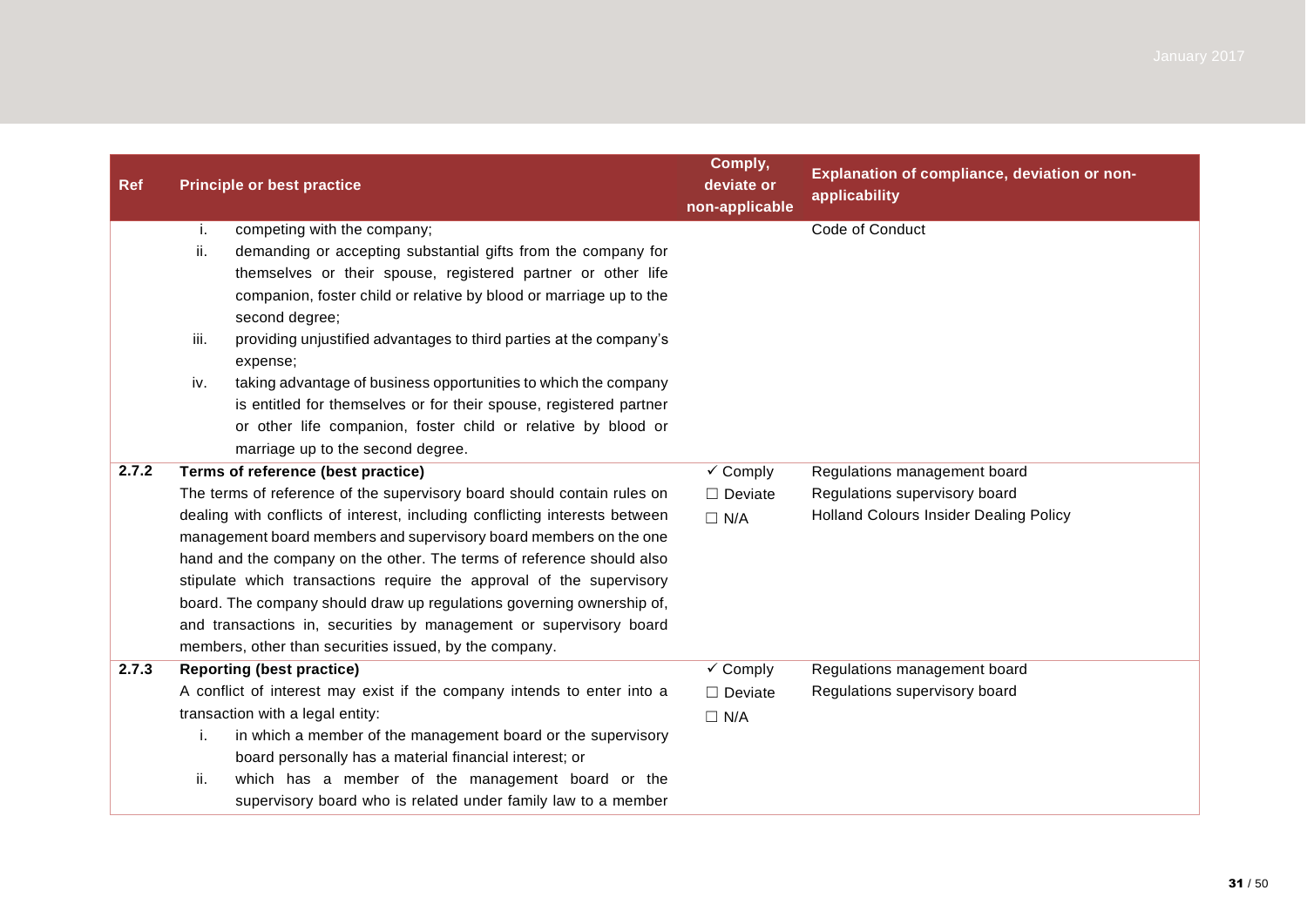| <b>Ref</b> | <b>Principle or best practice</b>                                                                                                                                                                               | Comply,<br>deviate or<br>non-applicable | Explanation of compliance, deviation or non-<br>applicability |
|------------|-----------------------------------------------------------------------------------------------------------------------------------------------------------------------------------------------------------------|-----------------------------------------|---------------------------------------------------------------|
|            | of the management board or the supervisory board of the<br>company.                                                                                                                                             |                                         |                                                               |
|            | A management board member should report any potential conflict of<br>interest in a transaction that is of material significance to the company<br>and/or to such management board member to the chairman of the |                                         |                                                               |

supervisory board and to the other members of the management board without delay. The management board member should provide all relevant information in that regard, including the information relevant to the situation concerning his spouse, registered partner or other life companion, foster child and relatives by blood or marriage up to the second degree.

A supervisory board member should report any conflict of interest or potential conflict of interest in a transaction that is of material significance to the company and/or to such supervisory board member to the chairman of the supervisory board without delay and should provide all relevant information in that regard, including the relevant information pertaining to his spouse, registered partner or other life companion, foster child and relatives by blood or marriage up to the second degree.

If the chairman of the supervisory board has a conflict of interest or potential conflict of interest, he should report this to the vice-chairman of the supervisory board without delay. The supervisory board should decide, outside the presence of the management board member or supervisory board member concerned, whether there is a conflict of interest.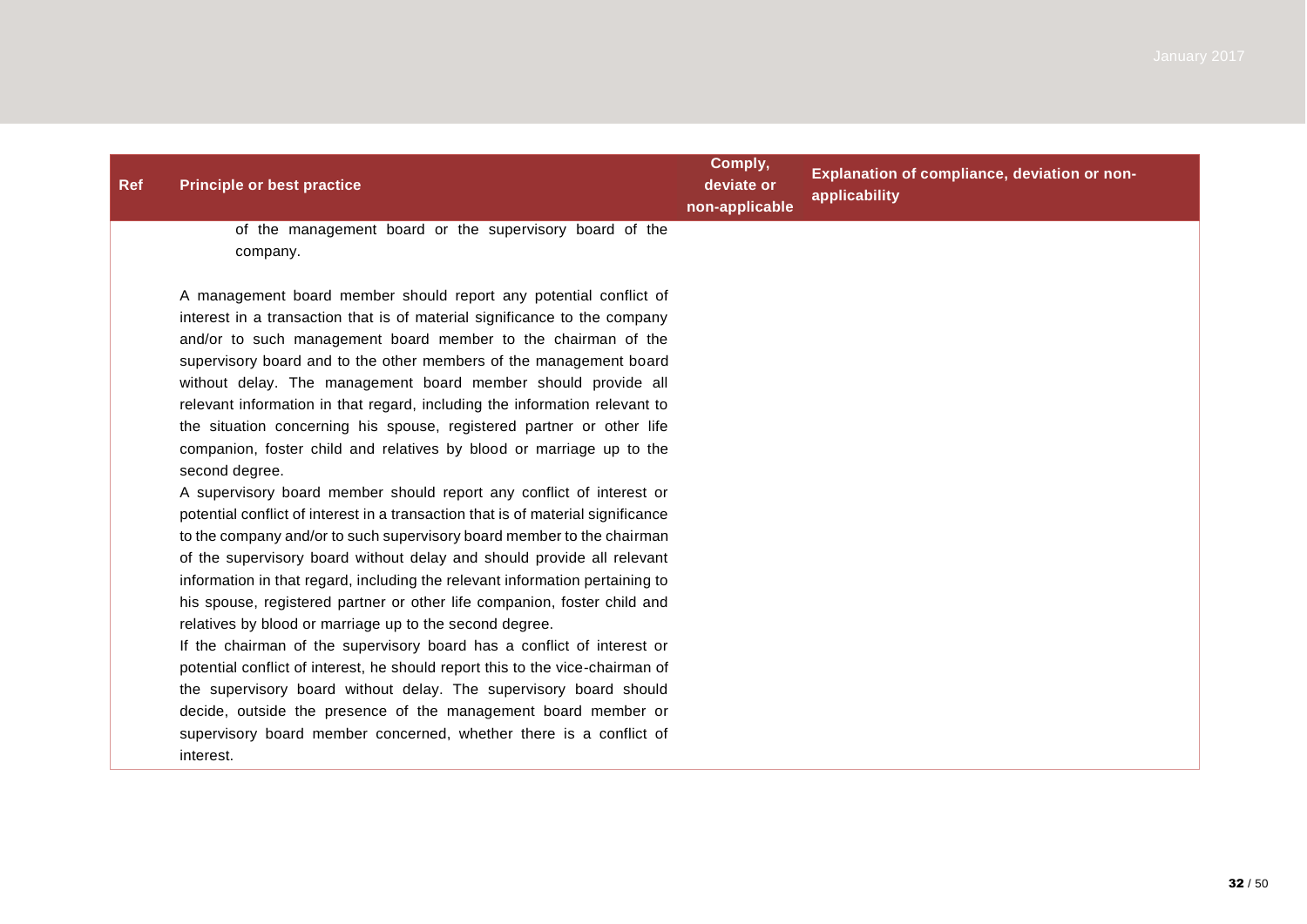| <b>Ref</b> | <b>Principle or best practice</b>                                                                                                                | Comply,<br>deviate or<br>non-applicable | Explanation of compliance, deviation or non-<br>applicability |
|------------|--------------------------------------------------------------------------------------------------------------------------------------------------|-----------------------------------------|---------------------------------------------------------------|
| 2.7.4      | Accountability regarding transactions: management board and                                                                                      | $\checkmark$ Comply                     | Regulations management board                                  |
|            | supervisory board members (best practice)                                                                                                        | $\Box$ Deviate                          | Regulations supervisory board                                 |
|            | All transactions in which there are conflicts of interest with management                                                                        | $\Box$ N/A                              | Annual report                                                 |
|            | board members or supervisory board members should be agreed on                                                                                   |                                         |                                                               |
|            | terms that are customary in the market. Decisions to enter into                                                                                  |                                         |                                                               |
|            | transactions in which there are conflicts of interest with management                                                                            |                                         |                                                               |
|            | board members or supervisory board members that are of material                                                                                  |                                         |                                                               |
|            | significance to the company and/or to the relevant management board                                                                              |                                         |                                                               |
|            | members or supervisory board members should require the approval of                                                                              |                                         |                                                               |
|            | the supervisory board. Such transactions should be published in the                                                                              |                                         |                                                               |
|            | management report, together with a statement of the conflict of interest                                                                         |                                         |                                                               |
|            | and a declaration that best practice provisions 2.7.3 and 2.7.4 have been                                                                        |                                         |                                                               |
|            | complied with.                                                                                                                                   |                                         |                                                               |
| 2.7.5      | Accountability regarding transactions: majority shareholders (best                                                                               | √Comply                                 | Regulations management board                                  |
|            | practice)                                                                                                                                        | $\Box$ Deviate                          | Regulations supervisory board                                 |
|            | All transactions between the company and legal or natural persons who<br>hold at least ten percent of the shares in the company should be agreed | $\Box$ N/A                              | Annual report                                                 |
|            | on terms that are customary in the market. Decisions to enter into                                                                               |                                         | Comply, except for Holland Pigments BV.                       |
|            | transactions with such persons that are of material significance to the                                                                          |                                         | Holland Pigments BV owns more than 50% of the shares          |
|            | company and/or to such persons should require the approval of the                                                                                |                                         | of the company. Under the code, therefore, all                |
|            | supervisory board. Such transactions should be published in the                                                                                  |                                         | transactions between the company and Holland                  |
|            | management report, together with a declaration that best practice                                                                                |                                         | Pigments BV must be agreed upon under conditions              |
|            | provision 2.7.5 has been complied with.                                                                                                          |                                         | customary in the sector. This principle is supported by       |
|            |                                                                                                                                                  |                                         | Holland Colours. However, given the special position of       |
|            |                                                                                                                                                  |                                         | Holland Pigments BV as an investment company in               |
|            |                                                                                                                                                  |                                         | which all employees of the Holland Colours Group              |
|            |                                                                                                                                                  |                                         | participate worldwide, it is sometimes difficult to           |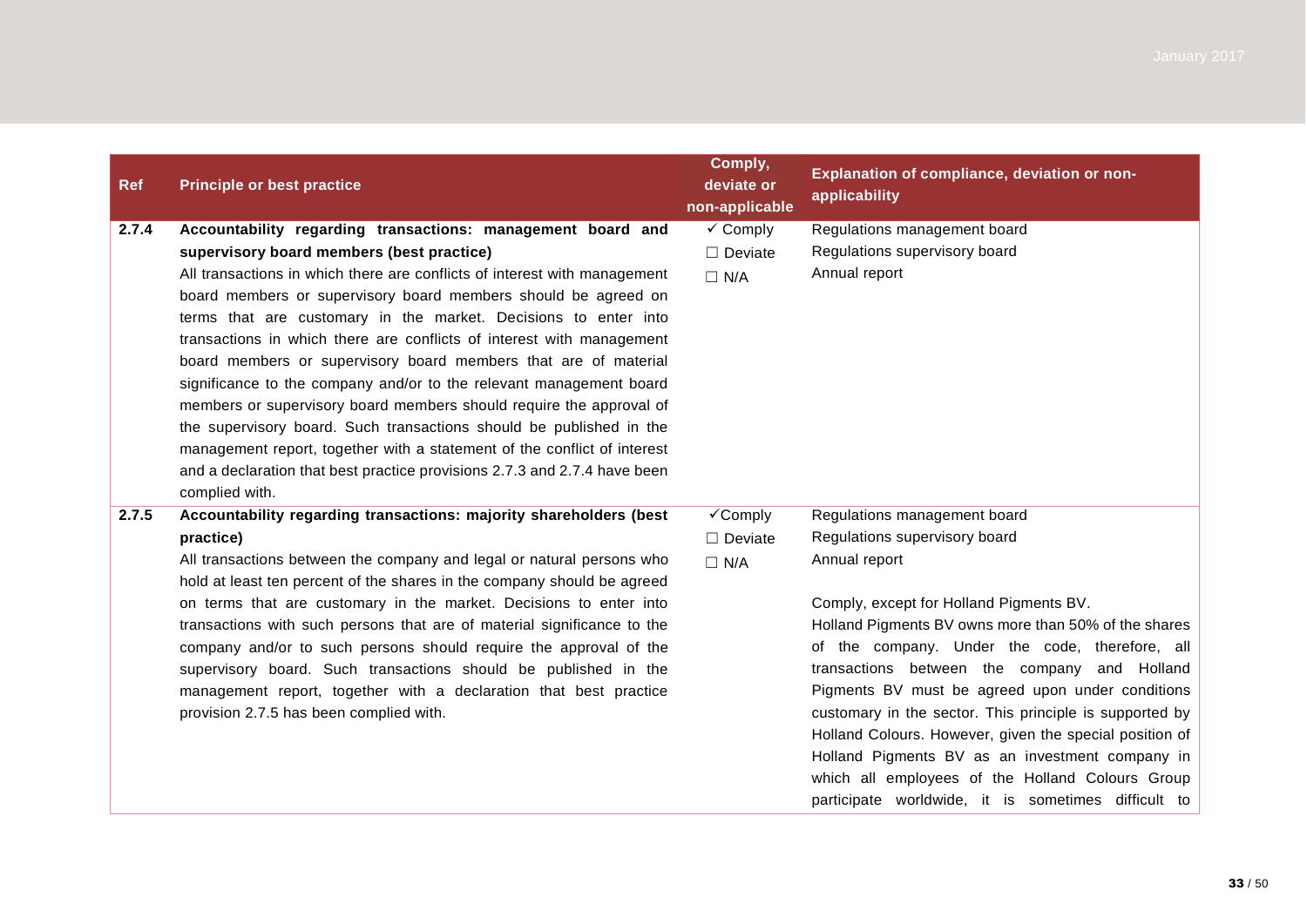| <b>Ref</b> | <b>Principle or best practice</b>                                                                                                                      | Comply,<br>deviate or<br>non-applicable   | Explanation of compliance, deviation or non-<br>applicability |
|------------|--------------------------------------------------------------------------------------------------------------------------------------------------------|-------------------------------------------|---------------------------------------------------------------|
|            |                                                                                                                                                        |                                           | determine what is customary in the industry. In line with     |
|            |                                                                                                                                                        |                                           | the recommendation of the Dutch Corporate Governance          |
|            |                                                                                                                                                        |                                           | Code, transactions which are of material significance         |
|            |                                                                                                                                                        |                                           | require the approval of the supervisory board.                |
| 2.7.6      | Personal loans (best practice)                                                                                                                         | $\overline{\smash[b]{\mathbf{y}}}$ Comply | Regulations management board                                  |
|            | The company should not grant its management board members and                                                                                          | $\Box$ Deviate                            | Regulations supervisory board                                 |
|            | supervisory board members any personal loans, guarantees or the like                                                                                   | $\Box$ N/A                                |                                                               |
|            | unless in the normal course of business and on terms applicable to the                                                                                 |                                           |                                                               |
|            | personnel as a whole, and after approval of the supervisory board. No                                                                                  |                                           |                                                               |
|            | remission of loans should be granted.                                                                                                                  |                                           |                                                               |
| 2.8        | <b>Takeover situations (principle)</b>                                                                                                                 | $\overline{\smash[b]{\mathbf{y}}}$ Comply | Regulations management board                                  |
|            | In the event of a takeover bid for the company's shares or for the                                                                                     | $\Box$ Deviate                            | Regulations supervisory board                                 |
|            | depositary receipts for the company's shares, in the event of a private bid                                                                            | $\Box$ N/A                                |                                                               |
|            | for a business unit or a participating interest, where the value of the bid                                                                            |                                           |                                                               |
|            | exceeds the threshold referred to in Section 2:107a(1)(c) of the Dutch                                                                                 |                                           |                                                               |
|            | Civil Code, and/or in the event of other substantial changes in the                                                                                    |                                           |                                                               |
|            | structure of the organisation, both the management board and the                                                                                       |                                           |                                                               |
|            | supervisory board should ensure that the stakeholder interests concerned                                                                               |                                           |                                                               |
|            | are carefully weighed and any conflict of interest for supervisory board                                                                               |                                           |                                                               |
|            | members or management board members is avoided. The management                                                                                         |                                           |                                                               |
|            | board and the supervisory board should be guided in their actions by the                                                                               |                                           |                                                               |
|            | interests of the company and its affiliated enterprise.                                                                                                |                                           |                                                               |
| 2.8.1      | Supervisory board involvement (best practice)                                                                                                          | $\checkmark$ Comply                       | Regulations management board                                  |
|            | When a takeover bid for the company's shares or for the depositary                                                                                     | $\Box$ Deviate                            | Regulations supervisory board                                 |
|            | receipts for the company's shares is being prepared, in the event of a<br>private bid for a business unit or a participating interest, where the value | $\Box$ N/A                                |                                                               |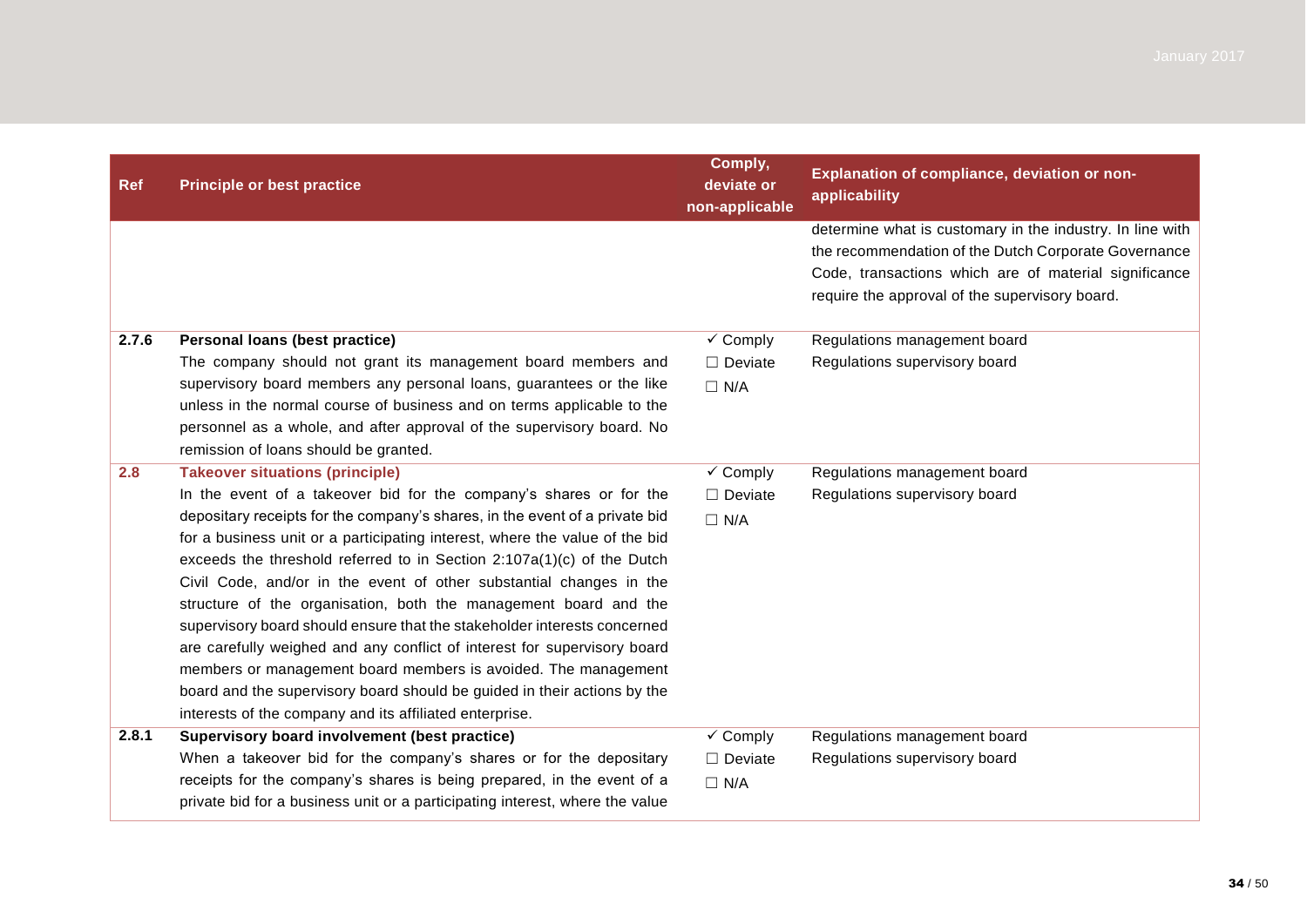| <b>Ref</b>   | <b>Principle or best practice</b>                                                                                                                        | Comply,<br>deviate or<br>non-applicable | Explanation of compliance, deviation or non-<br>applicability |
|--------------|----------------------------------------------------------------------------------------------------------------------------------------------------------|-----------------------------------------|---------------------------------------------------------------|
|              | of the bid exceeds the threshold referred to in Section 2:107a(1)(c) of the<br>Dutch Civil Code, and/or in the event of other substantial changes in the |                                         |                                                               |
|              | structure of the organisation, the management board should ensure that                                                                                   |                                         |                                                               |
|              | the supervisory board is involved in the takeover process and/or the                                                                                     |                                         |                                                               |
|              | change in the structure closely and in a timely fashion.                                                                                                 |                                         |                                                               |
| 2.8.2        | Informing the supervisory board about request for inspection by                                                                                          | $\checkmark$ Comply                     | Regulations management board                                  |
|              | competing bidder (best practice)                                                                                                                         | $\Box$ Deviate                          | Regulations supervisory board                                 |
|              | If a takeover bid has been announced for the shares, or depositary                                                                                       | $\Box$ N/A                              |                                                               |
|              | receipts for shares, in the company, and the management board receives                                                                                   |                                         |                                                               |
|              | a request from a competing bidder to inspect the company's records, the                                                                                  |                                         |                                                               |
|              | management board should discuss this request with the supervisory<br>board without delay.                                                                |                                         |                                                               |
| 2.8.3        | Management board's position on a private bid (best practice)                                                                                             | $\checkmark$ Comply                     | Regulations management board                                  |
|              | If a private bid for a business unit or a participating interest has been                                                                                | $\Box$ Deviate                          | Press release                                                 |
|              | made public, where the value of the bid exceeds the threshold referred to                                                                                | $\Box$ N/A                              |                                                               |
|              | in Section 2:107a(1)(c) of the Dutch Civil Code, the management board                                                                                    |                                         |                                                               |
|              | of the company should as soon as possible make public its position on                                                                                    |                                         |                                                               |
|              | the bid and the reasons for this position.                                                                                                               |                                         |                                                               |
| $\mathbf{3}$ | <b>REMUNERATION</b>                                                                                                                                      |                                         |                                                               |
| 3.1          | Remuneration policy - management board (principle)                                                                                                       | $\checkmark$ Comply                     | Regulations management board                                  |
|              | The remuneration policy applicable to management board members                                                                                           | $\Box$ Deviate                          | Regulations supervisory board                                 |
|              | should be clear and understandable, should focus on long-term value                                                                                      | $\Box$ N/A                              | Regulations remuneration committee                            |
|              | creation for the company and its affiliated enterprise, and take into                                                                                    |                                         |                                                               |
|              | account the internal pay ratios within the enterprise. The remuneration                                                                                  |                                         |                                                               |
|              | policy should not encourage management board members to act in their<br>own interest, nor to take risks that are not in keeping with the strategy        |                                         |                                                               |
|              |                                                                                                                                                          |                                         |                                                               |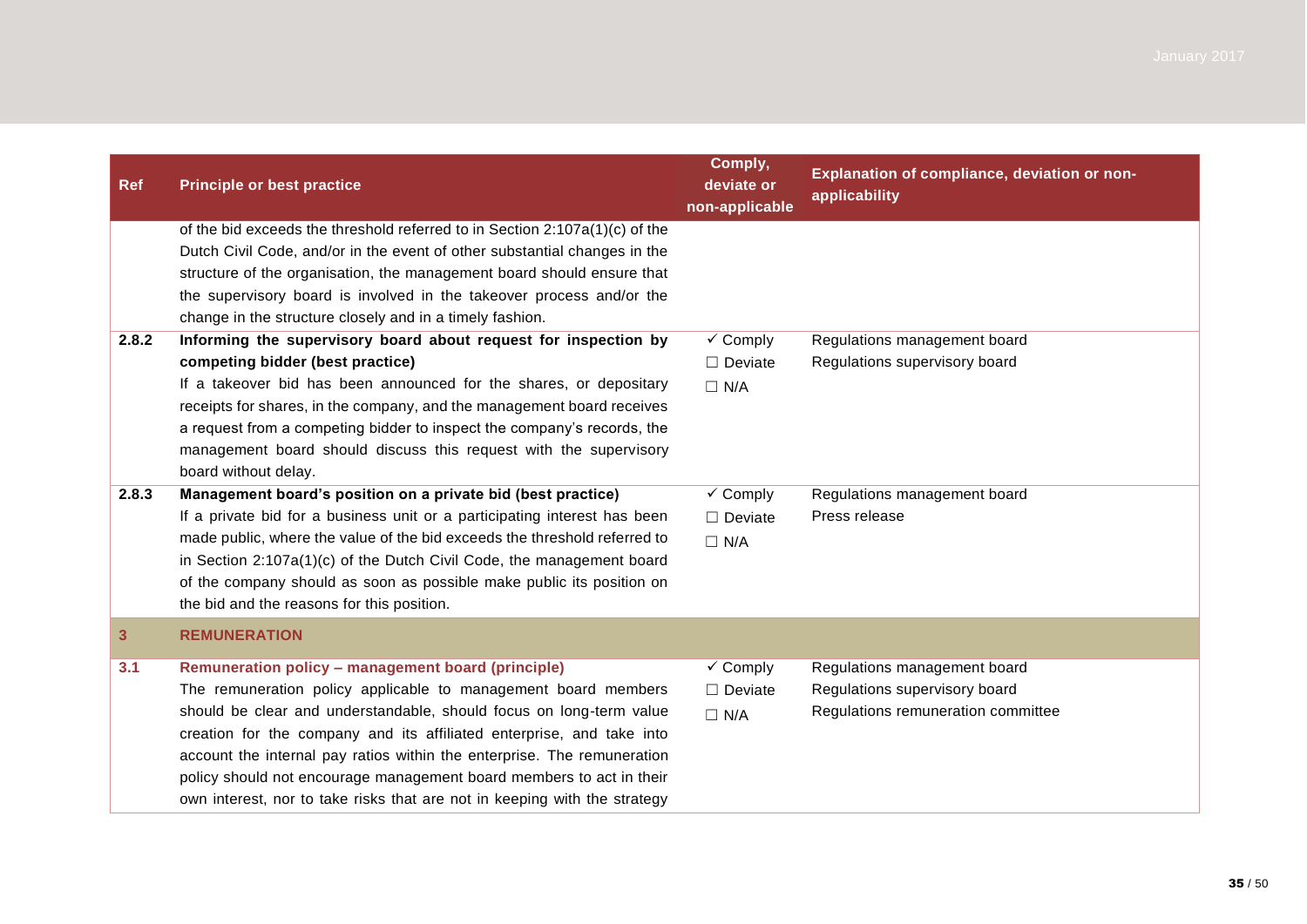| <b>Ref</b> | <b>Principle or best practice</b>                                         | Comply,<br>deviate or<br>non-applicable | Explanation of compliance, deviation or non-<br>applicability |
|------------|---------------------------------------------------------------------------|-----------------------------------------|---------------------------------------------------------------|
|            | formulated and the risk appetite that has been established. The           |                                         |                                                               |
|            | supervisory board is responsible for formulating the remuneration policy  |                                         |                                                               |
|            | and its implementation.                                                   |                                         |                                                               |
| 3.1.1      | Remuneration policy proposal (best practice)                              | $\overline{\mathsf{v}}$ Comply          | Regulations supervisory board                                 |
|            | The remuneration committee should submit a clear and understandable       | $\Box$ Deviate                          | Regulations remuneration committee                            |
|            | proposal to the supervisory board concerning the remuneration policy to   | $\Box$ N/A                              | Shareholder's meeting                                         |
|            | be pursued with regard to the management board. The supervisory board     |                                         |                                                               |
|            | should present the policy to the general meeting for adoption.            |                                         |                                                               |
| 3.1.2      | <b>Remuneration policy (best practice)</b>                                | $\overline{\mathsf{v}}$ Comply          | Regulations supervisory board                                 |
|            | The following aspects should in any event be taken into consideration     | $\Box$ Deviate                          | Regulations remuneration committee                            |
|            | when formulating the remuneration policy:                                 | $\Box$ N/A                              |                                                               |
|            | j.<br>the objectives for the strategy for the implementation of long-term |                                         |                                                               |
|            | value creation within the meaning of best practice provision 1.1.1;       |                                         |                                                               |
|            | the scenario analyses carried out in advance;<br>ii.                      |                                         |                                                               |
|            | the pay ratios within the company and its affiliated enterprise;<br>iii.  |                                         |                                                               |
|            | the development of the market price of the shares;<br>iv.                 |                                         |                                                               |
|            | an appropriate ratio between the variable and fixed remuneration<br>v.    |                                         |                                                               |
|            | components. The variable remuneration component is linked to              |                                         |                                                               |
|            | measurable performance criteria determined in advance, which              |                                         |                                                               |
|            | are predominantly long-term in character;                                 |                                         |                                                               |
|            | if shares are being awarded, the terms and conditions governing<br>vi.    |                                         |                                                               |
|            | this. Shares should be held for at least five years after they are        |                                         |                                                               |
|            | awarded; and                                                              |                                         |                                                               |
|            | if share options are being awarded, the terms and conditions<br>VII.      |                                         |                                                               |
|            | governing this and the terms and conditions subject to which the          |                                         |                                                               |
|            | share options can be exercised. Share options cannot be                   |                                         |                                                               |
|            | exercised during the first three years after they are awarded.            |                                         |                                                               |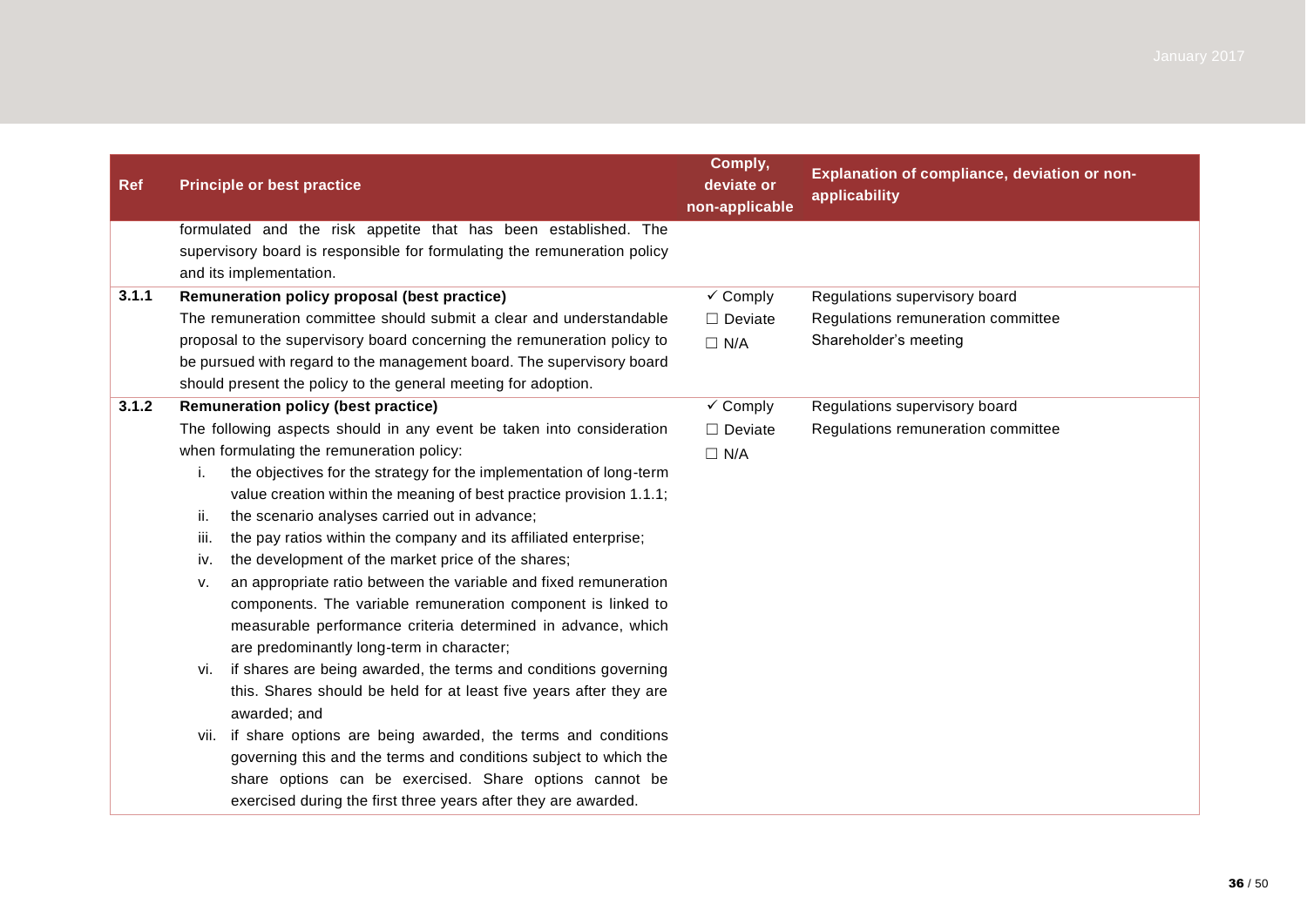| <b>Ref</b> | <b>Principle or best practice</b>                                       | Comply,<br>deviate or<br>non-applicable | Explanation of compliance, deviation or non-<br>applicability |
|------------|-------------------------------------------------------------------------|-----------------------------------------|---------------------------------------------------------------|
| 3.1.3      | Remuneration – executive committee (best practice)                      | $\checkmark$ Comply                     | Regulations management board                                  |
|            | If the management board works with an executive committee, the          | $\Box$ Deviate                          | Regulations supervisory board                                 |
|            | management board should inform the supervisory board about the          | $\Box$ N/A                              | Regulations executive management team                         |
|            | remuneration of the members of the executive committee who are not      |                                         |                                                               |
|            | management board members. The management board should discuss           |                                         |                                                               |
|            | this remuneration with the supervisory board annually.                  |                                         |                                                               |
| 3.2        | Determination of management board remuneration (principle)              | $\checkmark$ Comply                     | Regulations supervisory board                                 |
|            | The supervisory board should determine the remuneration of the          | $\Box$ Deviate                          | Regulations remuneration committee                            |
|            | individual members of the management board, within the limits of the    | $\Box$ N/A                              |                                                               |
|            | remuneration policy adopted by the general meeting. The remuneration    |                                         |                                                               |
|            | committee should prepare the supervisory board's decision-making        |                                         |                                                               |
|            | regarding the determination of remuneration. The inadequate             |                                         |                                                               |
|            | performance of duties should not be rewarded.                           |                                         |                                                               |
| 3.2.1      | Remuneration committee's proposal (best practice)                       | $\checkmark$ Comply                     | Regulations supervisory board                                 |
|            | The remuneration committee should submit a proposal to the supervisory  | $\Box$ Deviate                          | Regulations remuneration committee                            |
|            | board concerning the remuneration of individual members of the          | $\Box$ N/A                              |                                                               |
|            | management board. The proposal is drawn up in accordance with the       |                                         |                                                               |
|            | remuneration policy that has been established and will, in any event,   |                                         |                                                               |
|            | cover the remuneration structure, the amount of the fixed and variable  |                                         |                                                               |
|            | remuneration components, the performance criteria used, the scenario    |                                         |                                                               |
|            | analyses that are carried out and the pay ratios within the company and |                                         |                                                               |
|            | its affiliated enterprise.                                              |                                         |                                                               |
| 3.2.2      | Management board members' views on their own remuneration (best         | $\checkmark$ Comply                     | Regulations remuneration committee                            |
|            | practice)                                                               | $\Box$ Deviate                          |                                                               |
|            | When drafting the proposal for the remuneration of management board     | $\Box$ N/A                              |                                                               |
|            | members, the remuneration committee should take note of individual      |                                         |                                                               |
|            | management board members' views with regard to the amount and           |                                         |                                                               |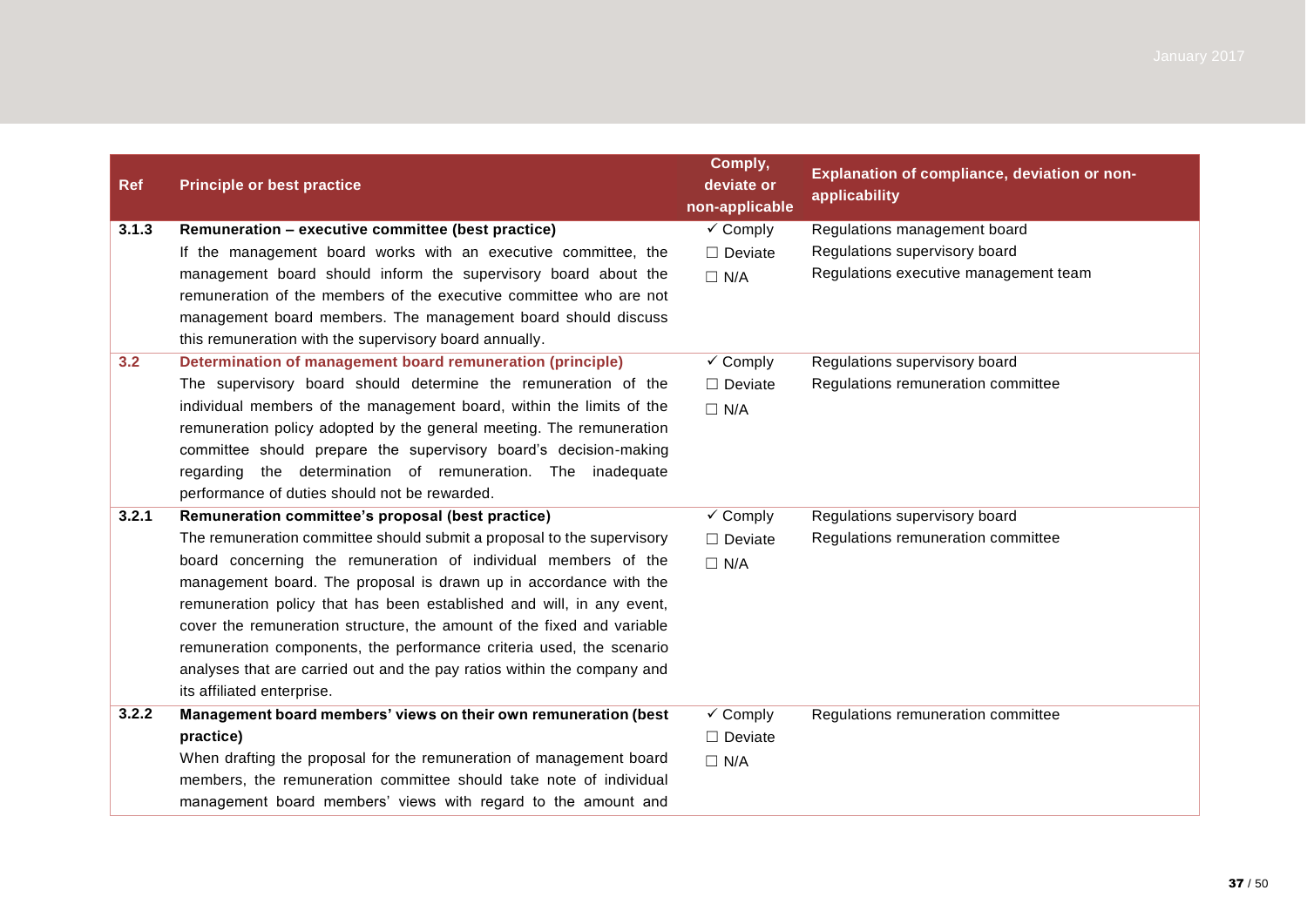| <b>Ref</b> | <b>Principle or best practice</b>                                                                                                                                                                                                                                                                                                                                                                        | Comply,<br>deviate or<br>non-applicable             | Explanation of compliance, deviation or non-<br>applicability                       |
|------------|----------------------------------------------------------------------------------------------------------------------------------------------------------------------------------------------------------------------------------------------------------------------------------------------------------------------------------------------------------------------------------------------------------|-----------------------------------------------------|-------------------------------------------------------------------------------------|
|            | structure of their own remuneration. The remuneration committee should<br>ask the members of the management board to pay attention to the<br>aspects referred to in best practice provision 3.1.2.                                                                                                                                                                                                       |                                                     |                                                                                     |
| 3.2.3      | Severance payments (best practice)<br>The remuneration in the event of dismissal should not exceed one year's<br>salary (the 'fixed' remuneration component). Severance pay will not be<br>awarded if the agreement is terminated early at the initiative of the<br>management board member, or in the event of seriously culpable or<br>negligent behaviour on the part of the management board member. | $\checkmark$ Comply<br>$\Box$ Deviate<br>$\Box$ N/A | Regulation management board<br>Regulations supervisory board<br>Remuneration policy |
| 3.3        | Remuneration - supervisory board (principle)<br>The supervisory board should submit a clear and understandable<br>proposal for its own appropriate remuneration to the general meeting. The<br>remuneration of supervisory board members should promote an<br>adequate performance of their role and should not be dependent on the<br>results of the company.                                           | $\checkmark$ Comply<br>$\Box$ Deviate<br>$\Box$ N/A | Regulations supervisory board<br>Regulations remuneration committee                 |
| 3.3.1      | Time spent and responsibility (best practice)<br>The remuneration of the supervisory board members should reflect the<br>time spent and the responsibilities of their role.                                                                                                                                                                                                                              | $\checkmark$ Comply<br>$\Box$ Deviate<br>$\Box$ N/A | Regulations supervisory board<br>Remuneration policy                                |
| 3.3.2      | Remuneration of supervisory board members (best practice)<br>Supervisory board members may not be awarded remuneration in the<br>form of shares and/or rights to shares.                                                                                                                                                                                                                                 | $\checkmark$ Comply<br>$\Box$ Deviate<br>$\Box$ N/A | Regulations supervisory board                                                       |
| 3.3.3      | Share ownership (best practice)<br>Shares held by a supervisory board member in the company on whose<br>supervisory board they serve should be long-term investments.                                                                                                                                                                                                                                    | $\checkmark$ Comply<br>$\Box$ Deviate<br>$\Box$ N/A | Regulations supervisory board                                                       |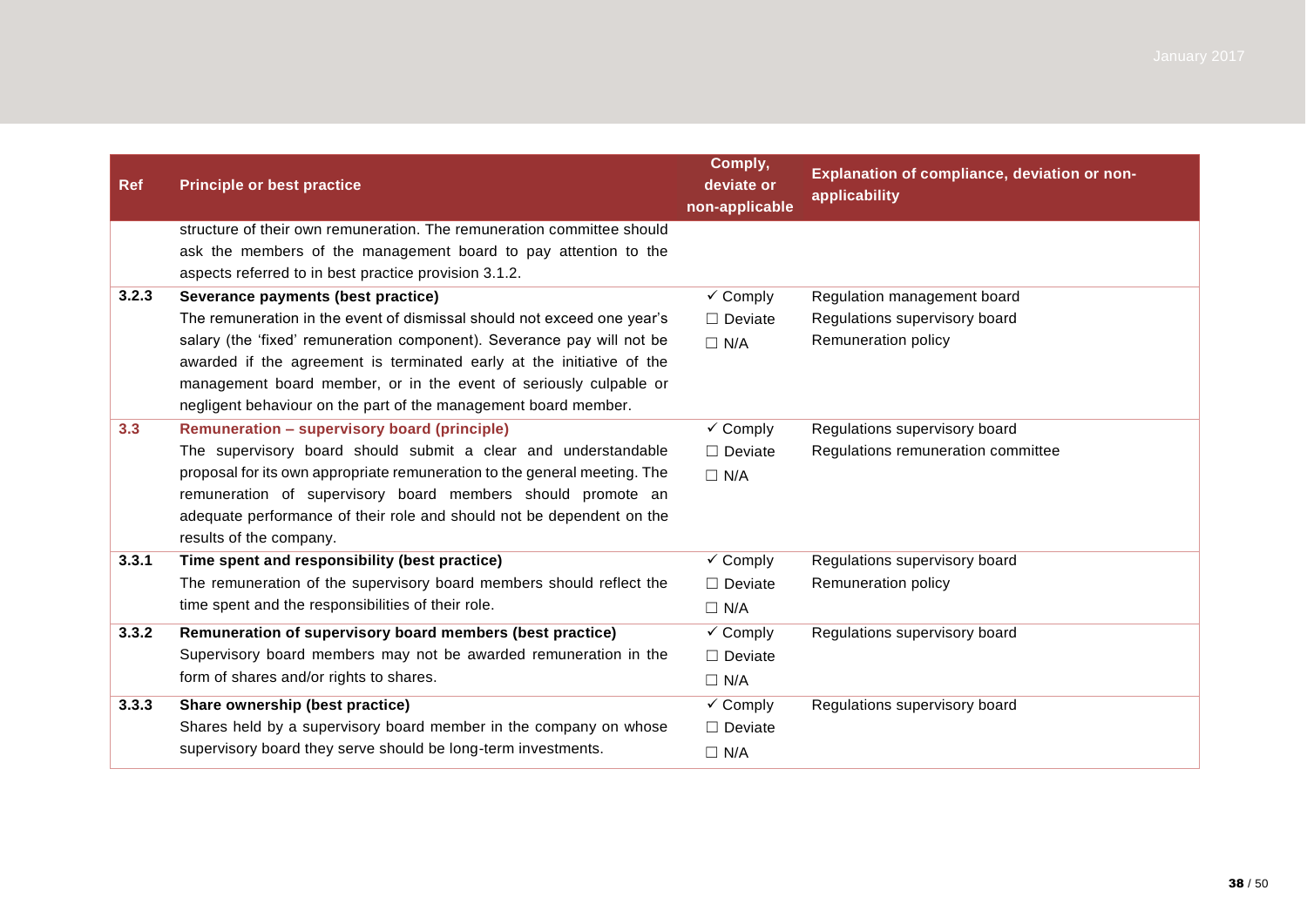| <b>Ref</b> |      | <b>Principle or best practice</b>                                                                                                             | Comply,<br>deviate or<br>non-applicable | Explanation of compliance, deviation or non-<br>applicability |
|------------|------|-----------------------------------------------------------------------------------------------------------------------------------------------|-----------------------------------------|---------------------------------------------------------------|
| 3.4        |      | Accountability for implementation of remuneration policy (principle)                                                                          | $\checkmark$ Comply                     | Regulations supervisory board                                 |
|            |      | In the remuneration report, the supervisory board should render account                                                                       | $\Box$ Deviate                          | Regulations remuneration committee                            |
|            |      | of the implementation of the remuneration policy in a transparent manner.                                                                     | $\Box$ N/A                              | Annual report                                                 |
|            |      | The report should be posted on the company's website.                                                                                         |                                         | Website                                                       |
| 3.4.1      |      | <b>Remuneration (best practice)</b>                                                                                                           | $\checkmark$ Comply                     | Regulations remuneration committee                            |
|            |      | The remuneration committee should prepare the remuneration report.                                                                            | $\Box$ Deviate                          | Regulations supervisory board                                 |
|            |      | This report should in any event describe, in a transparent manner, in                                                                         | $\Box$ N/A                              | Annual report                                                 |
|            |      | addition to the matters required by law:                                                                                                      |                                         | Website                                                       |
|            | i.   | how the remuneration policy has been implemented in the past                                                                                  |                                         |                                                               |
|            |      | financial year;                                                                                                                               |                                         |                                                               |
|            | ii.  | how the implementation of the remuneration policy contributes to                                                                              |                                         |                                                               |
|            |      | long-term value creation;                                                                                                                     |                                         |                                                               |
|            | iii. | that scenario analyses have been taken into consideration;                                                                                    |                                         |                                                               |
|            | iv.  | the pay ratios within the company and its affiliated enterprise and,                                                                          |                                         |                                                               |
|            |      | if applicable, any changes in these ratios in comparison with the<br>previous financial year;                                                 |                                         |                                                               |
|            | v.   | in the event that a management board member receives variable                                                                                 |                                         |                                                               |
|            |      | remuneration, how this remuneration contributes to long-term                                                                                  |                                         |                                                               |
|            |      | value creation, the measurable performance criteria determined                                                                                |                                         |                                                               |
|            |      | in advance upon which the variable remuneration depends, and                                                                                  |                                         |                                                               |
|            |      | the relationship between the remuneration and performance; and                                                                                |                                         |                                                               |
|            | vi.  | in the event that a current or former management board member                                                                                 |                                         |                                                               |
|            |      | receives a severance payment, the reason for this payment.                                                                                    |                                         |                                                               |
| 3.4.2      |      | Agreement of management board member (best practice)                                                                                          | $\sqrt{\ }$ Comply                      | Regulations management board                                  |
|            |      | The main elements of the agreement of a management board member                                                                               | $\Box$ Deviate                          | Annual report                                                 |
|            |      | with the company should be published on the company's website in a<br>transparent overview after the agreement has been concluded, and in any | $\Box$ N/A                              | Website                                                       |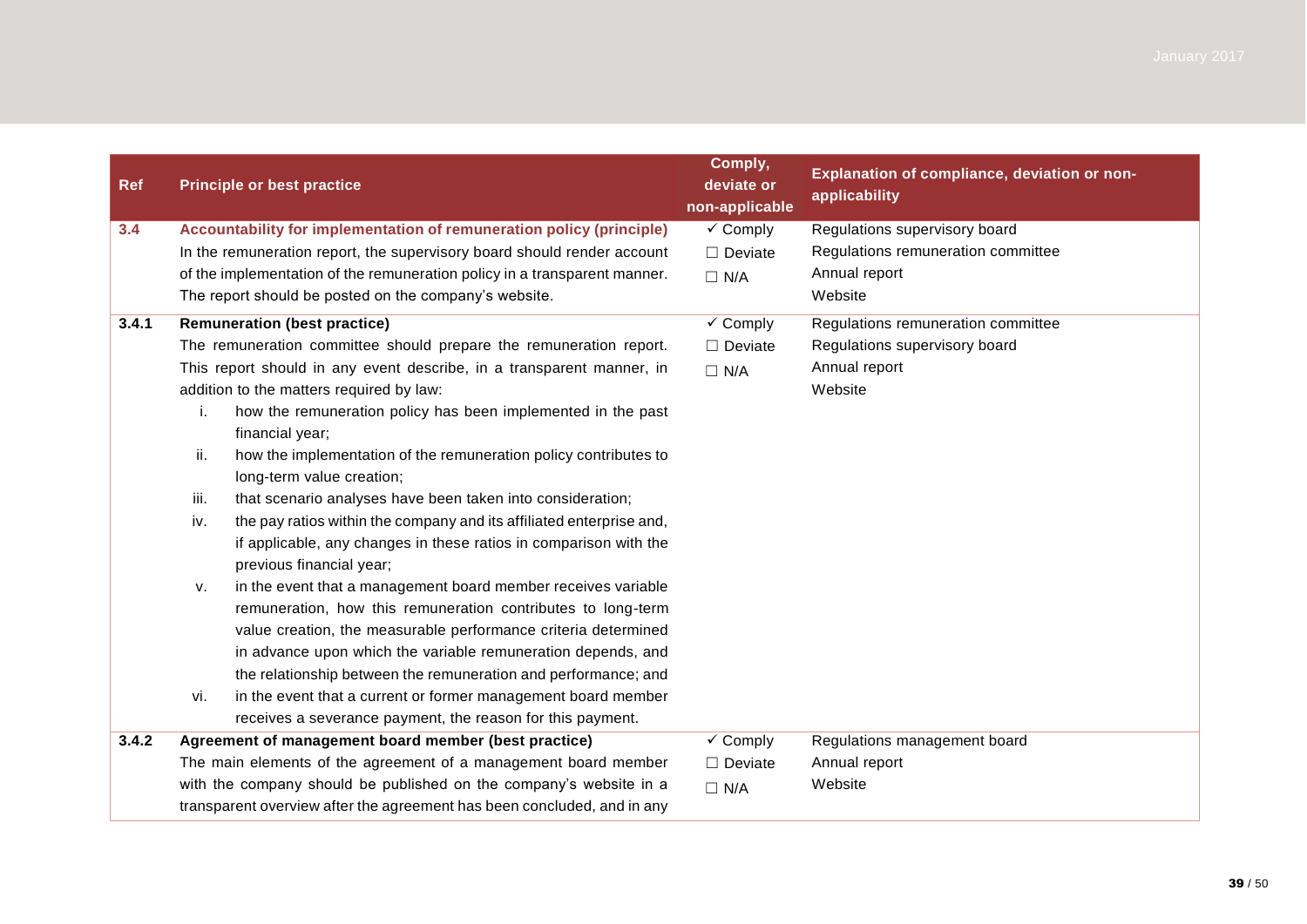| <b>Ref</b> | <b>Principle or best practice</b>                                                                                                                   | Comply,<br>deviate or<br>non-applicable | Explanation of compliance, deviation or non-<br>applicability |
|------------|-----------------------------------------------------------------------------------------------------------------------------------------------------|-----------------------------------------|---------------------------------------------------------------|
|            | event no later than the date of the notice calling the general meeting<br>where the appointment of the management board member will be<br>proposed. |                                         | Not interim, but will be published in the annual report.      |
| 4          | <b>THE GENERAL MEETING</b>                                                                                                                          |                                         |                                                               |
| 4.1        | The general meeting (principle)                                                                                                                     | $\checkmark$ Comply                     | Website (Corporate Governance)                                |
|            | The general meeting should be able to exert such influence on the                                                                                   | $\Box$ Deviate                          | <b>General Meeting of Shareholders</b>                        |
|            | policies of the management board and the supervisory board of the                                                                                   | $\Box$ N/A                              |                                                               |
|            | company that it plays a fully-fledged role in the system of checks and                                                                              |                                         |                                                               |
|            | balances in the company. Good corporate governance requires the fully-                                                                              |                                         |                                                               |
|            | fledged participation of shareholders in the decision-making in the                                                                                 |                                         |                                                               |
|            | general meeting.                                                                                                                                    |                                         |                                                               |
| 4.1.1      | Supervisory board supervision (best practice)                                                                                                       | $\checkmark$ Comply                     | Regulations management board                                  |
|            | The supervisory board's supervision of the management board should                                                                                  | $\Box$ Deviate                          | Regulations supervisory board                                 |
|            | include the supervision of relations with shareholders.                                                                                             | $\Box$ N/A                              |                                                               |
| 4.1.2      | Proper conduct of business at meetings (best practice)                                                                                              | $\sqrt{\ }$ Comply                      | Regulations supervisory board                                 |
|            | The chairman of the general meeting is responsible for ensuring the                                                                                 | $\Box$ Deviate                          |                                                               |
|            | proper conduct of business at meetings in order to promote a meaningful<br>discussion at the meeting.                                               | $\Box$ N/A                              |                                                               |
| 4.1.3      | Agenda (best practice)                                                                                                                              | $\overline{\smash{\checkmark}}$ Comply  | Regulations supervisory board                                 |
|            | The agenda of the general meeting should list which items are up for                                                                                | $\Box$ Deviate                          | Regulations management board                                  |
|            | discussion and which items are to be voted on. The following items should                                                                           | $\Box$ N/A                              | Agenda General Meeting of Shareholders                        |
|            | be dealt with as separate agenda items:                                                                                                             |                                         | Articles of association                                       |
|            | material changes to the articles of association;<br>i.                                                                                              |                                         | Annual report                                                 |
|            |                                                                                                                                                     |                                         | Website                                                       |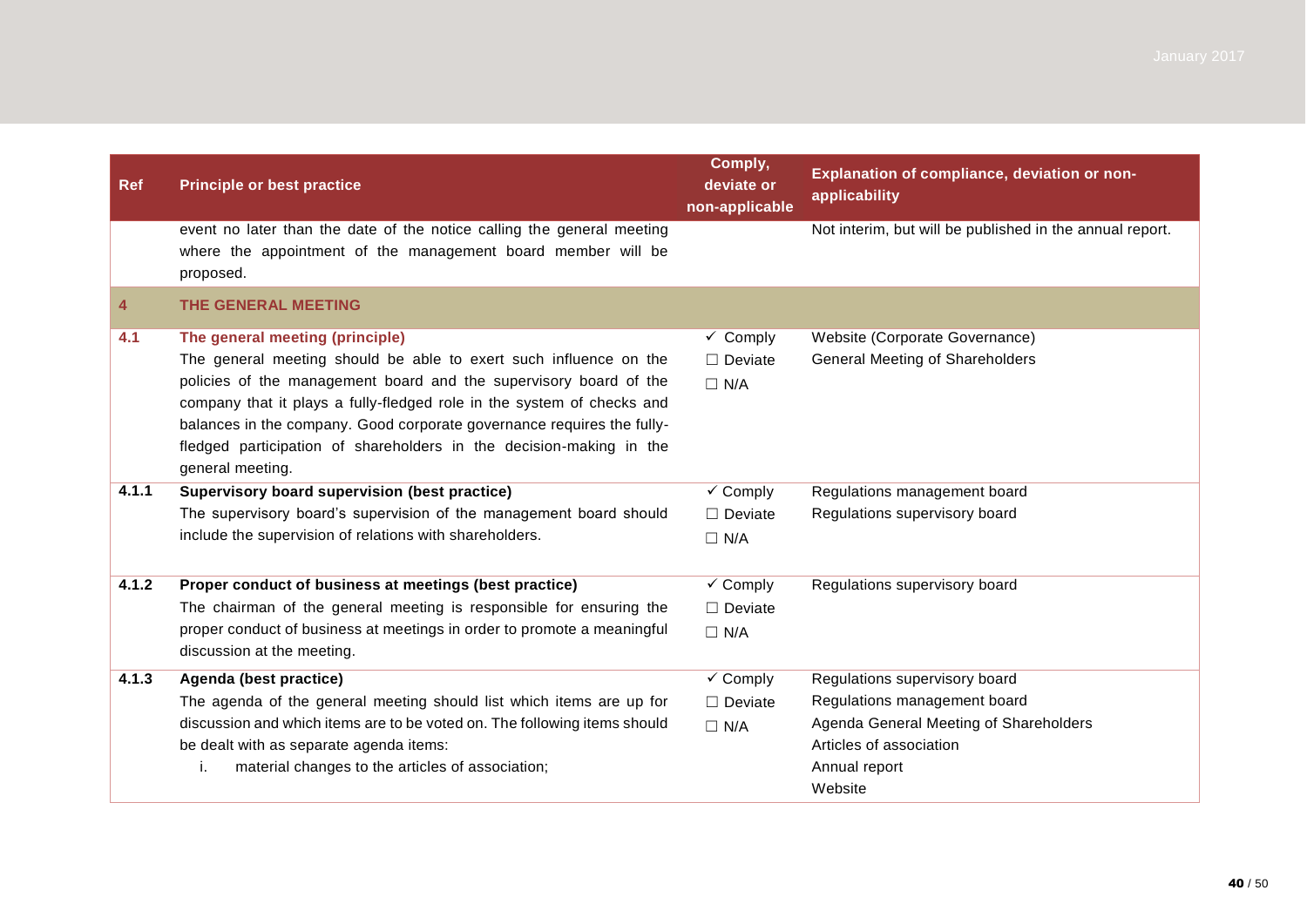| <b>Ref</b> |           | <b>Principle or best practice</b>                                                                                                                 | Comply,<br>deviate or<br>non-applicable          | Explanation of compliance, deviation or non-<br>applicability |
|------------|-----------|---------------------------------------------------------------------------------------------------------------------------------------------------|--------------------------------------------------|---------------------------------------------------------------|
|            | ii.       | proposals relating to the appointment of management board and                                                                                     |                                                  |                                                               |
|            |           | supervisory board members;                                                                                                                        |                                                  |                                                               |
|            | iii.      | the policy of the company on additions to reserves and on                                                                                         |                                                  |                                                               |
|            |           | dividends (the level and purpose of the addition to reserves, the                                                                                 |                                                  |                                                               |
|            |           | amount of the dividend and the type of dividend);                                                                                                 |                                                  |                                                               |
|            | iv.       | any proposal to pay out dividend;                                                                                                                 |                                                  |                                                               |
|            | v.        | resolutions to approve the management conducted by the                                                                                            |                                                  |                                                               |
|            |           | management board (discharge of management board members                                                                                           |                                                  |                                                               |
|            |           | from liability);                                                                                                                                  |                                                  |                                                               |
|            | vi.       | resolutions to approve the supervision exercised by the                                                                                           |                                                  |                                                               |
|            |           | supervisory board (discharge of supervisory board members                                                                                         |                                                  |                                                               |
|            |           | from liability);                                                                                                                                  |                                                  |                                                               |
|            | vii.      | each substantial change in the corporate governance structure                                                                                     |                                                  |                                                               |
|            |           | of the company and in the compliance with this Code; and                                                                                          |                                                  |                                                               |
| 4.1.4      | viii.     | the appointment of the external auditor.                                                                                                          |                                                  |                                                               |
|            |           | Proposal for approval or authorisation (best practice)                                                                                            | $\overline{\checkmark}$ Comply<br>$\Box$ Deviate | Agenda General Meeting of Shareholders<br>Website             |
|            |           | A proposal for approval or authorisation by the general meeting should<br>be explained in writing. In its explanation the management board should |                                                  |                                                               |
|            |           | deal with all facts and circumstances relevant to the approval or                                                                                 | $\Box$ N/A                                       |                                                               |
|            |           | authorisation to be granted. The notes to the agenda should be posted                                                                             |                                                  |                                                               |
|            |           | on the company's website.                                                                                                                         |                                                  |                                                               |
| 4.1.5      |           | Shareholder's explanation when exercising the right to put items on                                                                               | $\checkmark$ Comply                              | <b>General Meeting of Shareholders</b>                        |
|            |           | the agenda (best practice)                                                                                                                        | $\Box$ Deviate                                   |                                                               |
|            |           | If a shareholder has arranged for an item to be put on the agenda, he                                                                             | $\Box$ N/A                                       |                                                               |
|            | about it. | should explain this at the meeting and, if necessary, answer questions                                                                            |                                                  |                                                               |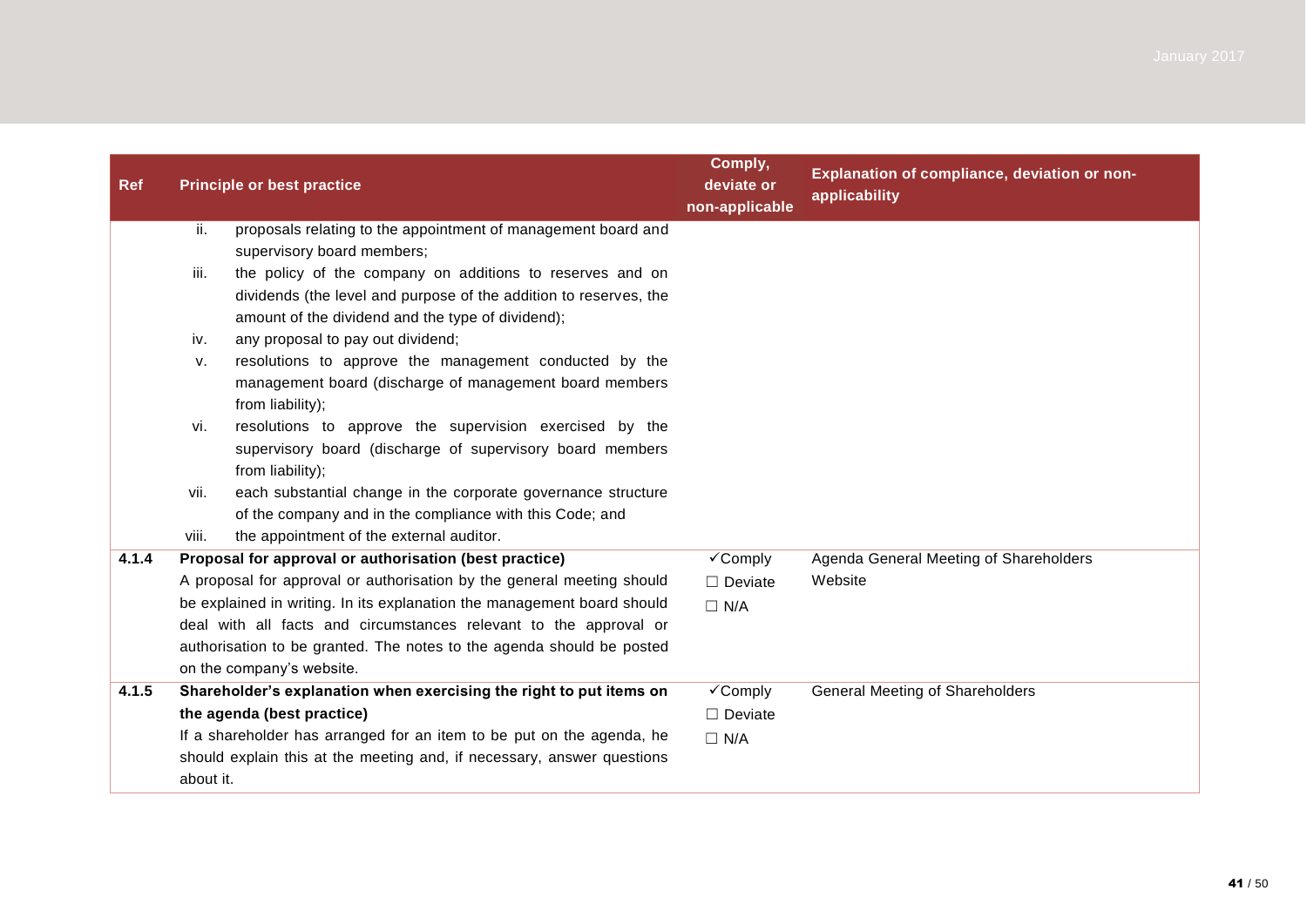| <b>Ref</b> | <b>Principle or best practice</b>                                                                                                                                                                                                                                                                                                                                                                                                                                                                                                                                                                                                                                                                                                                                                                                                                                                                                                                                                                                             | Comply,<br>deviate or<br>non-applicable             | Explanation of compliance, deviation or non-<br>applicability |
|------------|-------------------------------------------------------------------------------------------------------------------------------------------------------------------------------------------------------------------------------------------------------------------------------------------------------------------------------------------------------------------------------------------------------------------------------------------------------------------------------------------------------------------------------------------------------------------------------------------------------------------------------------------------------------------------------------------------------------------------------------------------------------------------------------------------------------------------------------------------------------------------------------------------------------------------------------------------------------------------------------------------------------------------------|-----------------------------------------------------|---------------------------------------------------------------|
| 4.1.6      | Placing of items on the agenda by shareholders (best practice)<br>A shareholder should only exercise the right to put items on the agenda<br>after they have consulted with the management board on this. If one or<br>more shareholders intend to request that an item be put on the agenda<br>that may result in a change in the company's strategy, for example as a<br>result of the dismissal of one or several management board or<br>supervisory board members, the management board should be given the<br>opportunity to stipulate a reasonable period in which to respond (the<br>response time). The opportunity to stipulate the response time should<br>also apply to an intention as referred to above for judicial leave to call a<br>general meeting pursuant to Section 2:110 of the Dutch Civil Code. The<br>relevant shareholder should respect the response time stipulated by the<br>management board, within the meaning of best practice provision 4.1.7.                                              | √Comply<br>$\Box$ Deviate<br>$\Box$ N/A             | Agenda General Meeting of Shareholders                        |
| 4.1.7      | Stipulation of the response time (best practice)<br>If the management board stipulates a response time, this should be a<br>reasonable period that does not exceed 180 days from the moment the<br>management board is informed by one or more shareholders of their<br>intention to put an item on the agenda to the day of the general meeting<br>at which the item is to be dealt with. The management board should use<br>the response time for further deliberation and constructive consultation,<br>in any event with the relevant shareholder(s), and should explore the<br>alternatives. At the end of the response time, the management board<br>should report on this consultation and the exploration to the general<br>meeting. This should be monitored by the supervisory board.<br>The response time may be stipulated only once for any given general<br>meeting and should not apply to an item in respect of which the response<br>time had been previously stipulated, or to meetings where a shareholder | $\checkmark$ Comply<br>$\Box$ Deviate<br>$\Box$ N/A | Regulations management board<br>Regulations supervisory board |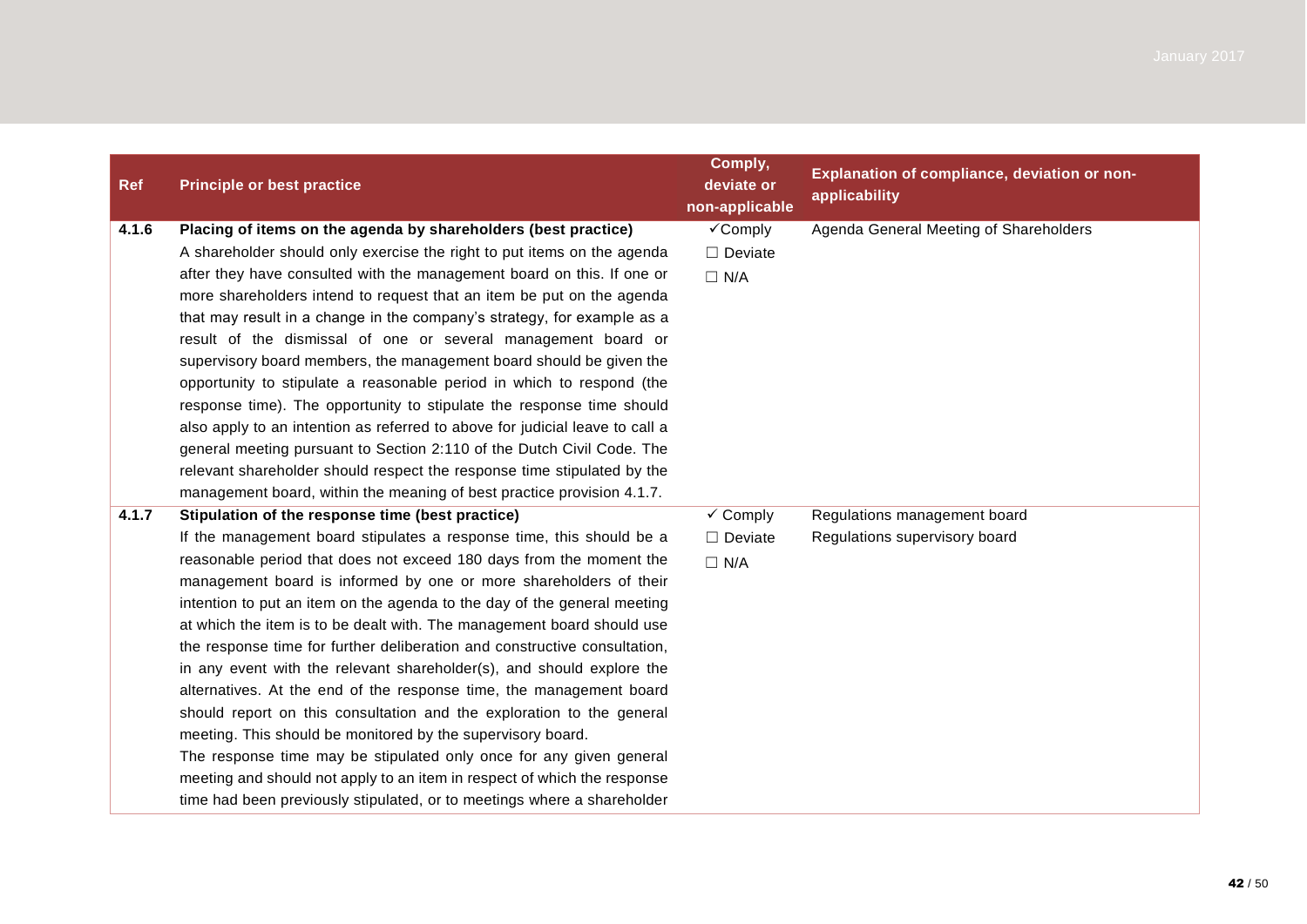| <b>Ref</b> | <b>Principle or best practice</b>                                                                   | Comply,<br>deviate or<br>non-applicable | Explanation of compliance, deviation or non-<br>applicability |
|------------|-----------------------------------------------------------------------------------------------------|-----------------------------------------|---------------------------------------------------------------|
|            | holds at least three-quarters of the issued capital as a consequence of a<br>successful public bid. |                                         |                                                               |
| 4.1.8      | Attendance of members nominated for the management board or                                         | $\checkmark$ Comply                     | Regulation management board                                   |
|            | supervisory board (best practice)                                                                   | $\Box$ Deviate                          | Regulations supervisory board                                 |
|            | Management board and supervisory board members nominated for                                        | $\Box$ N/A                              |                                                               |
|            | appointment should attend the general meeting at which votes will be cast<br>on their nomination.   |                                         |                                                               |
| 4.1.9      | External auditor's attendance (best practice)                                                       | $\checkmark$ Comply                     | <b>General Meeting of Shareholders</b>                        |
|            | The external auditor may be questioned by the general meeting in relation                           | $\Box$ Deviate                          |                                                               |
|            | to his report on the fairness of the financial statements. The external                             | $\Box$ N/A                              |                                                               |
|            | auditor should for this purpose attend and be entitled to address this                              |                                         |                                                               |
|            | meeting.                                                                                            |                                         |                                                               |
| 4.1.10     | General meeting's report (best practice)                                                            | $\overline{\smash{\checkmark}}$ Comply  | Articles of association                                       |
|            | The report of the general meeting should be made available, on request,                             | $\Box$ Deviate                          | Website                                                       |
|            | to the shareholders no later than three months after the end of the                                 | $\Box$ N/A                              |                                                               |
|            | meeting, after which shareholders should have the opportunity to react to                           |                                         |                                                               |
|            | the report in the following three months. The report should then be                                 |                                         |                                                               |
|            | adopted in the manner provided for in the articles of association.                                  |                                         |                                                               |
| 4.2        | <b>Provision of information (principle)</b>                                                         | $\checkmark$ Comply                     | Regulations management board                                  |
|            | The management board and the supervisory board should ensure that the                               | $\Box$ Deviate                          | Regulations supervisory board                                 |
|            | general meeting is adequately provided with information.                                            | $\Box$ N/A                              |                                                               |
| 4.2.1      | Substantiation of invocation of overriding interest (best practice)                                 | $\checkmark$ Comply                     | Regulations management board                                  |
|            | If the management board and the supervisory board decide not to provide                             | $\Box$ Deviate                          | Regulations supervisory board                                 |
|            | the general meeting with all information desired with the invocation of an                          | $\Box$ N/A                              |                                                               |
|            | overriding interest on the part of the company, they must give reasons for                          |                                         |                                                               |
|            | this.                                                                                               |                                         |                                                               |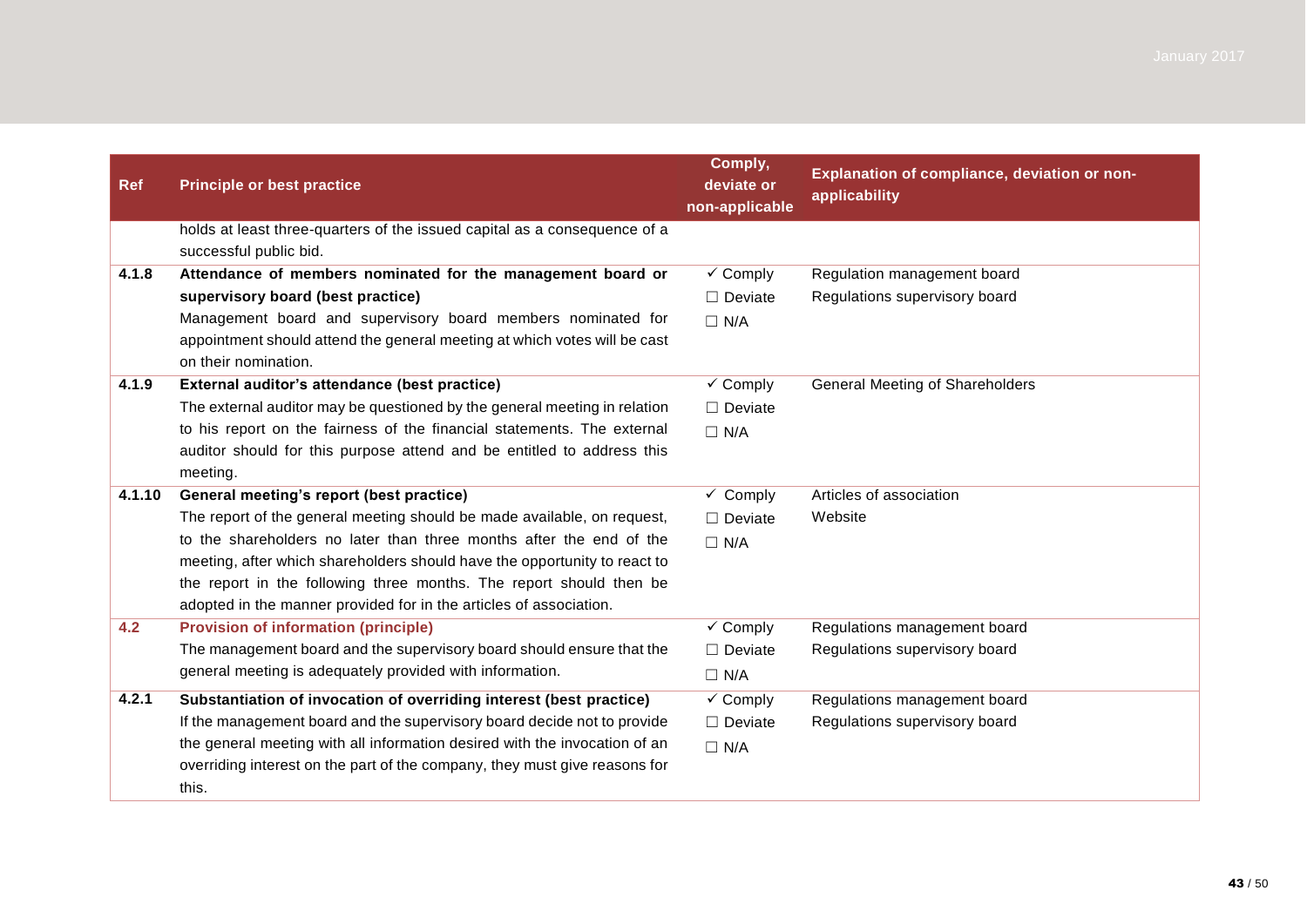| <b>Ref</b> | <b>Principle or best practice</b>                                           | Comply,<br>deviate or<br>non-applicable | Explanation of compliance, deviation or non-<br>applicability |
|------------|-----------------------------------------------------------------------------|-----------------------------------------|---------------------------------------------------------------|
| 4.2.2      | Policy on bilateral contacts with shareholders (best practice)              | $\checkmark$ Comply                     | Policy on bilateral contacts with shareholders                |
|            | The company should formulate an outline policy on bilateral contacts with   | $\Box$ Deviate                          | Website                                                       |
|            | the shareholders and should post this policy on its website.                | $\Box$ N/A                              |                                                               |
| 4.2.3      | Meetings and presentations (best practice)                                  | $\checkmark$ Comply                     | Website                                                       |
|            | Analyst meetings, analyst presentations, presentations to institutional or  | $\Box$ Deviate                          | Regulations management board                                  |
|            | other investors and press conferences should be announced in advance        | $\Box$ N/A                              |                                                               |
|            | on the company's website and by means of press releases. Analysts'          |                                         | In the implementation of this responsibility, the practical   |
|            | meetings and presentations to investors should not take place shortly       |                                         | possibilities and cost control will be examined. Naturally,   |
|            | before the publication of the regular financial information. All            |                                         | the relevant information will be placed on the website        |
|            | shareholders should be able to follow these meetings and presentations      |                                         | without delay.                                                |
|            | in real time, by means of webcasting, telephone or otherwise. After the     |                                         |                                                               |
|            | meetings, the presentations should be posted on the company's website.      |                                         |                                                               |
| 4.2.4      | Posting information in a separate section of the website (best              | $\checkmark$ Comply                     | Website                                                       |
|            | practice)                                                                   | $\Box$ Deviate                          |                                                               |
|            | The company should post and update information which is relevant to the     | $\Box$ N/A                              |                                                               |
|            | shareholders and which it is required to publish or submit pursuant to the  |                                         |                                                               |
|            | provisions of company law and securities law applicable to it in a separate |                                         |                                                               |
|            | section of the company's website.                                           |                                         |                                                               |
| 4.2.5      | Management board contacts with press and analysts (best practice)           | $\checkmark$ Comply                     | Regulations management board                                  |
|            | The contacts between the management board on the one hand and the           | $\Box$ Deviate                          | Regulations supervisory board                                 |
|            | press and financial analysts on the other should be handled and             | $\Box$ N/A                              |                                                               |
|            | structured carefully and with due observance of the applicable laws and     |                                         |                                                               |
|            | regulations. The company should not do anything that might compromise       |                                         |                                                               |
|            | the independence of analysts in relation to the company and vice versa.     |                                         |                                                               |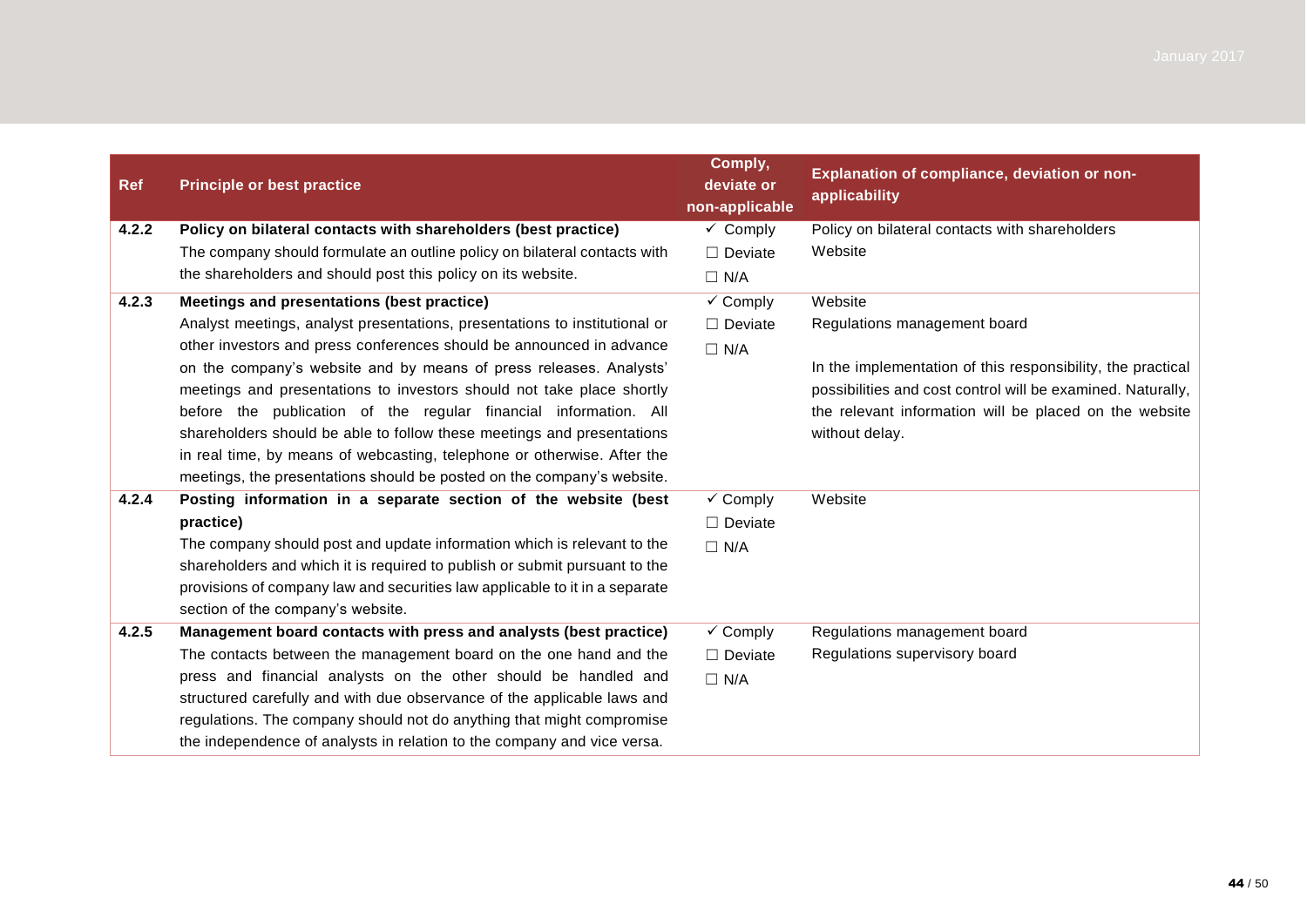| <b>Ref</b> | <b>Principle or best practice</b>                                               | Comply,<br>deviate or<br>non-applicable | Explanation of compliance, deviation or non-<br>applicability |
|------------|---------------------------------------------------------------------------------|-----------------------------------------|---------------------------------------------------------------|
| 4.2.6      | Outline of anti-takeover measures (best practice)                               | $\sqrt{\ }$ Comply                      | Regulations management board                                  |
|            | The management board should outline all existing or potential anti-             | $\Box$ Deviate                          | Annual report                                                 |
|            | takeover measures in the management report and should also indicate in          | $\Box$ N/A                              | Website                                                       |
|            | what circumstances and by whom these measures may likely be used.               |                                         |                                                               |
| 4.3        | <b>Casting votes (principle)</b>                                                | $\checkmark$ Comply                     | Notice shareholder's meeting                                  |
|            | Participation of as many shareholders as possible in the general                | $\Box$ Deviate                          | Website                                                       |
|            | meeting's decision-making is in the interest of the company's checks and        | $\Box$ N/A                              |                                                               |
|            | balances. The company should, in so far as possible, give shareholders          |                                         |                                                               |
|            | the opportunity to vote by proxy and to communicate with all other              |                                         |                                                               |
|            | shareholders.                                                                   |                                         |                                                               |
| 4.3.1      | Voting as deemed fit (best practice)                                            | $\checkmark$ Comply                     | <b>General Meeting of Shareholders</b>                        |
|            | A shareholder should vote as he sees fit. A shareholder who makes use           | $\Box$ Deviate                          |                                                               |
|            | of the voting advice of a third party is expected to form his own judgment      | $\Box$ N/A                              |                                                               |
|            | on the voting policy or the voting advice provided by this adviser.             |                                         |                                                               |
| 4.3.2      | Providing voting proxies or voting instructions (best practice)                 | $\checkmark$ Comply                     | Notice General Meeting of Shareholders                        |
|            | The company should give shareholders and other persons entitled to vote         | $\Box$ Deviate                          | Website                                                       |
|            | the possibility of issuing voting proxies or voting instructions, respectively, | $\Box$ N/A                              |                                                               |
|            | to an independent third party prior to the general meeting.                     |                                         |                                                               |
| 4.3.3      | Cancelling the binding nature of a nomination or dismissal (best                | $\Box$ Comply                           | As long as Holland Pigments BV holds an interest of at        |
|            | practice)                                                                       | $\checkmark$ Deviate                    | least one third of the issued capital, it has the right to    |
|            | The general meeting of shareholders of a company not having statutory           | $\Box$ N/A                              | appoint one supervisory board<br>member. The                  |
|            | two-tier status (structuurregime) may pass a resolution to cancel the           |                                         | shareholder's meeting can break this binding nomination       |
|            | binding nature of a nomination for the appointment of a member of the           |                                         | by a majority of at least two thirds of the votes cast,       |
|            | management board or of the supervisory board and/or a resolution to             |                                         | provided that those votes represent more than half of the     |
|            | dismiss a member of the management board or of the supervisory board            |                                         | issued capital.                                               |
|            | by an absolute majority of the votes cast. It may be provided that this         |                                         |                                                               |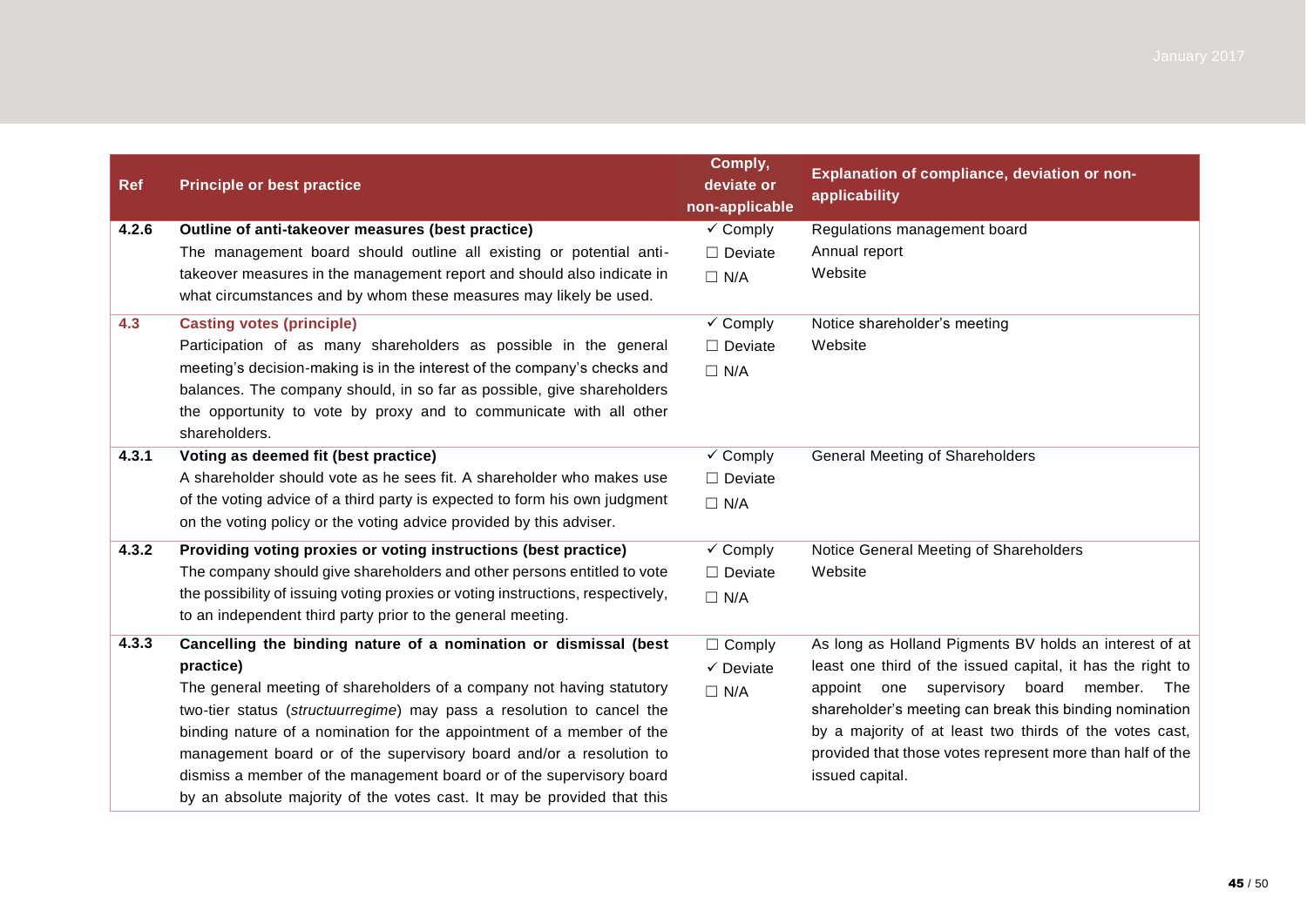| <b>Ref</b> | <b>Principle or best practice</b>                                               | Comply,<br>deviate or<br>non-applicable | Explanation of compliance, deviation or non-<br>applicability |
|------------|---------------------------------------------------------------------------------|-----------------------------------------|---------------------------------------------------------------|
|            | majority should represent a given proportion of the issued capital, which       |                                         |                                                               |
|            | proportion may not exceed one-third. If this proportion of the capital is not   |                                         |                                                               |
|            | represented at the meeting, but an absolute majority of the votes cast is       |                                         |                                                               |
|            | in favour of a resolution to cancel the binding nature of a nomination, or      |                                         |                                                               |
|            | to dismiss a board member, a new meeting may be convened at which               |                                         |                                                               |
|            | the resolution may be passed by an absolute majority of the votes cast,         |                                         |                                                               |
|            | regardless of the proportion of the capital represented at the meeting.         |                                         |                                                               |
| 4.3.4      | Voting right on financing preference shares (best practice)                     | $\Box$ Comply                           |                                                               |
|            | The voting right attaching to financing preference shares should be based       | $\Box$ Deviate                          |                                                               |
|            | on the fair value of the capital contribution.                                  | $\checkmark$ N/A                        |                                                               |
| 4.3.5      | Publication of institutional investors' voting policy (best practice)           | $\Box$ Comply                           |                                                               |
|            | Institutional investors (pension funds, insurers, investment institutions       | $\Box$ Deviate                          |                                                               |
|            | and asset managers) should post annually, in any event on their website,        | $\checkmark$ N/A                        |                                                               |
|            | their policy on the exercise of the voting rights for shares they hold in       |                                         |                                                               |
|            | listed companies.                                                               |                                         |                                                               |
| 4.3.6      | Report on the implementation of institutional investors' voting                 | $\Box$ Comply                           |                                                               |
|            | policy (best practice)                                                          | $\Box$ Deviate                          |                                                               |
|            | Institutional investors should report annually, on their website and/or in      | $\checkmark$ N/A                        |                                                               |
|            | their management report, on how they implemented their policy on the            |                                         |                                                               |
|            | exercise of the voting rights in the relevant financial year. In addition, they |                                         |                                                               |
|            | should report on their website at least once per quarter on whether and,        |                                         |                                                               |
|            | if so, how they have voted as shareholders at general meetings. This            |                                         |                                                               |
|            | report will be posted on the website of the institutional investor.             |                                         |                                                               |
| 4.4        | Issuing depositary receipts for shares (principle)                              | $\Box$ Comply                           |                                                               |
|            | Depositary receipts for shares can be a means of preventing a majority          | $\Box$ Deviate                          |                                                               |
|            | (including a chance majority) of shareholders from controlling the              | $\checkmark$ N/A                        |                                                               |
|            | decision-making process as a result of absenteeism at a general meeting.        |                                         |                                                               |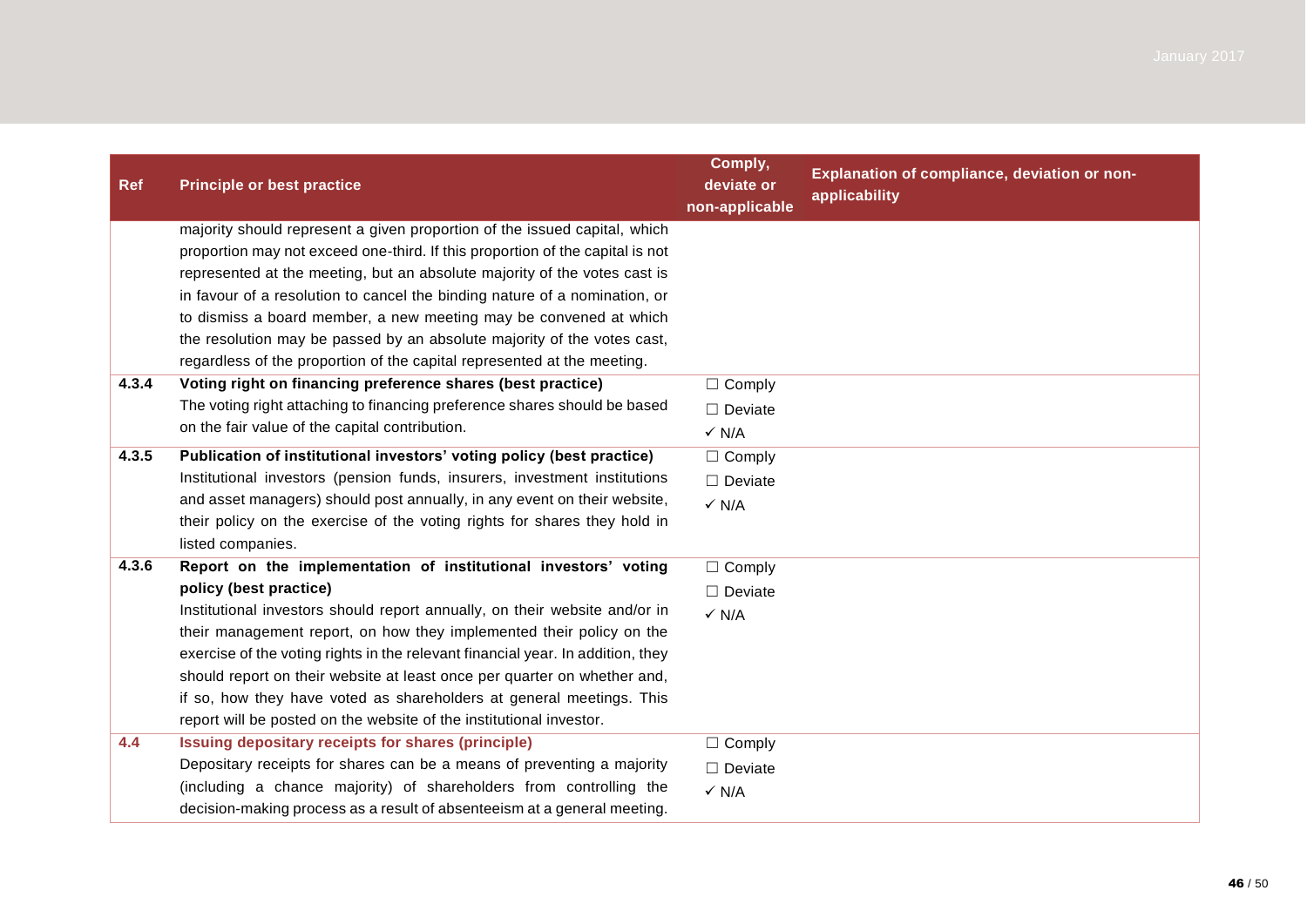| <b>Ref</b> | <b>Principle or best practice</b>                                                                                                                                                                                                                                                                                                                                                                                                                                                                                                                                                                                                                                                                             | Comply,<br>deviate or<br>non-applicable             | Explanation of compliance, deviation or non-<br>applicability |
|------------|---------------------------------------------------------------------------------------------------------------------------------------------------------------------------------------------------------------------------------------------------------------------------------------------------------------------------------------------------------------------------------------------------------------------------------------------------------------------------------------------------------------------------------------------------------------------------------------------------------------------------------------------------------------------------------------------------------------|-----------------------------------------------------|---------------------------------------------------------------|
|            | Depositary receipts for shares should not be issued as an anti-takeover<br>protective measure. The board of the trust office should issue voting<br>proxies under all circumstances and without limitations to all depositary<br>receipt holders who request this. The holders of depositary receipts so<br>authorised can exercise the voting right at their discretion. The board of<br>the trust office should have the confidence of the holders of depositary<br>receipts. Depositary receipt holders should have the possibility of<br>recommending candidates for the board of the trust office. The company<br>should not disclose to the trust office information which has not been<br>made public. |                                                     |                                                               |
| 4.4.1      | Trust office board (best practice)<br>The board of the trust office should have the confidence of the holders of<br>depositary receipts and operate independently of the company that has<br>issued the depositary receipts. The trust conditions should specify in what<br>cases and subject to what conditions holders of depositary receipts may<br>request the trust office to call a meeting of holders of depositary receipts.                                                                                                                                                                                                                                                                          | $\Box$ Comply<br>$\Box$ Deviate<br>$\checkmark$ N/A |                                                               |
| 4.4.2      | Appointment of board members (best practice)<br>The board members of the trust office should be appointed by the board<br>of the trust office, after the job opening has been announced on the<br>website of the trust office. The meeting of holders of depositary receipts<br>may make recommendations to the board of the trust office for the<br>appointment of persons to the position of board member. No management<br>board members or former management board members, supervisory<br>board members or former supervisory board members, employees or<br>permanent advisers of the company should be a member of the board of<br>the trust office.                                                   | $\Box$ Comply<br>$\Box$ Deviate<br>$\checkmark$ N/A |                                                               |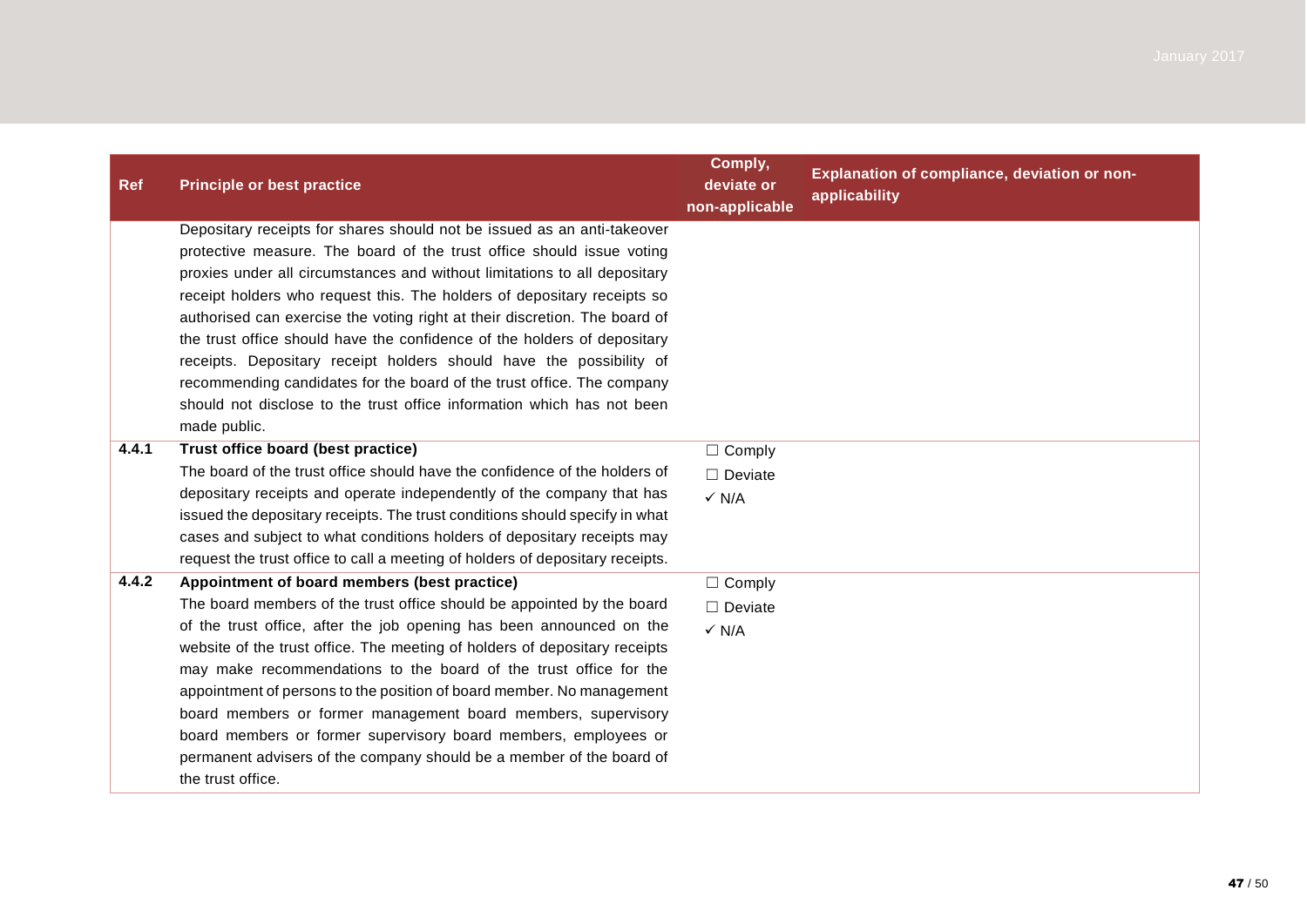| <b>Ref</b> | <b>Principle or best practice</b>                                                                                          | Comply,<br>deviate or<br>non-applicable | Explanation of compliance, deviation or non-<br>applicability |
|------------|----------------------------------------------------------------------------------------------------------------------------|-----------------------------------------|---------------------------------------------------------------|
| 4.4.3      | Board appointment period (best practice)                                                                                   | $\Box$ Comply                           |                                                               |
|            | A person may be appointed to the board of the trust office for a maximum                                                   | $\Box$ Deviate                          |                                                               |
|            | of two four-year terms, followed by a maximum of two two-year terms. In                                                    | $\checkmark$ N/A                        |                                                               |
|            | the event of a reappointment after an eight-year period, reasons should                                                    |                                         |                                                               |
|            | be given in the report of the board of the trust office.                                                                   |                                         |                                                               |
| 4.4.4      | Attendance of the general meeting (best practice)                                                                          | $\Box$ Comply                           |                                                               |
|            | The board of the trust office should attend the general meeting and                                                        | $\Box$ Deviate                          |                                                               |
|            | should, if desired, make a statement about how it proposes to vote at the<br>meeting.                                      | $\checkmark$ N/A                        |                                                               |
| 4.4.5      | Exercise of voting rights (best practice)                                                                                  | $\Box$ Comply                           |                                                               |
|            | In exercising its voting rights, the trust office should be guided primarily                                               | $\Box$ Deviate                          |                                                               |
|            | by the interests of the depositary receipt holders, taking the interests of                                                | $\checkmark$ N/A                        |                                                               |
|            | the company and the enterprise affiliated with it into account.                                                            |                                         |                                                               |
| 4.4.6      | Periodic reports (best practice)                                                                                           | $\Box$ Comply                           |                                                               |
|            | The trust office should report periodically, but at least once per year, on                                                | $\Box$ Deviate                          |                                                               |
|            | its activities. The report should be posted on the company's website.                                                      | $\checkmark$ N/A                        |                                                               |
| 4.4.7      | Contents of the reports (best practice)                                                                                    | $\Box$ Comply                           |                                                               |
|            | The report referred to in best practice provision 4.4.6 should, in any event,                                              | $\Box$ Deviate                          |                                                               |
|            | set out:                                                                                                                   | $\checkmark$ N/A                        |                                                               |
|            | i.<br>the number of shares for which depositary receipts have been<br>issued and an explanation of changes to this number; |                                         |                                                               |
|            | ii.<br>the work carried out in the financial year;                                                                         |                                         |                                                               |
|            | iii.<br>the voting behaviour in the general meetings held in the financial<br>year;                                        |                                         |                                                               |
|            | the percentage of votes represented by the trust office during the<br>iv.<br>meetings referred to under iii.;              |                                         |                                                               |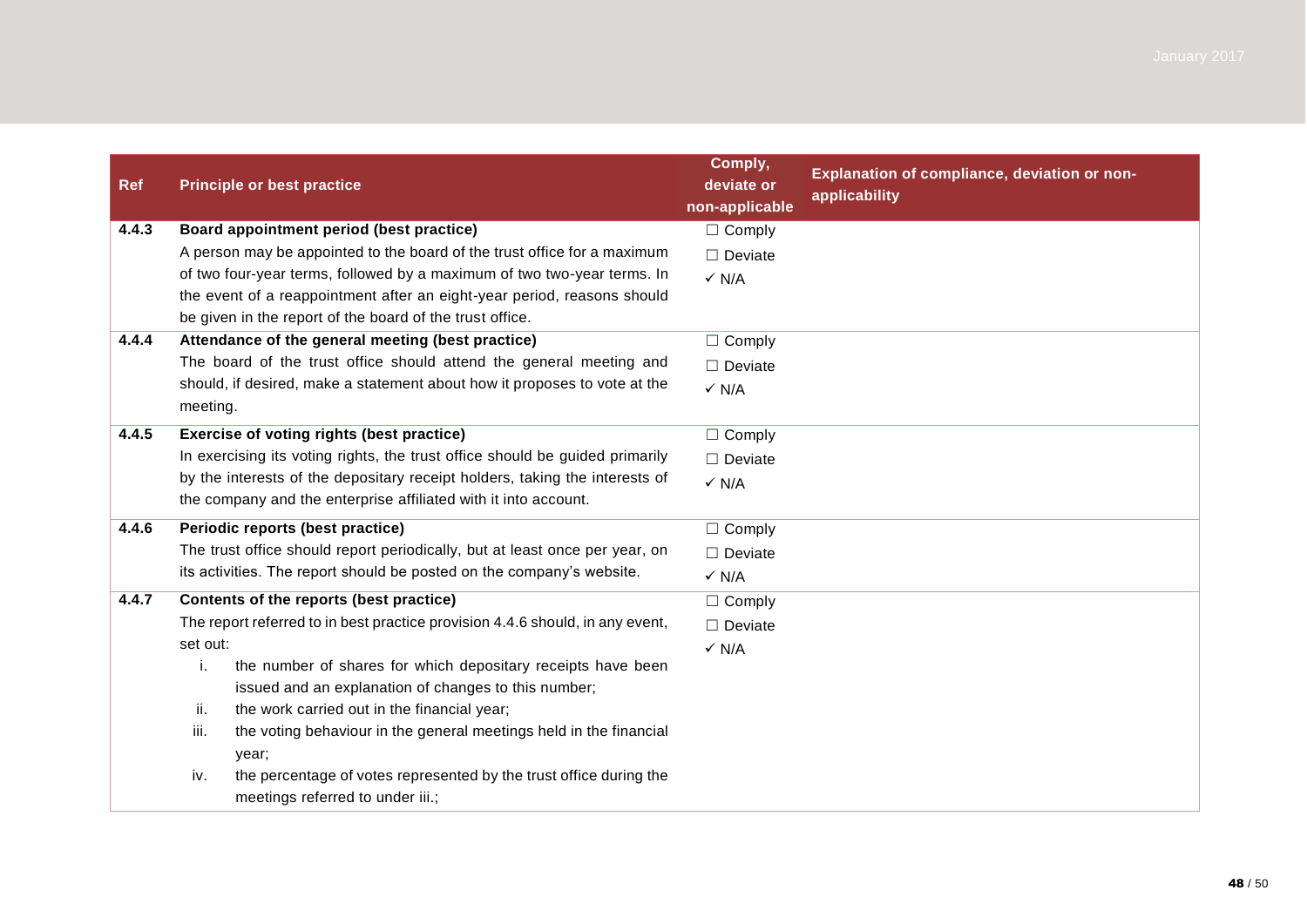| <b>Ref</b>     | <b>Principle or best practice</b>                                                                                                                                                                                                                                                                                                                                                                                                                  | Comply,<br>deviate or<br>non-applicable             | Explanation of compliance, deviation or non-<br>applicability |
|----------------|----------------------------------------------------------------------------------------------------------------------------------------------------------------------------------------------------------------------------------------------------------------------------------------------------------------------------------------------------------------------------------------------------------------------------------------------------|-----------------------------------------------------|---------------------------------------------------------------|
|                | the remuneration of the members of the board of the trust office;<br>V.<br>the number of meetings held by the management and the main<br>vi.<br>items dealt with in them;<br>the costs of the activities of the trust office;<br>vii.<br>any external advice obtained by the trust office;<br>viii.<br>the (other) positions held by the board members of the trust<br>ix.<br>office; and<br>the contact details of the trust office.<br><b>X.</b> |                                                     |                                                               |
| 4.4.8          | Voting proxies (best practice)<br>The board of the trust office should issue voting proxies under all<br>circumstances and without limitations to all depositary receipt holders<br>who request this. Each depositary receipt holder may also issue binding<br>voting instructions to the trust office in respect of the shares which the<br>trust office holds on his behalf.                                                                     | $\Box$ Comply<br>$\Box$ Deviate<br>$\checkmark$ N/A |                                                               |
| 5 <sup>5</sup> | <b>ONE-TIER GOVERNANCE STRUCTURE</b>                                                                                                                                                                                                                                                                                                                                                                                                               |                                                     |                                                               |
| 5.1            | One-tier governance structure (principle)<br>The composition and functioning of a management board comprised of<br>both executive and non-executive directors must be such that the<br>supervision by non-executive directors is properly carried out, and<br>independent supervision can be assured.                                                                                                                                              | $\Box$ Comply<br>$\Box$ Deviate<br>$\checkmark$ N/A |                                                               |
| 5.1.1          | Composition of the management board (best practice)<br>The majority of the management board is made up of non-executive<br>directors. The requirements for independence stipulated in best practice<br>provisions 2.1.7 and 2.1.8 apply to the non-executive directors.                                                                                                                                                                            | $\Box$ Comply<br>$\Box$ Deviate<br>$\checkmark$ N/A |                                                               |